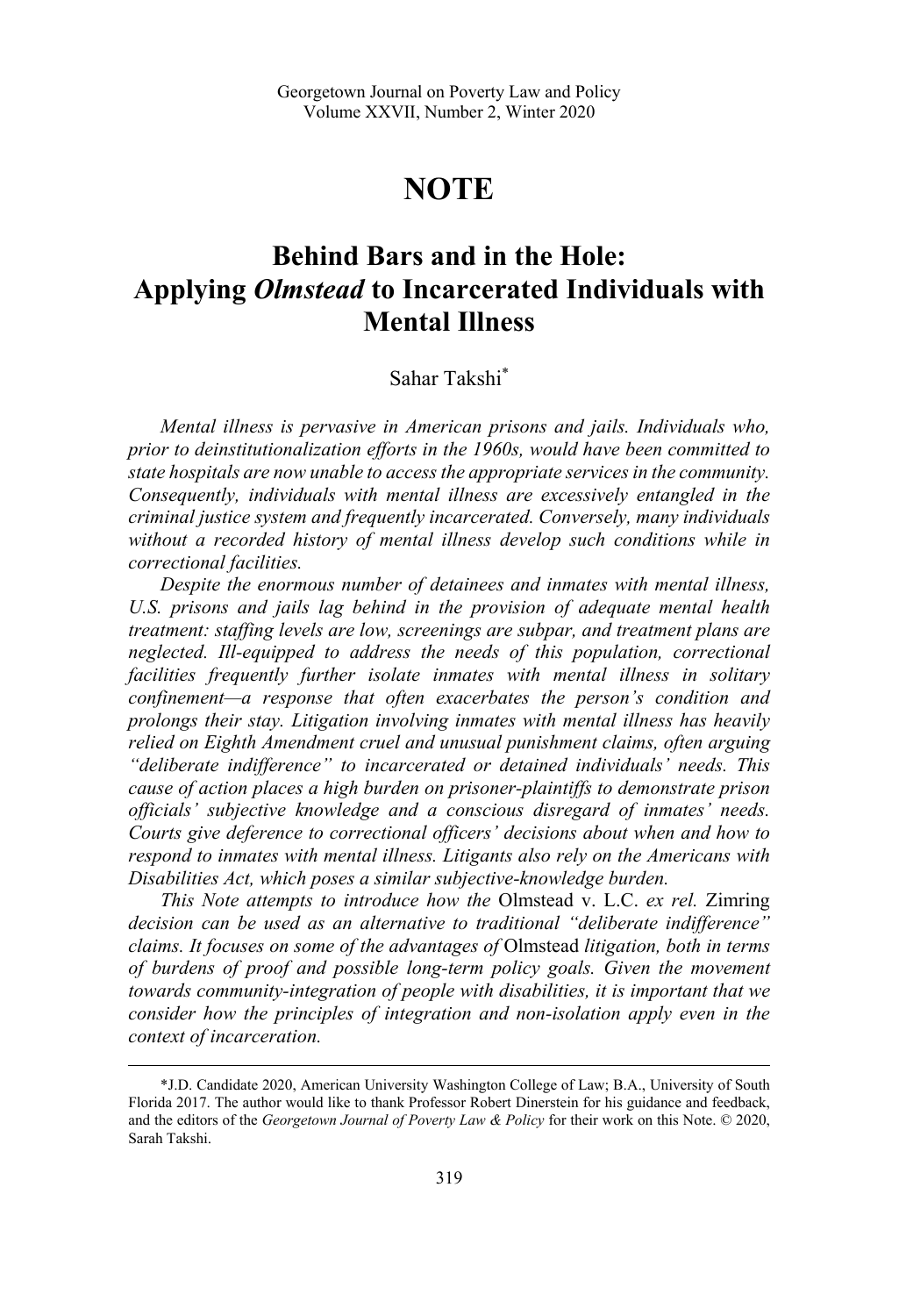| C. Segregation of inmates with mental health conditions 325               |  |
|---------------------------------------------------------------------------|--|
|                                                                           |  |
|                                                                           |  |
|                                                                           |  |
|                                                                           |  |
| Cooper v. Montgomery County, Ohio Sheriff's Department,<br>1.             |  |
|                                                                           |  |
|                                                                           |  |
|                                                                           |  |
|                                                                           |  |
| 5. Disability Rights Montana, Inc. v. Batista, Ninth Circuit  336         |  |
| 6. Germaine-McIver v. County of Orange, U.S. District Court for the       |  |
|                                                                           |  |
|                                                                           |  |
|                                                                           |  |
|                                                                           |  |
|                                                                           |  |
| 1. Brown v. Washington Department of Corrections, U.S. District Court     |  |
|                                                                           |  |
| 2. Davila v. Pennsylvania, U.S. District Court for the Middle District of |  |
|                                                                           |  |
| 3. McClendon v. City of Albuquerque, U.S. District Court for the          |  |
|                                                                           |  |
|                                                                           |  |
|                                                                           |  |
| 1. Step Zero: Mental Health Treatment as a Service, Activity, or          |  |
|                                                                           |  |
| 3. Step Two: The Less-Restrictive Setting is Appropriate  348             |  |
|                                                                           |  |
|                                                                           |  |
| 4. Step Three: Reasonable Modification or Fundamental Alteration?  350    |  |
|                                                                           |  |
|                                                                           |  |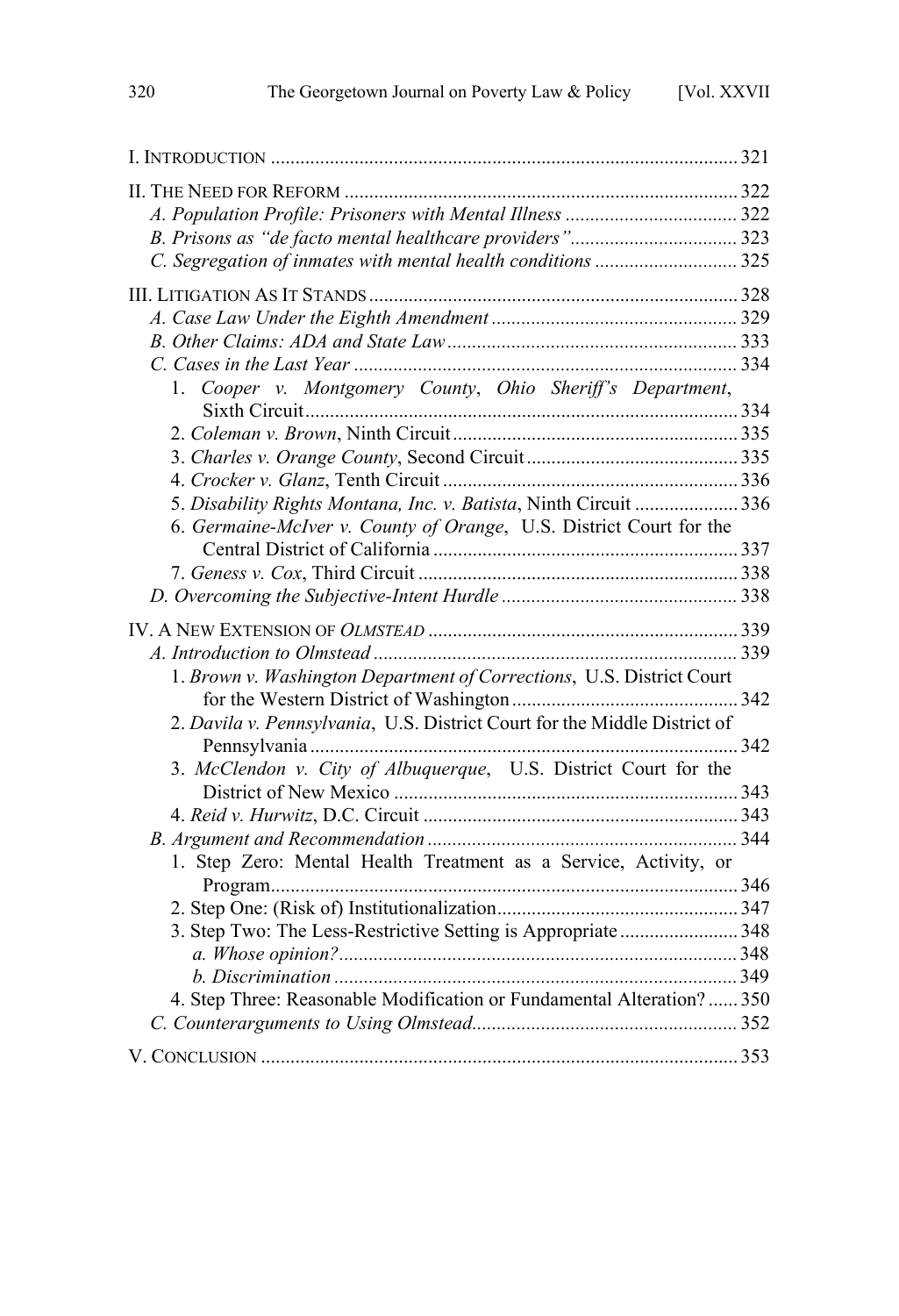#### I. INTRODUCTION

<span id="page-2-0"></span>The once-shrouded world of U.S. prisons is now under long-overdue public scrutiny. Americans are increasingly aware of the widespread issue of mass incarceration, particularly its effects on disadvantaged groups. 1 We are learning about how systemic deficiencies in our communities mean certain groups—like those with mental illness—are destined to become entangled in the criminal justice system.<sup>2</sup> Contraband footage from inside prisons shows the public what life behind bars is truly like.<sup>3</sup> These conditions are particularly poor for individuals with mental illness, who frequently cannot access appropriate mental health treatment and are routinely punished for it.<sup>4</sup>

Much of the litigation around treatment services in prisons has centered around the Eighth Amendment's proscription against cruel and unusual punishment. This Note suggests a new basis for such claims: *Olmstead*. <sup>5</sup> In interpreting the integration mandate of the Americans with Disabilities Act, the *Olmstead* Court opened a new route for individuals with mental and physical disabilities to receive care in the least restricted setting.<sup>6</sup> A year after the decision, Professor Michael Perlin suggested that *Olmstead* could reform the way prisons treat inmates with disabilities.<sup>7</sup> Still, nearly twenty years later, no case has successfully relied on *Olmstead* as the basis for providing adequate and continuous mental health services to incarcerated individuals with mental illness.

This Note will outline how a complainant might bring an *Olmstead* claim to request injunctive relief in the form of mental health services, while also exploring the shortcomings of the hypothetical complaint. Part I will illustrate the scope of

Deanna Paul, *An inmate's secretly recorded film shows the gruesome reality of life in prison*, 3. WASH. POST (Oct. 7, 2019), [https://www.washingtonpost.com/nation/2019/10/07/an-inmates-secretly](https://www.washingtonpost.com/nation/2019/10/07/an-inmates-secretly-recorded-film-shows-gruesome-reality-life-prison)[recorded-film-shows-gruesome-reality-life-prison.](https://www.washingtonpost.com/nation/2019/10/07/an-inmates-secretly-recorded-film-shows-gruesome-reality-life-prison) 

*See* U.S. DEP'T OF JUSTICE, OFFICE OF THE INSPECTOR GEN., REVIEW OF FEDERAL BUREAU OF 4. PRISONS' USE OF RESTRICTIVE HOUSING FOR INMATES WITH MENTAL ILLNESS 4 (2017), [https://oig.justice.gov/reports/2017/e1705.pdf \[h](https://oig.justice.gov/reports/2017/e1705.pdf)ereinafter BOP'S USE OF RESTRICTIVE HOUSING] (noting that inmates with serious mental illness may be confined to restrictive housing units).

5. Olmstead v. L.C. *ex rel.* Zimring, 527 U.S. 581 (1999).

6. *See id.* at 607 ("[W]e conclude that, under Title II of the [Americans with Disabilities Act], States are required to provide community-based treatment for persons with mental disabilities. . . .").

7 . *See* Michael Perlin, "*Their Promises of Paradise": Will* Olmstead v. L.C. *Resuscitate the Constitutional "Least Restrictive Alternative" Principle in Mental Disability Law*, 37 HOUS. L. REV. 999, 1042 (2000) (noting that the Court's endorsement of "least restrictive setting" means that courts will increasingly consider "restrictivity" in civil commitment hearings).

*See* Zak Cheney-Rice, *How America's Health-Care System Makes Mass Incarceration Worse*, 1. NEW YORKER (Oct. 1, 2019), [http://nymag.com/intelligencer/2019/10/health-care-mass](http://nymag.com/intelligencer/2019/10/health-care-mass-incarceration.html)[incarceration.html](http://nymag.com/intelligencer/2019/10/health-care-mass-incarceration.html) (people with high medical costs); BECKY PETIT & BRYAN SYKES, STANFORD CTR. ON POVERTY & INEQUALITY, STATE OF THE UNION 2017: INCARCERATION (2017), [https://www.treatmentadvocacycenter.org/storage/documents/bp\\_law\\_enforcement.pdf \(](https://www.treatmentadvocacycenter.org/storage/documents/bp_law_enforcement.pdf)people of color).

<sup>2.</sup> These deficiencies are sometimes a result of hidden pipelines within our communities: inadequate community-based treatment programs, lack of affordable housing, school-to-prison pipelines, and unnecessary encounters with police. *See* Robert D. Dinerstein and Shira Wakschlag, *Using the ADA's "Integration Mandate" to Disrupt Mass Incarceration*, 96 DEN. L. REV. 917, 935–938 (2019) (school-to-prison pipeline); TREATMENT AND ADVOCACY CENTER, LAW ENFORCEMENT AND PEOPLE WITH SEVERE MENTAL ILLNESS 1 (2017), [https://www.treatmentadvocacycenter.org/storage/documents/bp\\_law\\_enforcement.pdf](https://www.treatmentadvocacycenter.org/storage/documents/bp_law_enforcement.pdf) (encounters with law enforcement); Ann-Marie Louison, *The Mentally Ill Need Affordable Housing*, N.Y. TIMES (May 9, 2016), [https://www.nytimes.com/roomfordebate/2016/05/09/getting-the-mentally-ill-out-of-jail-and-off-the](https://www.nytimes.com/roomfordebate/2016/05/09/getting-the-mentally-ill-out-of-jail-and-off-the-streets/the-mentally-ill-need-supportive-affordable-housing)[streets/the-mentally-ill-need-supportive-affordable-housing \(](https://www.nytimes.com/roomfordebate/2016/05/09/getting-the-mentally-ill-out-of-jail-and-off-the-streets/the-mentally-ill-need-supportive-affordable-housing)affordable housing).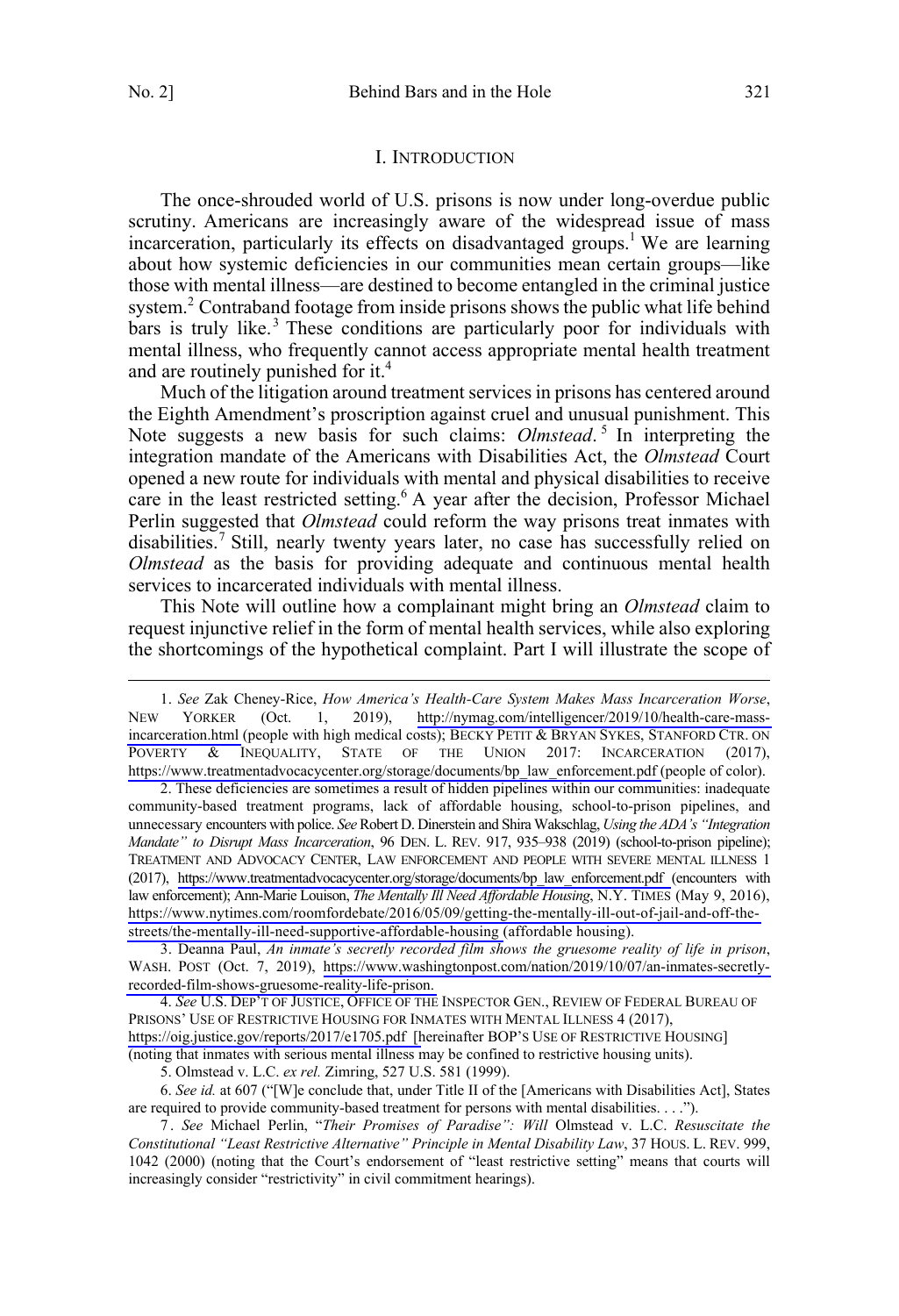<span id="page-3-0"></span>the problem—that is, the massive need for mental health services in U.S. prisons. Then Part II will survey therapeutic jurisprudence, beginning with the landmark cases *Brown v. Plata*<sup>8</sup> and *Estelle v. Gamble*<sup>9</sup> and ending with some opinions from the last year. Finally, Part III will introduce the *Olmstead* decision and outline how it may apply to a complaint for mental health treatment in the prison setting.

#### II. THE NEED FOR REFORM

#### *A. Population Profile: Prisoners with Mental Illness*

The decline in rates of institutionalization has been accompanied by a rise in the prevalence of mental illness in correctional facilities.<sup>10</sup> While psychiatric institutions closed their doors and released patients, community-based services lagged behind;<sup>11</sup> as a result, individuals with mental illness are disproportionately entangled in the criminal justice system.<sup>12</sup> Some explanations for this phenomenon are "punitive sentencing laws and aggressive policing practices" of substance abuse disorders, a side-effect of the War on Drugs.<sup>13</sup> Unable to access appropriate treatment in the community, individuals with mental illness continue to have recurring run-ins with the law. Take the story of Michael Megginson, as an example.<sup>14</sup> Michael, who had a long family history of mental illness and substance abuse, was admitted to the Bronx Children's Psychiatric Center four times by age twelve.<sup>15</sup> He had a history of aggressive behavior and uncontrollable rage, and he spent his teenage years in a group home with other young adults with behavioral issues.<sup>16</sup> When he turned nineteen, however, Michael was arrested for attacking his mother. He spent three months at Rikers Island.<sup>17</sup> Michael had another altercation after his release, this time with his father, and was civilly committed to a hospital for five months.<sup>18</sup> Although physicians warned against his release, his psychiatrist was hopeful, and the court ordered Michael's release. <sup>19</sup> Almost immediately following his release, Michael stopped his medication regiment, did not attend treatment sessions, and began abusing alcohol and marijuana. Less than

12. *Id.*

13. Vera Institute of Justice, *supra* note 10.

16. *Id.*

19. *Id.*

 <sup>8. 563</sup> U.S. 493 (2011).

<sup>9. 429</sup> U.S. 97 (1976).

<sup>10.</sup> Vera Institute of Justice, *The Burden of Mental Illness Behind Bars*, VERA.ORG (June 21, 2016), [https://www.vera.org/the-human-toll-of-jail/inside-the-massive-jail-that-doubles-as-chicagos-largest](https://www.vera.org/the-human-toll-of-jail/inside-the-massive-jail-that-doubles-as-chicagos-largest-mental-health-facility/the-burden-of-mental-illness-behind-bars)[mental-health-facility/the-burden-of-mental-illness-behind-bars.](https://www.vera.org/the-human-toll-of-jail/inside-the-massive-jail-that-doubles-as-chicagos-largest-mental-health-facility/the-burden-of-mental-illness-behind-bars) 

<sup>11.</sup> *See* Coy C. Morgan, *Three Generations of Injustice are Enough: The Constitutional Implications Resulting from the Criminalization of the Mentally Ill*, 45 S. U. L. REV. 29, 32–35 (2017).

<sup>14.</sup> Michael Winerip & Michael Schwirtz, *For Mentally Ill Inmates at Rikers Island, a Cycle of Jail and Hospitals*, N.Y. TIMES (Apr. 10, 2015), [https://www.nytimes.com/2015/04/12/nyregion/for-mentally](https://www.nytimes.com/2015/04/12/nyregion/for-mentally-ill-inmates-at-rikers-a-cycle-of-jail-and-hospitals.html)[ill-inmates-at-rikers-a-cycle-of-jail-and-hospitals.html.](https://www.nytimes.com/2015/04/12/nyregion/for-mentally-ill-inmates-at-rikers-a-cycle-of-jail-and-hospitals.html)

<sup>15.</sup> *Id.*

<sup>17.</sup> *Id.*

<sup>18.</sup> *Id.*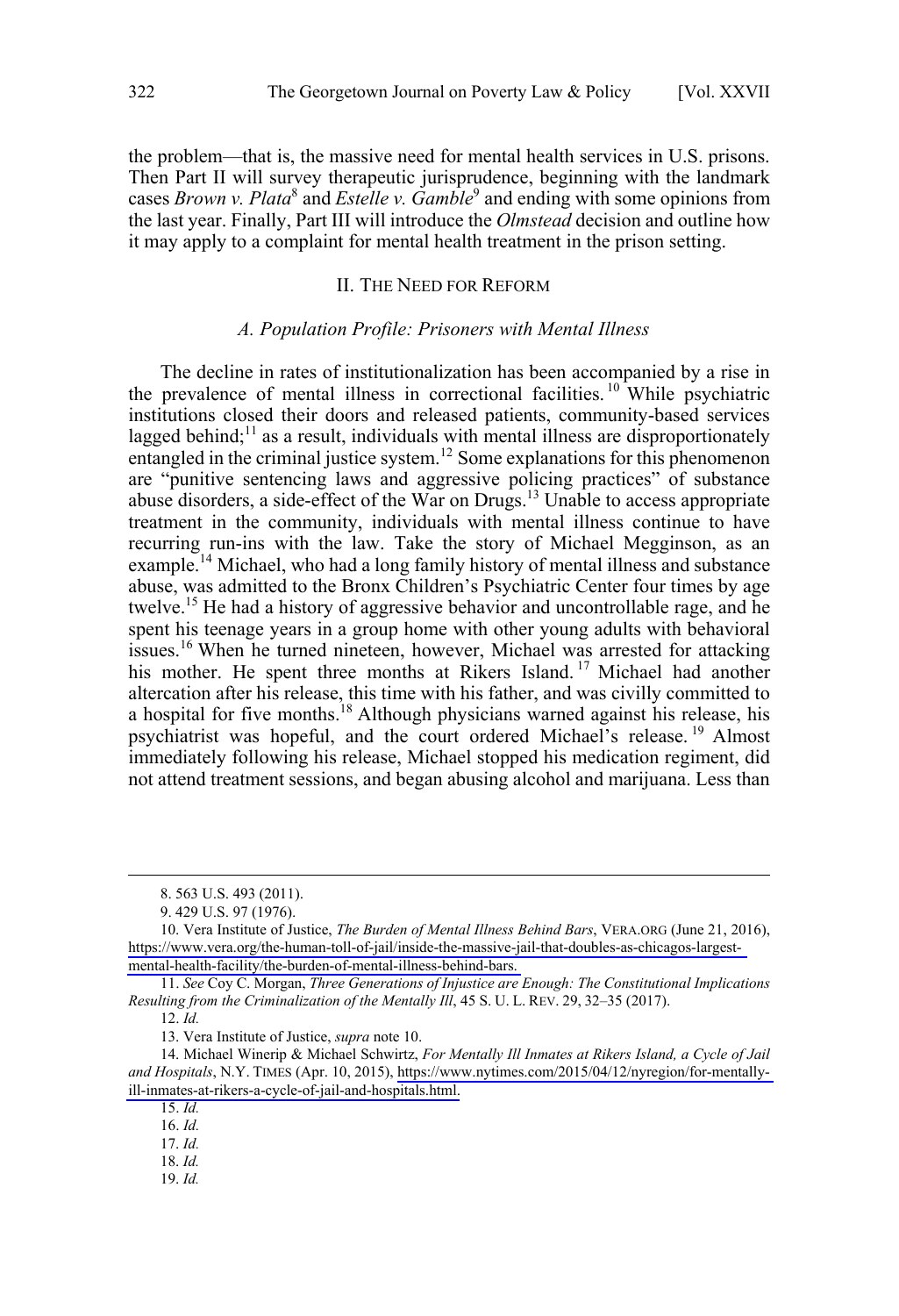<span id="page-4-0"></span>two months later, Michael was back at Rikers for theft.<sup>20</sup> Although he was only supposed to serve a maximum of a three-year sentence (and was immediately eligible for parole), lack of treatment during his incarceration led to further disciplinary action.<sup>21</sup>

The data is astonishing. In 2005, over half of all incarcerated individuals had some type of mental health condition—over 705,000 in state prisons, 78,000 in federal prisons, and  $479,000$  in local jails.<sup>22</sup> Just four years later, an estimated twenty percent of jail inmates nationally and fifteen percent of inmates in state prisons had a serious mental illness, amounting to about 383,000 people with severe psychiatric disease in U.S. prisons and jails.<sup>23</sup> In the majority of states there are more individuals with mental illness in prisons and jail than there are in the largest state psychiatric facilities.  $24$  This is demonstrative of the fact that individuals with mental illness are often sucked into a hospital-to-jail cycle, where they do not receive adequate treatment and become lifelong participants in the criminal justice system. $25$ 

#### *B. Prisons as "de facto mental healthcare providers"*<sup>26</sup>

Despite the number of inmates with mental illness, prisons lag behind in the provision of mental health services.<sup>27</sup> The high costs associated with housing

24. *Id.* at 1 (forty-four states). A 2006 study by DOJ reported that ten percent of state prisoners had psychotic disorders, but this is likely a conservative estimate. *Id.* at 2.

 <sup>20.</sup> *Id.* (noting that Michael was later transferred to Downstate Correctional Facility). Even the prosecutors, judges, and prison officials involved in Michael's cases were frustrated by the cycle that Michael, and others like him, were subject to. *Id.*

<sup>21.</sup> *Id.*

<sup>22.</sup> U.S. DEP'T OF JUSTICE, OFFICE OF JUSTICE PROGRAMS, BUREAU OF JUSTICE STATISTICS SPECIAL REPORT: MENTAL HEALTH PROBLEMS OF PRISONS AND JAIL INMATES 1 (2006), [https://www.bjs.gov/content/pub/pdf/mhppji.pdf.](https://www.bjs.gov/content/pub/pdf/mhppji.pdf)

<sup>23.</sup> TREATMENT ADVOCACY CTR., OFFICE OF RESEARCH & PUB. AFFAIRS, SERIOUS MENTAL ILLNESS (SMI) PREVALENCE IN JAILS AND PRISONS 2 (2016),

<https://www.treatmentadvocacycenter.org/storage/documents/backgrounders/smi-in-jails-and-prisons.pdf> [hereinafter SMI IN JAILS AND PRISONS 2016].

*See, e.g.*, Renee Gruber, Note, *A Civil Prison—Fear or Reason? Unbiased Reform of Involuntary*  25. *Commitment Proceedings for Non-Criminals Admitted into Mental Facilities*, 90 U. DET. MERCY L. REV. 204 (2013); Barack Obama, *The President's Role in Advancing Criminal Justice Reform*, 130 HARV. L. REV. 811, 848 (2017); Naomi M. Weinstein & Michael Perlin, *"Who's Pretending to Care for Him?" How the Endless Jail-to-Hospital-to-Street-Repeat Cycle Deprives Persons with Mental Disabilities the Right to Continuity of Care*, 8 WAKE FOREST J.L. & POL'Y 455, 455–58, 469–473 (2018) (providing New York law as an example of this phenomenon); *see also* THE WHITE HOUSE, FACT SHEET: LAUNCHING THE DATA-DRIVEN JUSTICE INITIATIVE: DISRUPTING THE CYCLE OF INCARCERATION (June 30, 2016), [https://obamawhitehouse.archives.gov/the-press-office/2016/06/30/fact-sheet-launching-data-driven](https://obamawhitehouse.archives.gov/the-press-office/2016/06/30/fact-sheet-launching-data-driven-justice-initiative-disrupting-cycle)[justice-initiative-disrupting-cycle.](https://obamawhitehouse.archives.gov/the-press-office/2016/06/30/fact-sheet-launching-data-driven-justice-initiative-disrupting-cycle)

<sup>26.</sup> Alisa Roth, *A 'hellish world': the mental health crisis overwhelming America's prisons*, THE GUARDIAN (Mar. 31, 2018), [https://www.theguardian.com/society/2018/mar/31/mental-health-care-crisis](https://www.theguardian.com/society/2018/mar/31/mental-health-care-crisis-overwhelming-prison-jail)[overwhelming-prison-jail.](https://www.theguardian.com/society/2018/mar/31/mental-health-care-crisis-overwhelming-prison-jail)

*See* Christie Thompson & Taylor Elizabeth Eldridge, *Treatment Denied: The Mental Health Crisis*  27. *in Federal Prisons*, MARSHALL PROJECT (Nov. 21, 2019),

[https://www.themarshallproject.org/2018/11/21/treatment-denied-the-mental-health-crisis-in-federal](https://www.themarshallproject.org/2018/11/21/treatment-denied-the-mental-health-crisis-in-federal-prisons)[prisons](https://www.themarshallproject.org/2018/11/21/treatment-denied-the-mental-health-crisis-in-federal-prisons) (noting that in response to the Federal Bureau of Prisons' recent regulations requiring improved treatment for prisoners with mental illness, prison psychologists were more likely to downgrade inmate's care levels to avoid the administrative burden).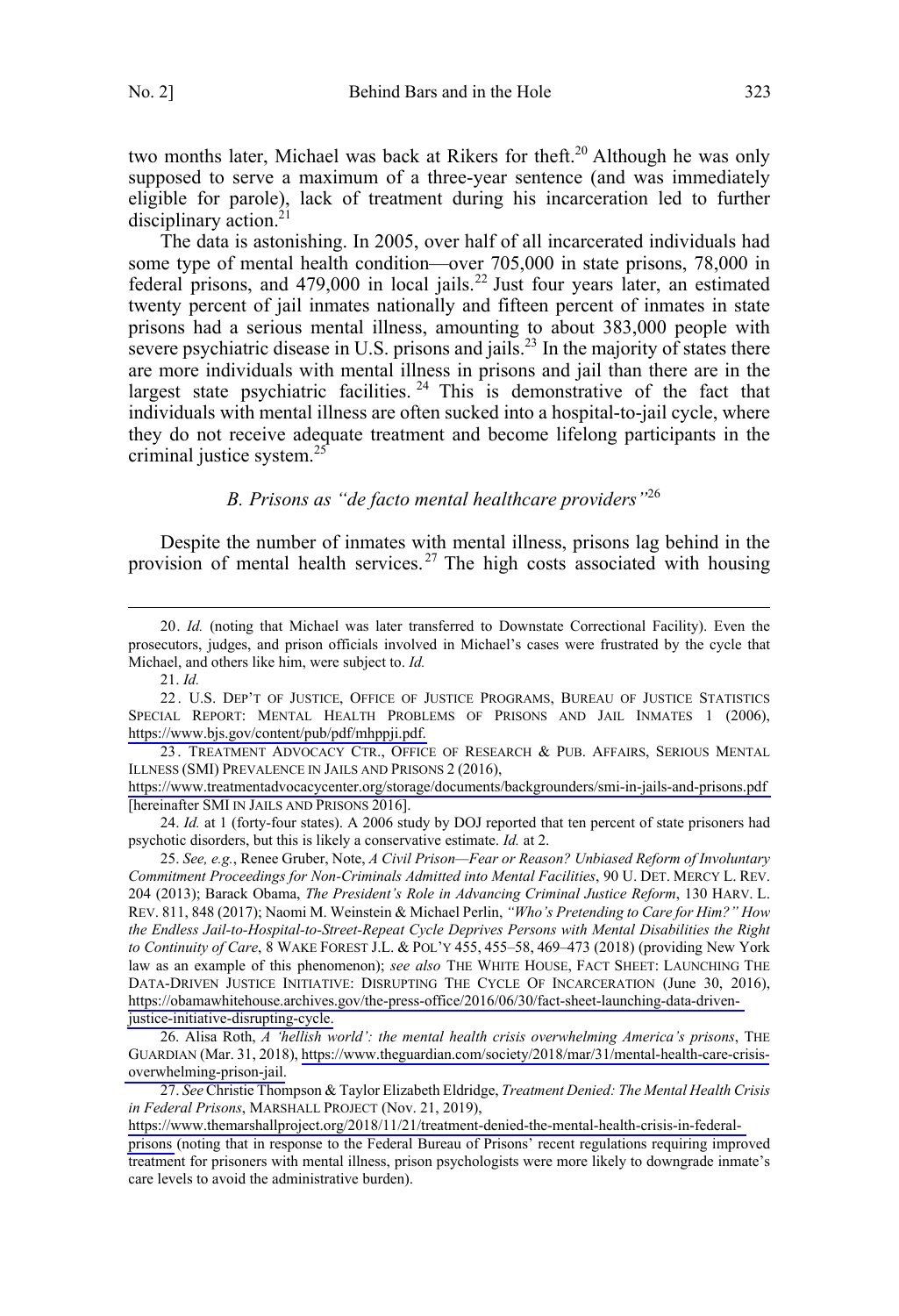inmates with mental illness and understaffing at correctional facilities particularly of appropriately trained mental health staff—contribute to prisons' inability to provide any meaningful mental health treatment.<sup>28</sup> Ashoor Rasho—an inmate with severe mental health conditions, including schizophrenia, depression, and borderline personality disorder—explained: "Even if they would label us schizophrenic or bipolar, we would still be considered behavioral problems . . . [s]o the best thing for them to do was keep us isolated. Or they heavily medicate you."<sup>2</sup>

Prisons around the country have different procedures for identifying prisoners with mental disorders and providing subsequent treatment. Federal prisons use a system to classify prisoners by the inmates' mental health care needs, called Mental Health Care Levels (MHCLs).<sup>30</sup> For example, an inmate classified as MHCL 1 is identified as having no significant functional impairments due to mental illness, while one classified as MHCL 4 is identified as requiring inpatient acute psychiatric care and cannot function in the general prison population.<sup>31</sup> Under the jurisdiction of the Bureau of Prisons, these facilities are also subject to the federal Mental Health Care Policy which mandates identifying prisoners with mental disorders (by requiring staff to report unusual behavior to the leading psychologist), imposing additional diagnostics for MHCLs 2–4, requiring a minimum of monthly treatment interventions, and drafting a regularly-reviewed treatment plan. $32$ 

In actuality, however, the delivery of mental health treatment in U.S. prisons is grossly lacking. The Marshall Project, through a Freedom of Information Act (FOIA) request, learned that the Bureau of Prisons (BOP) decreased the number of prisoners with mental illness receiving care by cutting the budget for treatment and reducing the number of inmates receiving care by thirty-five percent.<sup>33</sup> Through a recent investigation, the U.S. Department of Justice (DOJ) found that the Pennsylvania Department of Corrections was severely deficient in its provision

*See*C. Holly. A. Andrilla et al., *Geographic Variation in the Supply of Selected Behavioral Health*  28. *Providers*, 54 AM. J. PREVENTATIVE MEDICINE 199, 200 (2018) (lack of psychologists and psychiatrists in rural areas); KIDEUK KIM ET AL., URBAN INST., THE PROCESSING AND TREATMENT OF MENTALLY ILL PERSONS IN THE CRIMINAL JUSTICE SYSTEM 11 (2015),

[https://www.urban.org/sites/default/files/publication/48981/2000173-The-Processing-and-Treatment-of-](https://www.urban.org/sites/default/files/publication/48981/2000173-The-Processing-and-Treatment-of-Mentally-Ill-Persons-in-the-Criminal-Justice-System.pdf)[Mentally-Ill-Persons-in-the-Criminal-Justice-System.pdf](https://www.urban.org/sites/default/files/publication/48981/2000173-The-Processing-and-Treatment-of-Mentally-Ill-Persons-in-the-Criminal-Justice-System.pdf) (cost); Kevin Johnson, *Exclusive: As federal prisons run low on guards, nurses and cooks are filling in*, USA TODAY (Feb. 13, 2018), [https://www.usatoday.com/story/news/politics/2018/02/13/ill-equipped-and-inexperienced-hundreds](https://www.usatoday.com/story/news/politics/2018/02/13/ill-equipped-and-inexperienced-hundreds-civilian-staffers-assigned-guard-duties-federal-prison-secur/316616002)[civilian-staffers-assigned-guard-duties-federal-prison-secur/316616002 \(](https://www.usatoday.com/story/news/politics/2018/02/13/ill-equipped-and-inexperienced-hundreds-civilian-staffers-assigned-guard-duties-federal-prison-secur/316616002)low staffing).

<sup>29.</sup> Christine Herman, *Most Inmates with Mental Illness Still Wait for Decent Care*, NPR (Feb. 3, 2019), [https://www.npr.org/sections/health-shots/2019/02/03/690872394/most-inmates-with-mental-illness-still-wait](https://www.npr.org/sections/health-shots/2019/02/03/690872394/most-inmates-with-mental-illness-still-wait-for-decent-care)[for-decent-care.](https://www.npr.org/sections/health-shots/2019/02/03/690872394/most-inmates-with-mental-illness-still-wait-for-decent-care) 

<sup>30.</sup> *See* BOP'S USE OF RESTRICTIVE HOUSING, *supra* note 4.

<sup>31.</sup> *Id.* An inmate with MHCL 1 may still have a serious mental illness, but it may not interfere with his ability to function (e.g., through medication medications). *Id.*

*Id.* at 8–9. In addition to evaluations and treatments, federal and state prisons often have policies 32. surrounding suicidal inmates—although not always adequate ones. Prisons have phenomenally high rates of suicide, amounting to nearly 90% of prison deaths. *See* Mehgan Gallagher, *Suicide in Prisons and Jails: A Growing Concern*, O'NEILL INST. (Nov. 16, 2018), [https://oneill.law.georgetown.edu/suicide-in](https://oneill.law.georgetown.edu/suicide-in-prisons-and-jails-a-growing-concern)[prisons-and-jails-a-growing-concern.](https://oneill.law.georgetown.edu/suicide-in-prisons-and-jails-a-growing-concern) *See* Thompson & Eldridge,*supra* note 27 (telling the story of a West Virginia inmate who was initially placed on suicide watch after attempting suicidal ideations but was returned to the general population and classified as having "no significant mental health needs" after an evaluation).

<sup>33.</sup> Thompson & Eldridge, *supra* note 27.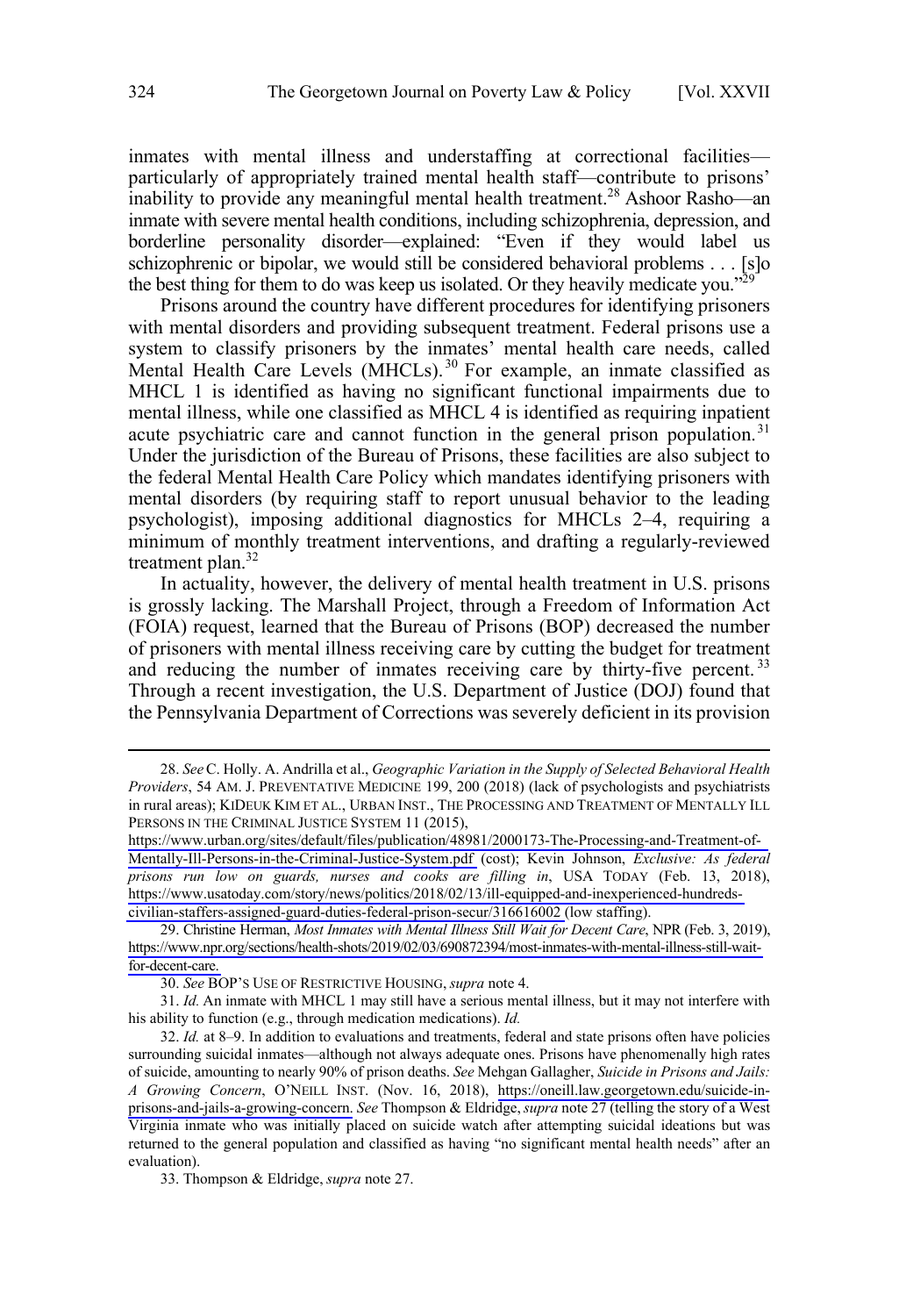<span id="page-6-0"></span>No. 2] Behind Bars and in the Hole 325

of mental health services: mental health staff failed to coordinate with each other, there was confusion about diagnoses, treatment plans were not followed (e.g., switching psychiatrists with no explanation to the inmate), and the facility had virtually no recordkeeping, meaning inmates routinely lacked information about diagnosis, prior treatment, and medication information in their charts.<sup>34</sup> These problems are pervasive in U.S. jails as well, which often fail to adequately screen for mental illness and face extremely high rates of suicide by inmates with mental illness.<sup>35</sup>

#### *C. Segregation of inmates with mental health conditions*

*"Yet conditions in some American facilities are so obscene that they amount to a form of extrajudicial punishment."36*

As if serving additional punishment for their condition, mentally-ill prisoners are frequently restricted in solitary confinement.<sup>37</sup> Federal prisons contain three forms of segregated housing: special housing units (SHU), special management units (SMU), and penitentiary administrative maximum security facilities (also referred to as  $ADX$ ).<sup>38</sup> Inmates are segregated in these settings for disciplinary reasons, if they "demonstrate[] violent, disruptive, and/or escape-prone behavior," or because they "cannot be safely housed in the general population."39 Last year, the DOJ concluded that the standards for placing inmates in solitary confinement were subpar, and that the conditions of such confinement were practically "'a form of torture.'"40 Moreover, in 2005, 25,000 prisoners were in "supermax" prisons and over 80,000 in some form of segregation—a forty percent increase from  $2000^{41}$ 

36. James Ridgeway & Jean Casella, *America's 10 Worst Prisons: ADX*, MOTHERJONES (May 1, 2013), [https://www.motherjones.com/politics/2013/05/10-worst-prisons-america-part-1-adx.](https://www.motherjones.com/politics/2013/05/10-worst-prisons-america-part-1-adx) 

38. BOP's USE OF RESTRICTIVE HOUSING, *supra* note 4, at 2-3. State prisons similarly have different forms of isolated units which go by various names: administrative segregation, management control units, communications management units, and security threat group management units. American Friends Service Committee, *Solitary confinement facts*, AFSC.ORG (last visited Jan. 22, 2020), [https://www.afsc.org/resource/solitary-confinement-facts.](https://www.afsc.org/resource/solitary-confinement-facts)

39. BOP'S USE OF RESTRICTIVE HOUSING, *supra* note 4, at 2.

40. *Id.* at 16.

41. Jean Casella & James Ridgeway, *How Many Prisoners Are in Solitary Confinement in the United States?*, SOLITARY WATCH (Feb. 1, 2012), [https://solitarywatch.org/2012/02/01/how-many-prisoners-are-](https://solitarywatch.org/2012/02/01/how-many-prisoners-are-in-solitary-confinement-in-the-united-states/)

<sup>34.</sup> Letter from Jocelyn Samuels, U.S. Dep't of Justice, Civil Rights Division, and David J. Hickton, United States Attorney for the Western District of Pennsylvania, to the Honorable Tom Corbett, Governor of Pennsylvania 14 (Feb. 24, 2014), [https://www.justice.gov/sites/default/files/crt/legacy/2014/02/25/pdoc\\_finding\\_2-24-14.pdf.](https://www.justice.gov/sites/default/files/crt/legacy/2014/02/25/pdoc_finding_2-24-14.pdf) 

<sup>35.</sup> Gennady N. Baksheev et al., *Identification of mental illness in police cells: a comparison of police processes, the Brief Jail Mental Health Screen and the Jail Screening Assessment Tool*, 18 PSYCHOLOGY, CRIME, & LAW 529, 529 (2012) (arguing that the lack of a standardized screening process leads to "false negatives," meaning jail detainees with mental illness are not identified); Sharon Cohen and Nora Eckert, *AP Investigations: Many US jails fail to stop inmate suicides*, ASSOCIATED PRESS (June 18, 2019), [https://www.apnews.com/5a61d556a0a14251bafbeff1c26d5f15.](https://www.apnews.com/5a61d556a0a14251bafbeff1c26d5f15)

<sup>37.</sup> Even the Policy Statement issued by the Bureau of Prisons for the purpose of remedying prolonged isolation of inmates with serious mental illness states that "sometimes [restricted] placement is required due to safety and security needs." U.S. DEP'T OF JUSTICE, FED. BUREAU OF PRISONS*,* NO. 5310.16, TREATMENT AND CARE OF INMATES WITH MENTAL ILLNESS 15 (2014), [https://www.bop.gov/policy/progstat/5310\\_16.pdf](https://www.bop.gov/policy/progstat/5310_16.pdf)  [hereinafter TREATMENT AND CARE OF INMATES WITH MENTAL ILLNESS]; *but see* BOP'S USE OF RESTRICTIVE HOUSING,*supra* note 4, at 7 (noting, however, that the number of inmates with mental illness in federal prisons decreased slightly between 2010 and 2015).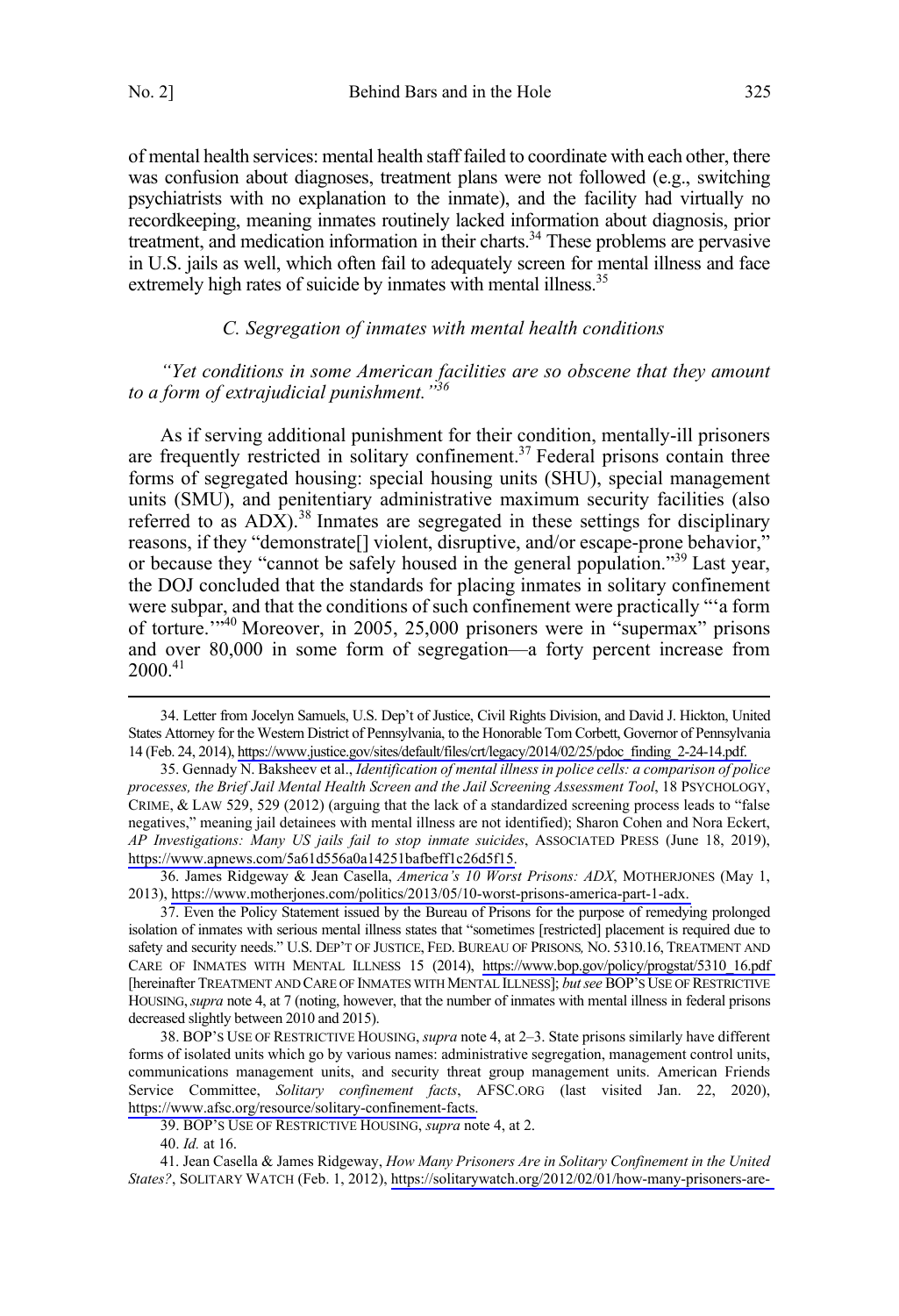The theoretical purpose behind solitary confinement is two-fold: disrupting organized crime within prisons and isolating dangerous inmates to promote safety among the general prison population.  $42$  In reality, solitary confinement is frequently used to isolate inmates with mental illness who prison officials are not equipped to handle.<sup>43</sup> For example, a 2013 investigation of the Pennsylvania Department of Corrections concluded unequivocally that the state "unnecessarily and inappropriately places prisoners in solitary confinement *because* they have [serious mental illness/intellectual disabilities]" and that the state "uses isolation to control prisoners with mental illness."<sup>44</sup> Just this year, in a case heard by the Sixth Circuit, officers at an Ohio county jail admitted that they placed a suicidal pre-trial detainee in the jail's receiving area—loud, with bright lights, and without a mattress or blanket—because the officers "did not know how to deal with someone like [him]: 'They are not equipped to handle him . . . . "<sup>45</sup>

Individuals with mental health needs are disproportionately confined to restricted housing compared to their non-mentally ill counterparts. A 2017 investigation by the DOJ revealed the extent of the disparate treatment: one inmate with mental illness was left in restrictive housing for four years, another for nineteen before finally being transferred to a residential mental health treatment program. <sup>46</sup> The DOJ's report found that inmates with mental disorders were confined to solitary confinement for longer periods of time—an average of 896 consecutive days—than their non mentally-ill counterparts.<sup>47</sup> The United States Penitentiary at Lewisburg, Pennsylvania for example, is an overcrowded supermax (and the target of multiple lawsuits) where prisoners are locked down for twenty-

43. *See, e.g.,* Brown v. Plata, 563 U.S. 493, 519 (2011) ("Mentally ill prisoners are housed in administrative segregation while awaiting transfer to scarce mental health treatment beds for appropriate care.").

44. Samuels, *supra* note 34, at 2–3, 14 (emphasis added).

45. Cooper v. Montgomery Cty., Ohio Sheriff's Dep't, 68 F. App'x 385, 388 (6th Cir. 2019).

46. BOP'S USE OF RESTRICTIVE HOUSING, *supra* note 4, at i–ii. Although the 2017 report does not address whether inmates with mental illness commit more serious infractions than their nonmentally ill counterparts, other studies suggest that often the reasons that mentally ill inmates are confined to restricted housing is the inherent inability to conform to certain prison rules due to their conditions. *See* KIDEUK KIM ET AL., *supra* note 28 (finding that inmates with mental illness have higher rates of misconduct and accidents); *see also* TREATMENT AND CARE OF INMATES WITH MENTAL ILLNESS *supra* note 37, at 21 ("An inmate's mental health symptoms may contribute to institution rule infractions that could result in disciplinary sanctions, including [solitary confinement] placement or the extension of [solitary confinement] placement.").

47. BOP'S USE OF RESTRICTIVE HOUSING *supra* note 4, at 29–30 (noting that the Bureau of Prisons does not track how long inmates spend in solitary confinement by any measure); *see also* Knowles, *supra* note 42, at 895 (the average length of solitary confinement being four to seven years). Although some states do limit the amount of time inmates with mental disorders spend in solitary confinement (e.g., Massachusetts, Mississippi, and New York) and some have a prohibition on placing such prisoners in solitary confinement at all (e.g., Colorado, Maine, and Pennsylvania). BOP'S USE OF RESTRICTIVE HOUSING, *supra* note 4, at ii.

 $\overline{a}$ 

in-solitary-confinement-in-the-united-states/ (stating that in supermax, solitary confinement is the norm); Jon Schuppe, *One of American's harshest isolation units was exposed by a desperate, handwritten account from the inside*, NBC NEWS (Feb. 19, 2019), [https://www.nbcnews.com/news/us-news/one-america-s](https://www.nbcnews.com/news/us-news/one-america-s-harshest-isolation-units-was-exposed-desperate-handwritten-n969531)[harshest-isolation-units-was-exposed-desperate-handwritten-n969531.](https://www.nbcnews.com/news/us-news/one-america-s-harshest-isolation-units-was-exposed-desperate-handwritten-n969531)

<sup>42.</sup> Jessica Knowles, "*The Shameful Wall of Exclusion": How Solitary Confinement for Inmates with Mental Illness Violates the Americans With Disabilities Act*, 90 WASH. L. REV. 2015 at 893, 904 (stating that it is important to note that solitary confinement has not been successful in promoting safety within prisons); *see id*; ACLU, THE DANGEROUS OVERUSE OF SOLITARY CONFINEMENT IN THE UNITED STATES 8 (2013).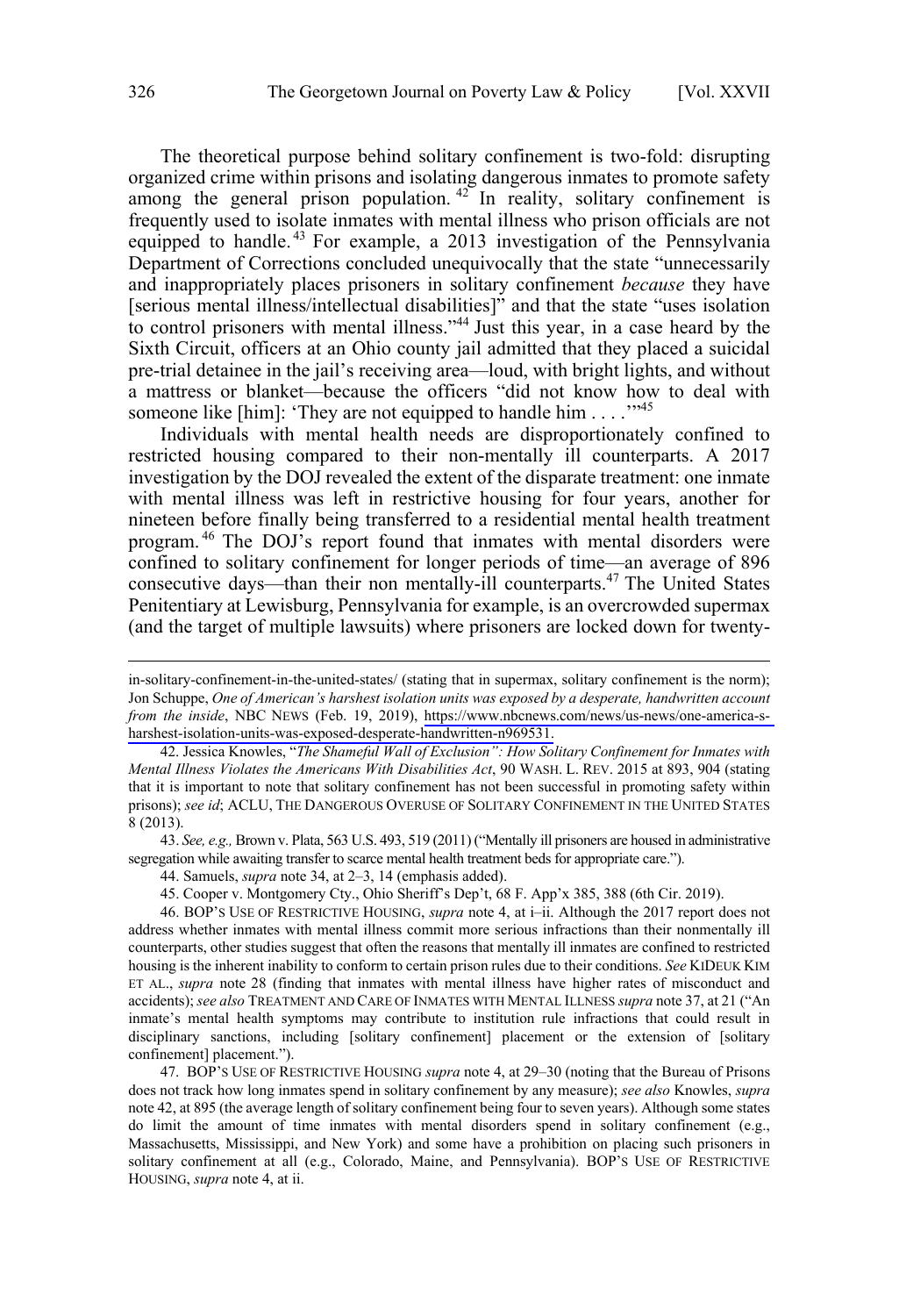three to twenty-four hours a day in the company of a cellmate.<sup>48</sup> In fact, in some states as many as a third or even half of the people in solitary confinement are severely mentally ill or cognitively disabled.<sup>49</sup>

One reason for this phenomenon may be that inmates with mental illness have difficulty conforming to prison rules and are sent to solitary confinement for disciplinary or administrative reasons.<sup>50</sup> Conversely, some inmates may develop mental illness as a result of frequent or prolonged isolation in solitary confinement.<sup>51</sup> In either case, the fact remains that inmates with serious mental illness do not receive the treatment they require, instead they are segregated to solitary confinement because of their mental illness. It goes without saying that prolonged periods of isolation also have the effect of deteriorating inmates' psychological conditions. <sup>52</sup> Inmates in solitary confinement are exposed to mechanized cameras and doors instead of in-person contact, 24/7 fluorescent lights instead of natural sun, and caged recreational areas instead of time outdoors.<sup>53</sup> Solitary confinement naturally leads to inability to socialize or participate in prison programming, such as educational and job training opportunities.<sup>54</sup> For inmates

50. Some courts, however, have held that an inmate's inability to conform to prison rules negates a claim of discrimination under the Americans with Disabilities Act (ADA). *See e.g.*, O'Guinn v. Nev. Dep't of Corrs., 468 F. App'x 651, 654 (9th Cir. 2012).

51. Knowles, *supra* note 42, at 896.

52. According to the federal Bureau of Prisons (BOP) policies, inmates with serious mental health needs should continue to receive treatment even when confined to solitary confinement. *See* BOP'S USE OF RESTRICTIVE HOUSING, *supra* note 4, at 5. In fact, a 2014 statement by the BOP listed "reduc[ed] . . . placement in restrictive housing" as one goal of improved interventions for inmates with serious mental illness. TREATMENT AND CARE OF INMATES WITH MENTAL ILLNESS, *supra* note 37. Some initiatives deriving from the 2014 Policy Statement include remote review of individuals in restricted housing by other BOP divisions, mental health personnel qualified to identify and treat serious mental health conditions, and community treatment services. *Id.* 3–5. The Policy Statement specifically emphasized the BOP's commitment to caring for federal inmates with serious mental illness in restricted housing with some specific goals of avoiding prolonged isolation, conducting assessments in private areas with face-toface contact, and enhanced mental health review for such inmates in extended placement in restricted housing. *Id.* 15–16. Despite the BOP's presumably good-faith attempt, the Policy Statement falls short in remedying the widespread problem of isolating inmates with mental health needs: review of extended restricted housing placements are too infrequent (not occurring until an inmate is isolated for 6 months in the SHU, 18 months in SMU); only applying only to those conditions the BOP defines as "serious mental illness" (excluding conditions such as eating disorders and generalized anxiety disorder); and not making bright-line rules regarding sanctions that limit social support. *Id.* 1–2, 20–22. Moreover, the Policy Statement has not been completely effective in ensuring provision of mental health treatment for inmates in restricted housing. A class action complaint representing a class of inmates at the U.S. Penitentiary at Lewisberg with mental illness held in the special management units: "tiny cells, frequently with another individual, for at least 23 hours a day." Rodriguez v. Federal Bureau of Prisons, Class Action Complaint 2 (M.D. Penn. June 9, 2017). The complaint alleged that despite the facility's obligations under the Policy Statement (and the Eighth Amendment), the inmates in the proposed class did not receive mental health counseling while in restricted housing. *Id.* at 4. For example, it noted that medications for mental illness are sometimes discontinued (sometimes as a form of punishment), inmates received coloring books and puzzles in lieu of treatment, and the infrequent counseling sessions are in public areas. *Id.* at 4–5.

*See* David H. Cloud et al., *Public Health and Solitary Confinement in the United States*, 105 AM. 53. J. PUB. HEALTH 18, 19–20 (2015), [https://www.ncbi.nlm.nih.gov/pmc/articles/PMC4265928.](https://www.ncbi.nlm.nih.gov/pmc/articles/PMC4265928)

54. *Id.*

<sup>48.</sup> Jean Casella and James Ridgeway, *The 10 Worst Prisons in America*, TYPE INVESTIGATIONS (May 1, 2013), [https://www.typeinvestigations.org/investigation/2013/05/01/10-worst-prisons-america.](https://www.typeinvestigations.org/investigation/2013/05/01/10-worst-prisons-america) 

<sup>49.</sup> ACLU, *supra* note 42, at 8 (2013) (noting that fifty percent of Indiana prisoners in solitary confinement are mentally ill, and thirty percent nationwide).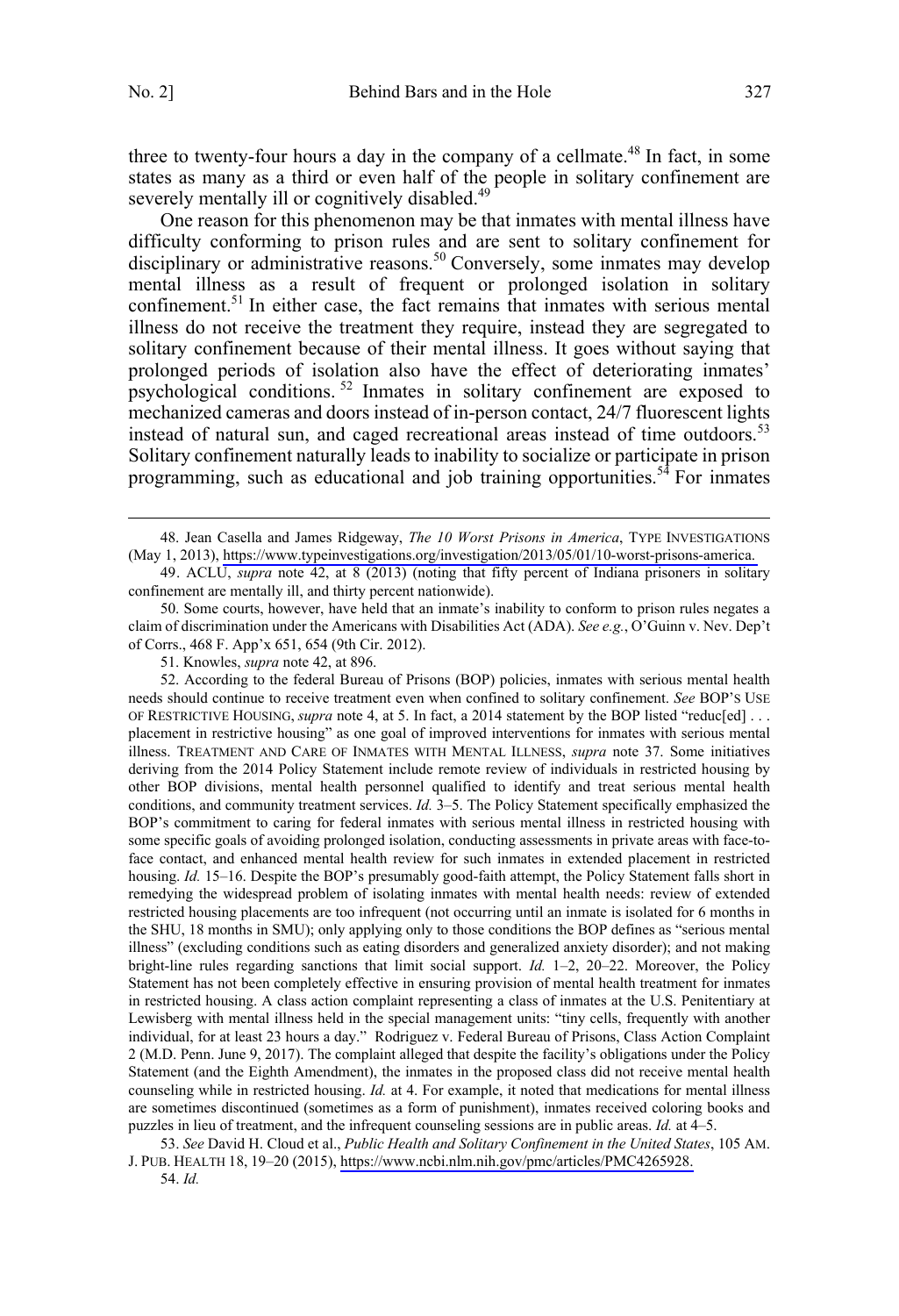<span id="page-9-0"></span>with existing mental illness, solitary confinement exacerbates symptoms; for inmates without existing mental illness, solitary confinement could trigger psychological conditions.<sup>55</sup> For detainees in U.S. jails, solitary confinement may as well be a death sentence due to the high rates of suicide.<sup>56</sup> Despite the overwhelming evidence of the negative effects of solitary confinement—and the growing recommendation against its use<sup>57</sup> $-$ U.S. prisons and jails continue to use isolation to further separate inmates with mental illness from the general population.

#### III. LITIGATION AS IT STANDS

Prisons, and prisoners, have long been the subject of litigation and policy reform efforts. Our notions of liberty and fairness urge us against using government authority to abuse and torture the convicted and against imposing truly "cruel and unusual" punishments under the Eighth Amendment.<sup>58</sup> The growth of the prison-industrial complex, accompanied by growing recognition of mental illness, has led to extensive therapeutic jurisprudence: an examination of how the legal system and mental illness interact.<sup>59</sup> Eighth Amendment jurisprudence has developed significantly since its early roots in British common law; the Supreme Court in 1958 held that it prohibits punishments determined by "*evolving* standards of decency that mark the progress of maturing society."<sup>60</sup> These standards as interpreted by the courts, however, have not quite caught up to our societal standards for mental health.<sup>61</sup> Although physicians, psychologists, and lay people

58. In addition to the Eighth Amendment, deprivation of care in prisons can amount to a Fourteenth Amendment violation as it can result in deprivation of life itself. *See* McCollum v. Mayfield, 130 F. Supp. 112, 115 (N.D. Cal. 1995).

59. This term—therapeutic jurisprudence—has developed a special meaning through the works of scholars such as David Wexler, Michael Perlin, Bruce Winick, and others. Through this lens, the law is viewed as a social mechanism to that produces certain results: sometimes therapeutic, and sometimes not. *See* Symposium, *Therapeutic Jurisprudence: An Overview*, THOMAS COOLEY L. REV. (Oct. 29, 1999). Specifically, these scholars look at the (anti)therapeutic results of "the law in action, not simply the law on the books." *Id.* This Note summarize cases involving incarcerated individuals, the outcomes of which may or may not achieve therapeutic results for the clients involved. Although this Note does not engage in a substantive therapeutic-jurisprudence analysis of each case, it is important to keep in mind that the legal mechanisms in these cases can lead to decisions that directly impact the mental and physical health of each plaintiff.

60. Trop v. Dulles, 356 U.S. 86, 101 (1958) (emphasis added).

61 . By no means are inmates constitutionally guaranteed "state-of-the-art medical and mental healthcare" or that "conditions be comfortable." *See* Coleman v. Schwarzenegger, 922 F. Supp. 2d 882,

 <sup>55.</sup> *See id.*; Stuart Grassian, *Psychiatric Effects of Solitary Confinement*, 22 WASH. U. J.L. & POL'Y 325, 333–336, 356 (2006) (noting that symptoms experienced by inmates in solitary confinement include hyperresponsivity to external stimuli; perceptual distortions, illusions, and hallucinations; panic attacks; difficulties with thinking, concentration, and memory; intrusive obsessional thoughts; overt paranoia; problems with impulse control).

<sup>56.</sup> Fatos Kaba et al., *Solitary Confinement and Risk of Self-Harm Among Jail Inmates*, 104 AM. J. PUB. HEALTH 442, 444–45 (2014) (finding strong correlations between solitary confinement in jails and potentially fatal acts of self-harm).

<sup>57.</sup> See, e.g., STANDARDS ON TREATMENT OF PRISONERS § 23-3.8(b) (AM. BAR ASS'N 2018) (recommending that extreme isolation not be allowed); Nat'l Commission on Correctional Health Care, *Position Statement: Solitary Confinement (Isolation)*, NCCHC.ORG (Apr. 19, 2016), <https://www.ncchc.org/solitary-confinement>(recommending complete elimination of solitary confinement as a means of punishment).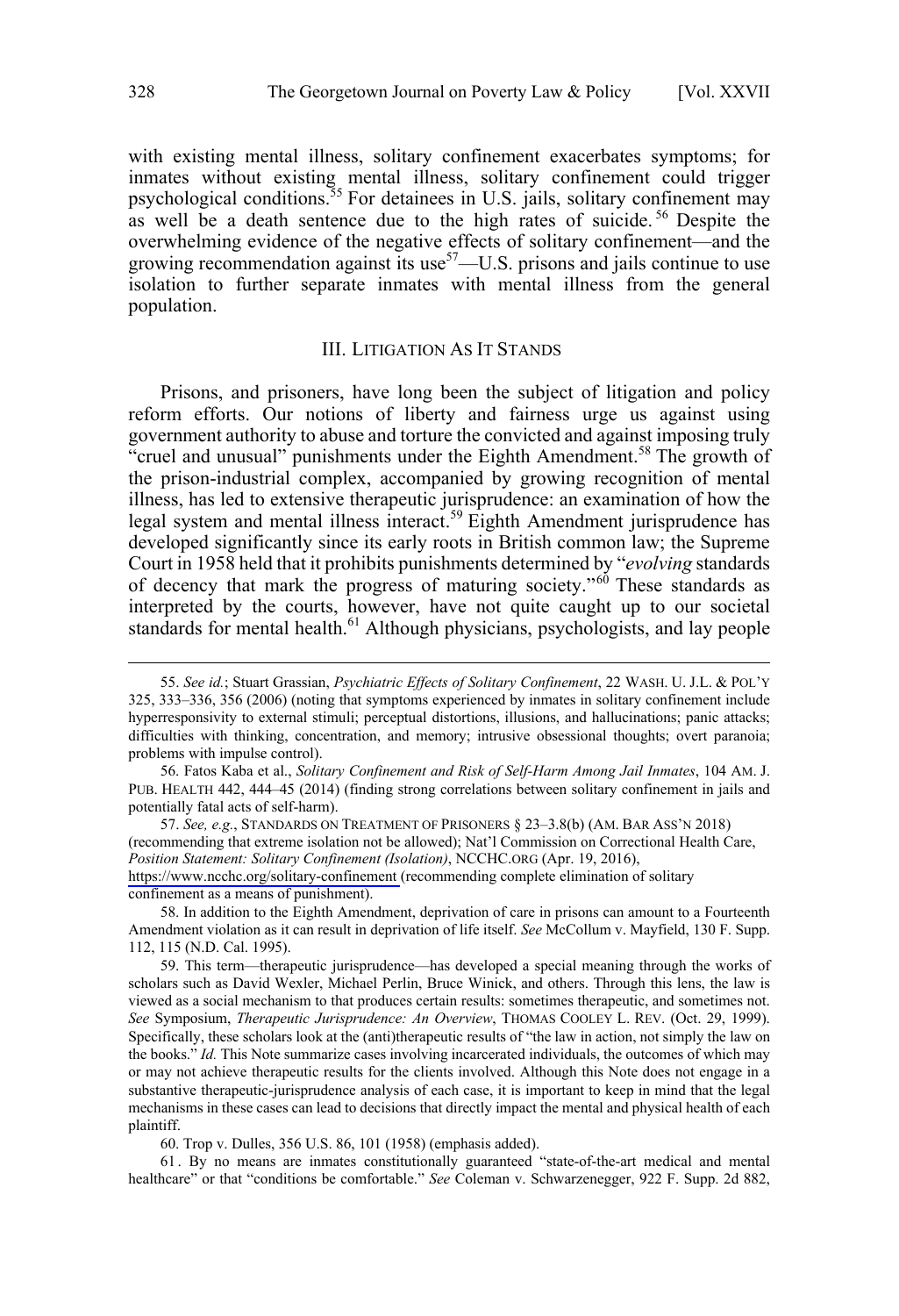<span id="page-10-0"></span>alike view mental health treatment as an integral part of medical care,  $62$  courts still do not view lack of such treatment to amount to cruel and unusual punishment.

### *A. Case Law Under the Eighth Amendment*

The Supreme Court first recognized the right to medical care in *Estelle v.*  Gamble.<sup>63</sup> In that case, a prisoner was badly injured on the job.<sup>64</sup> Although the prison physician ordered him to rest and prescribed medication, after several weeks the correctional officers moved him to administrative segregation for refusing to go back to work. <sup>65</sup> On the inmate's Eighth Amendment claim, the Court recognized that inmates rely on the prison for all of their medical treatment and thus a failure to treat could amount to cruel and unusual punishment in some cases. <sup>66</sup> The Court established the rule that prisons cannot be *deliberately indifferent* to inmates' serious medical needs.<sup>67</sup>

A year later, the Fourth Circuit applied *Estelle*'s reasoning in the context of psychiatric care in prisons for the first time.<sup>68</sup> The court held that a correctional facility must provide psychiatric care if a professional concludes with reasonable certainty that (1) the prisoner has a serious disease; (2) such disease is curable or may be substantially alleviated; and (3) there is substantial risk of harm if care is delayed. <sup>69</sup> However, it limited the right to treatment to "that which may be provided upon a reasonable cost and time basis and the essential test is one of medical necessity and not simply that which may be considered merely desirable."<sup>70</sup> The Third Circuit, a few years later, held that *Estelle*'s requirements are not met when seriously mental ill prisoners are "effectively prevented from being diagnosed and treated by qualified professionals."<sup>71</sup>

63. Fred Cohen, *The Limits of the Judicial Reforms of Prisons: What Works; What Does Not*, 40 CRIM. L. BULL. Part. VI.E 421, 429 (2004).

66. *Id.* at 103–105.

67. Under the deliberate indifference test, an individual must establish objectively that he has a serious medical need and that the prison officials had subjective knowledge of it, but consciously disregarded it. *See* Coleman v. Rahija, 114 F.3d 778, 785 (8th Cir. 1997) (citing *Estelle*, 429 U.S. at 105).

68. Bowring v. Godwin, 551 F.2d 44, 47 (4th Cir. 1977).

70. *Id.* at 48. *But see* Lay v. Norris, No. 88-5757, 1989 WL 62498, at \*5 (6th Cir. June 13, 1989) (refusing to adopt the *Bowring* test, but applying it in the case nonetheless).

71. Inmates of Allegheny Cty. Jail v. Pierce, 612 F.2d 754, 763 (3d Cir. 1979). On remand, the district court was tasked with determining whether inmates with serious mental illness had access to treatment. Inmates of Allegheny Cty. Jail v. Pierce, 487 F. Supp. 638, 640 (W.D. Pa. 1980). It found that the inmates were severely deprived of treatment and were often sent to the "hospital" for it—a thirty-foot room with twenty cots lined up around it, where inmates were kept in restraints—and the rest were left in special housing units (the "SHU"). *Id.* at 641. The court ordered the jail to staff at least one nurse on every shift, hire an administrator with significant psychiatric experience to develop a working mental health treatment program (including a "program for identifying and *segregating* from the general population those inmates in need of care"), and establish a screening center. *Id.* at 644 (emphasis added).

 <sup>887 (</sup>E.D. Cal. 2009). *But see* Ohlinger v. Watson, 652 F.2d 775, 779 (9th Cir. 1980) (holding that civillycommitted individuals, unlike prisoners, have a right to adequate and effective treatment that realistically gives them an opportunity to be cured of the disorder that was the cause of their commitment).

<sup>62.</sup> *See generally* Peter J. Cunningham, *Beyond Parity: Primary Care Physicians' Perspectives on Access to Mental Health Care*, 28 HEALTH AFFAIRS 490, 493 (2009) (finding that two-thirds of primary care physicians reportedly could not obtain mental health treatment for their patients).

<sup>64.</sup> Estelle v. Gamble, 429 U.S. 97, 99 (1976).

<sup>65.</sup> *Id.* at 99–100.

<sup>69.</sup> *Id.*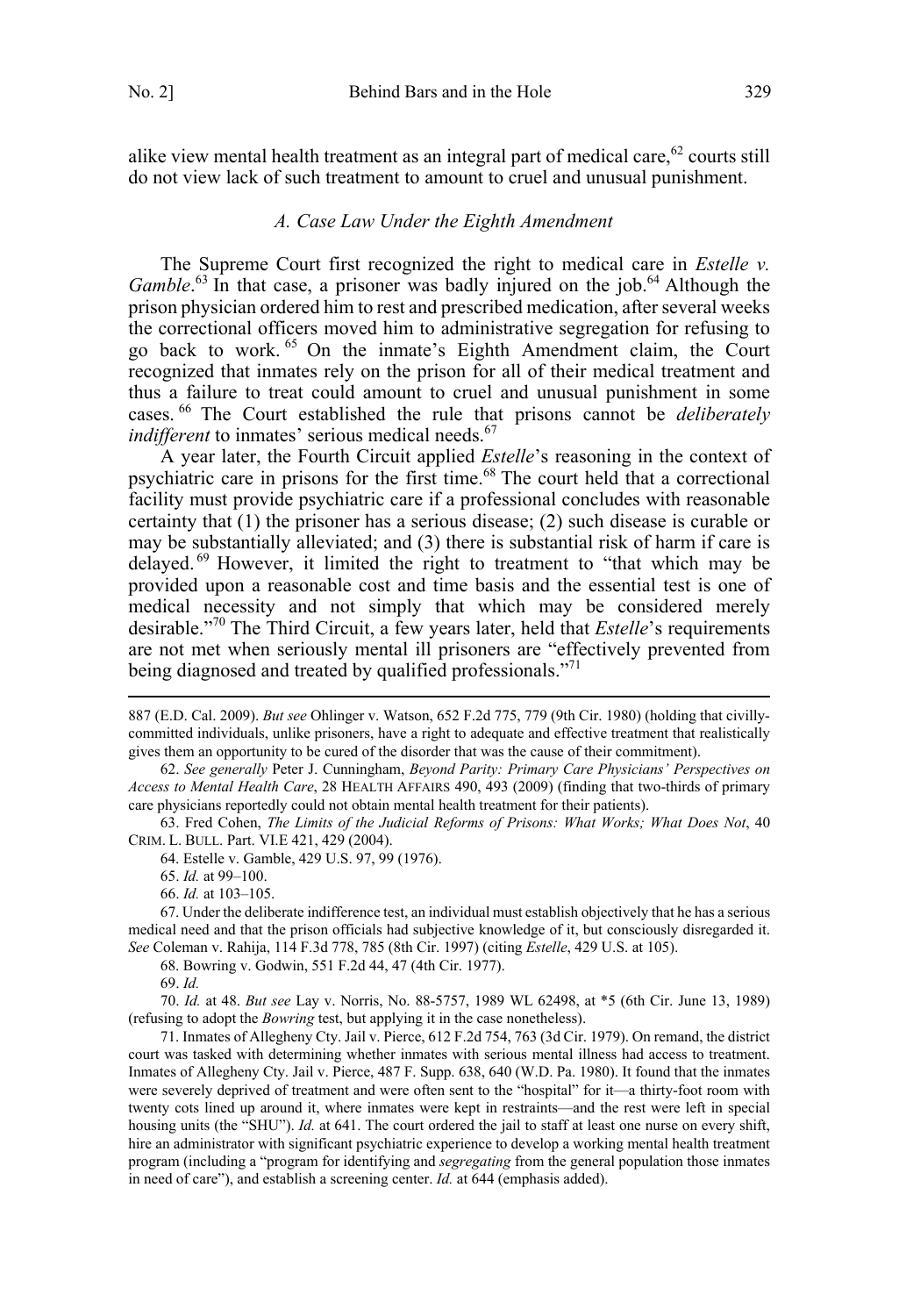In 2011, the Court in *Brown v. Plata* ordered California to release over 400,000 prisoners because the medical services—including mental health care—that the State provided did not reach the minimum level of care required by the Eighth Amendment.<sup>72</sup> The class consisted of seriously mentally ill inmates, many of whom were suicidal, who were placed in administrative segregation (and sometimes in telephone-booth sized cages) while waiting for care, sometimes for up to twelve months.<sup>73</sup> The California facility was extremely overpopulated, housing approximately double the number of inmates it was designed to hold; the lower court had effectively ordered the prison to reduce its population by releasing some inmates.<sup>74</sup> Ultimately, the Court held that the Eighth Amendment requires prisons to provide mental health care that meets "*minimum* constitutional requirements."75

This holding begs the question: What *is* the minimum constitutional requirement for mental health treatment?<sup>76</sup> Although the *Brown v. Plata* Court did not articulate a test for the constitutional floor, subsequent courts view the minimum as requiring a "system of ready access to adequate medical care," which involves competent medical staff, diagnosing and treating medical problems, referring inmates to other physicians within or outside the facility when necessary, and prompt emergency responses.<sup>77</sup> The "minimum constitutional requirement" is no misnomer—courts have interpreted the requirement to provide only minimal protection, for example finding that failure to respond to an obvious medical emergency, $78$  prolonged isolation of inmates without any evaluation of their mental health needs, $\sqrt[7]{9}$  and prison overcrowding that resulted in "needless suffering and death" fell short.<sup>80</sup>

Despite these advances, *Estelle*'s progeny have unfortunately limited its capacity to expand prisoner's rights and instead enlarged deference to prison

76. Note that the Supreme Court previously held that prisons must provide "humane conditions of confinement" which at a minimum includes shelter, food, clothing, medical care, and protection from violence. Farmer v. Brennan, 511 U.S. 825, 832–33 (1994) (citing Hudson v. Palmer, 468 U.S. 517, 526– 27 (1984)).

77. Hoptowit v. Ray, 682 F.2d 1237, 1253 (9th Cir. 1982), *abrogated on other grounds by* Sandin v. Conner, 515 U.S. 472 (1995). Importantly, courts have recognized that such requirements also apply to mental health care needs. *E.g.*, Doty v. Cty. of Lassen, 37 F.3d 540, 546 (9th Cir. 1994). The District Court for the Southern District of Texas identified six requirements for mental health treatment in the Texas Department of Corrections: (1) systematic program for screening and evaluating inmates for mental health needs; (2) treatment must be more than segregation and close supervision; (3) employing sufficient number of trained mental health professionals; (4) accurate, complete, and confidential recordkeeping; (5) no dangerous administration of medication; and (6) basic program for identifying, treating, and supervising suicidal inmates. *See* Ruiz v. Estelle, 503 F. Supp. 1265, 1339 (S.D. Tex. 1980), *aff'd in part, rev'd in part by* Ruiz v. Estelle, 679 F.2d 1115 (5th Cir. 1982).

 <sup>72.</sup> Brown v. Plata, 563 U.S. 493, 502 (2011).

<sup>73.</sup> *Id.* at 503–04.

<sup>74.</sup> *Id.* at 510. The Court noted that "[p]risoners are dependent on the State for food, clothing and necessary medical care. . . Just as a prisoner may starve if not fed, he or she may suffer or die if not provided adequate medical care. A prison that deprives prisoners of basic sustenance, including adequate medical care, is incompatible with the concept of human dignity and has no place in civilized society." *Id.* at 510–11.

<sup>75.</sup> *Id.* at 501–02 (emphasis added) (holding also that the remedial order was appropriate under the Prison Litigation Reform Act).

<sup>78.</sup> *See Hoptowit*, 682 F.2d at 1259.

<sup>79.</sup> Coleman v. Wilson, 912 F. Supp. 1282, 1320–22 (E.D. Cal. 1995).

<sup>80.</sup> *Brown,* 563 U.S. at 501.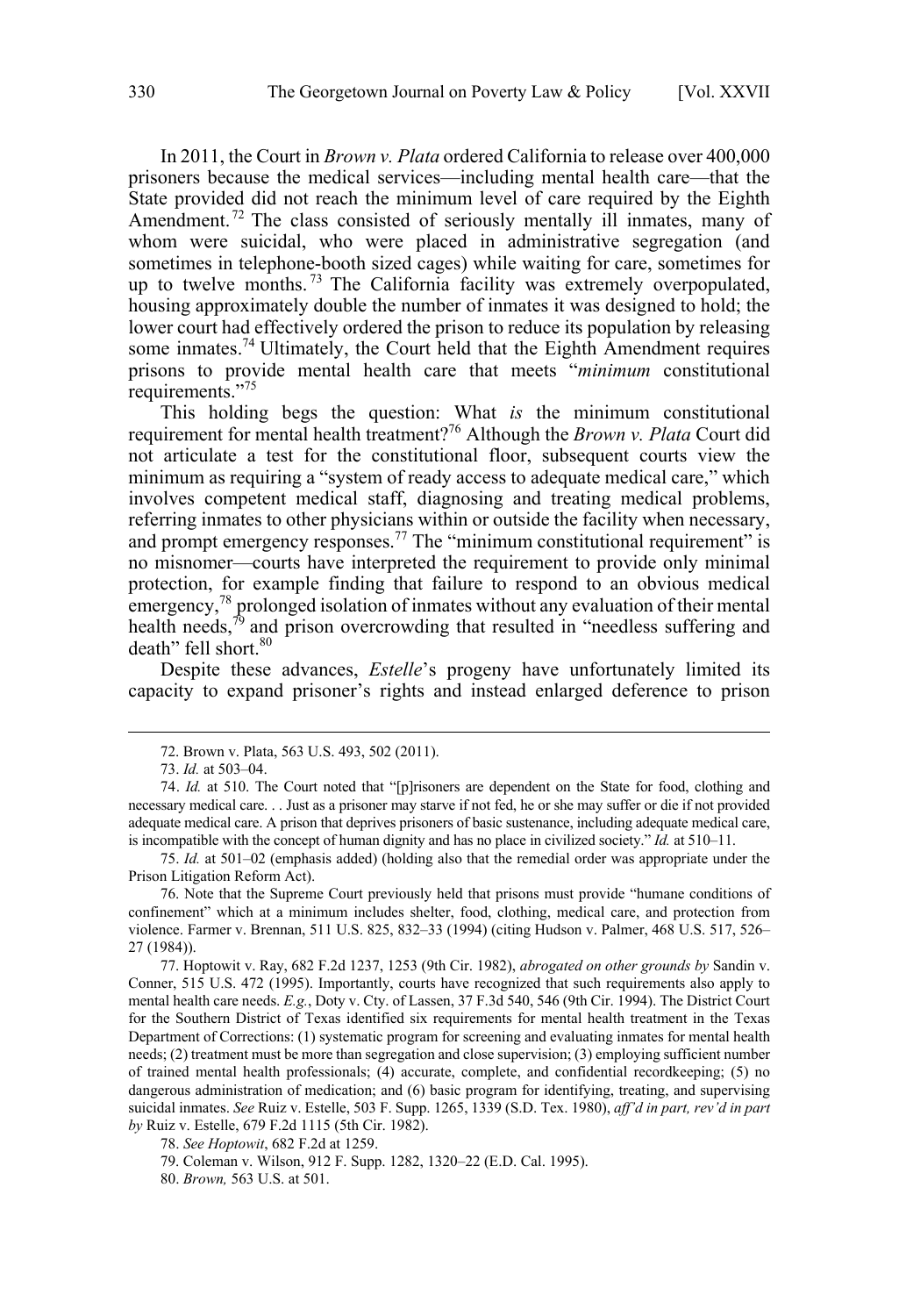systems and administrators. $81$  In 1996, the Court clarified that inmates must have standing to challenge prison conditions and called for a showing of "actual injury," as opposed to mere allegations that a program "is subpar in some theoretical sense," as a precondition to an access-to-the-courts claim.<sup>82</sup> A year prior, it had held that punitive segregation did not implicate prisoners' due process liberty interests, and so they are not entitled to minimum procedural due process protections.83 Most onerous of all, the Court in *Farmer v. Brennan* held that the deliberate indifference test required inmates to show the prison official's *actual* knowledge of the inmate's a serious medical problem.<sup>84</sup>

These cases demonstrate the unachievably high standard that the Eighth Amendment demands of inmates. The Court has limited its applicability to include "only those deprivations denying 'the minimal civilized measure of life's necessities' are sufficiently grave to form the basis of an Eighth Amendment violation."<sup>85</sup> Decisions relating to inmates with mental illness demonstrate that lack of mental health treatment is not "sufficiently grave" in the eyes of the Court.<sup>86</sup> In terms of prison programming for example, the Court held that even banning visitation rights for inmates' with substance-abuse disorders was not cruel and unusual punishment.<sup>87</sup> Moreover, it has held that diminished opportunities to participate in prison programming do not amount to an Eighth Amendment violation.<sup>88</sup>

The deliberate indifference test applied in these cases requires the prisoner to show that: (a) he had an objectively serious medical need; and (b) that the prison official subjectively knew about the need and consciously ignored it.<sup>89</sup> Even the

85. *Seiter,* 501 U.S. at 298 (citation omitted).

86. *Id.* Deliberate indifference was established, however, in *Hope v. Pelzer* where correctional officers handcuffed an inmate (after he was already subdued) for seven hours in the direct heat, without bathroom breaks or access to water. 536 U.S. 730, 741 (2002).

87. Overton v. Bazzetta, 539 U.S. 126, 134 (2013). Although the Court noted that the case might have turned out differently if the ban was permanent. *Id.*

88. Rhodes v. Chapman, 452 U.S. 337, 348 (1981) (holding that not only were the double-celling conditions not a constitutional violation, but also that decreased opportunity to participate in educational and job programs in the prison did not amount to "unnecessary and wanton pain").

89. *See* Estelle v. Gamble, 429 U.S. 97, 106 (1976); *see, e.g.*, Senty-Haugen v. Goodno, 462 F.3d 876, 890 (8th Cir. 2006) (applying the test to inmate with broken leg); Williams v. Kelso, 201 F.3d 1060, 1064–65 (8th Cir. 2000) (applying the test to a suicidal inmate). Similarly, the conditions-of-confinement claims brought under the Eighth Amendment must not only demonstrate an objective "serious deprivation," but also subjective knowledge by the prison official. Farmer v. Brennan, 511 U.S. 825, 837–38 (1994) (applying the deliberate indifference test to prison conditions-of-confinement claims) (citing Wilson v. Seiter, 501 U.S. 294, 299–300 (1991)); Fred Cohen, *Captives' Legal Right to Mental Health Care*, 17 L. & PSYCHOLOGY REV. 1, 22 (1993). While the Supreme Court in *Bell v. Wolfish* declared that treatment of pre-trial detainees is governed under Fourteenth Amendment substantive due process standards, the circuit courts are split as to how they apply this test: a majority of courts view the Eighth and Fourteenth Amendment protections to be coextensive, and apply the subjective deliberate indifference to pre-trial

 <sup>81.</sup> *See* Cohen, *supra* note 63, at Part VII.C.

<sup>82.</sup> Lewis v. Casey, 518 U.S. 343, 351 (1996).

<sup>83.</sup> Sandin v. Conner, 515 U.S. 472, 486 (1995).

<sup>84.</sup> Farmer v. Brennan, 511 U.S. 825, 845 (1994). Moreover, the Court in *Turner v. Safley* refused to apply heightened scrutiny to prisoners' constitutional claims and homogenized all the inmates' claims into the easily met "reasonably related" test. 482 U.S. 78, 91 (1987). Finally, in *Wilson v. Seiter*, it added a subjective element to the existing objective element in assessing a condition-of-confinement claim and rejecting cumulative challenge to prison conditions, instead requiring a separate constitutional violation for *each* allegation. 501 U.S. 294, 305 (1991).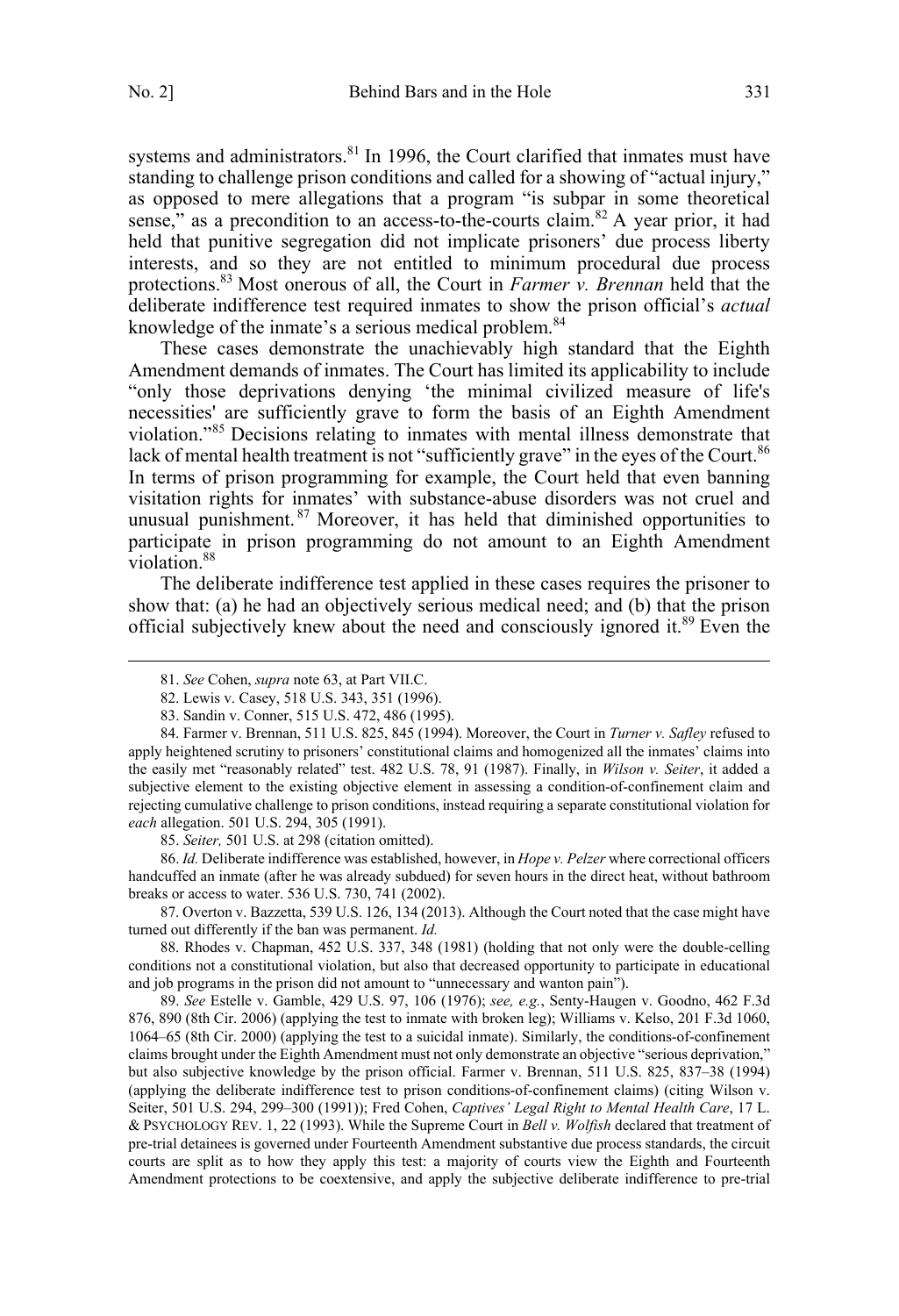first prong of this analysis can set a high bar. For example, in the Eighth Circuit, "a serious medical need is 'one that has been diagnosed by a physician as requiring treatment, or one that is so obvious that even a layperson would easily recognize the necessity for a doctor's attention.'"<sup>90</sup> Moreover, the Eighth Circuit has held that failure to provide medical treatment does not automatically amount to deliberate indifference "unless prison officials knew that the condition created an excessive risk to the inmate's health and then failed to act on that knowledge."<sup>91</sup> Some courts have interpreted the subjective knowledge prong as being a "recklessin-a-criminal-sense formulation," essentially meaning the prison official has to not care whether the inmate lives or dies for it to count as deliberate indifference.<sup>92</sup> The Supreme Court, however, has held that isolation in solitary confinement can constitute deliberate indifference,<sup>93</sup> but it has never gone so far as to say that failure to provide mental health treatment (that would have prevented solitary confinement) constitutes deliberate indifference.

Finally, the treatment services afforded under constitutional claims are grossly inadequate. The right to care, as articulated under *Estelle*, has not been transformative—it merely identifies the right to *minimal* care.<sup>94</sup> A dispute between an inmate and a prison physician about what level of care is required will not sustain an Eighth Amendment claim.<sup>95</sup> Even a prison physician's negligence in diagnosis or treatment does not rise to the level of a constitutional violation.<sup>96</sup> Courts have held that these minimal levels of care are sufficient: cell-block bullpens for exercise in lieu of outdoor recreation;<sup>97</sup> keeping suicidal inmates in

91. Long v. Nix, 86 F.3d 761, 765 (8th Cir. 1996).

92. Cohen, *supra* note 89, at 25.

93. For example, in *Hutto v. Finney* where between four and eleven inmates were confined to a 8'x10' cell at any given time. 437 U.S. 678, 685–86 (1978). *See also* Sardakowski v. Clements, No. 12-cv-01326- RBJ-KLM, 2013 WL 3296569, at \*7–8 (D. Colo. July 1, 2013) (holding that a prisoner with mental illness and several suicide attempts who was kept in administrative segregation for a prolonged period of time without adequate mental health treatment alleged sufficient facts to survive a motion to dismiss on his Eighth Amendment claim).

94. *See* Cohen, *supra* note 63, at Part VI.E ("There are debates on genuine access to and appropriate levels of care, and on inmate malingering, but the basic right to adequate medical care is in place.").

95. *E.g.*, Flint v. Wainwright, 433 F.2d 961 (5th Cir. 1970) (holding that an inmate's constitutional rights were not violated when prison physician prescribed medications despite the inmate's preference for another medication with less severe side effects); *see also* Davis v. Grase, No. 1:18-cv-01668-DAD-SAB (PC), 2019 WL 2637955, at \*6 (E.D. Cal. June 6, 2019) (holding that prison was not deliberately indifferent when it denied plaintiff's request to transfer to an acute care treatment program and left him in an inpatient crisis bed).

96. *See* Estelle v. Gamble, 429 U.S. 97, 105–06 (1976). *But see* Boretti v. Wiscomb, 930 F.2d 1150, 1154 (6th Cir. 1991) (holding that denial of fresh bandages and prescribed pain medication to a prisoner with a gunshot wound for five days constituted deliberate indifference).

97. Clay v. Miller, 626 F.2d 345, 347 (4th Cir. 1980).

detainees. *Compare* Bell v. Wolfish, 441 U.S. 520 (1979); Youngberg v. Romeo, 457 U.S. 307 (1982) (applying the "reasonable care" test under Fourteenth Amendment due process to civil detainees), *with* Butler v. Fletcher, 465 F.3d 340, 344 (8th Cir. 2006) ("[We] have repeatedly applied the deliberate indifference standard of *Estelle* to pretrial detainees claims that prison officials unconstitutionally ignored a serious medical need or failed to protect the detainee from a serious risk of harm.").

<sup>90.</sup> Coleman v. Rahija, 114 F.3d 778, 784 (8th Cir. 1997) (citing Camberos v. Branstad, 73 F.3d 174, 176 (8th Cir. 1995)); *see also* Aswegan v. Henry, 49 F.3d 461, 464 (8th Cir. 1995) ("[T]he need or the deprivation alleged must be either obvious to the layperson or supported by medical evidence, like a physician's diagnosis.").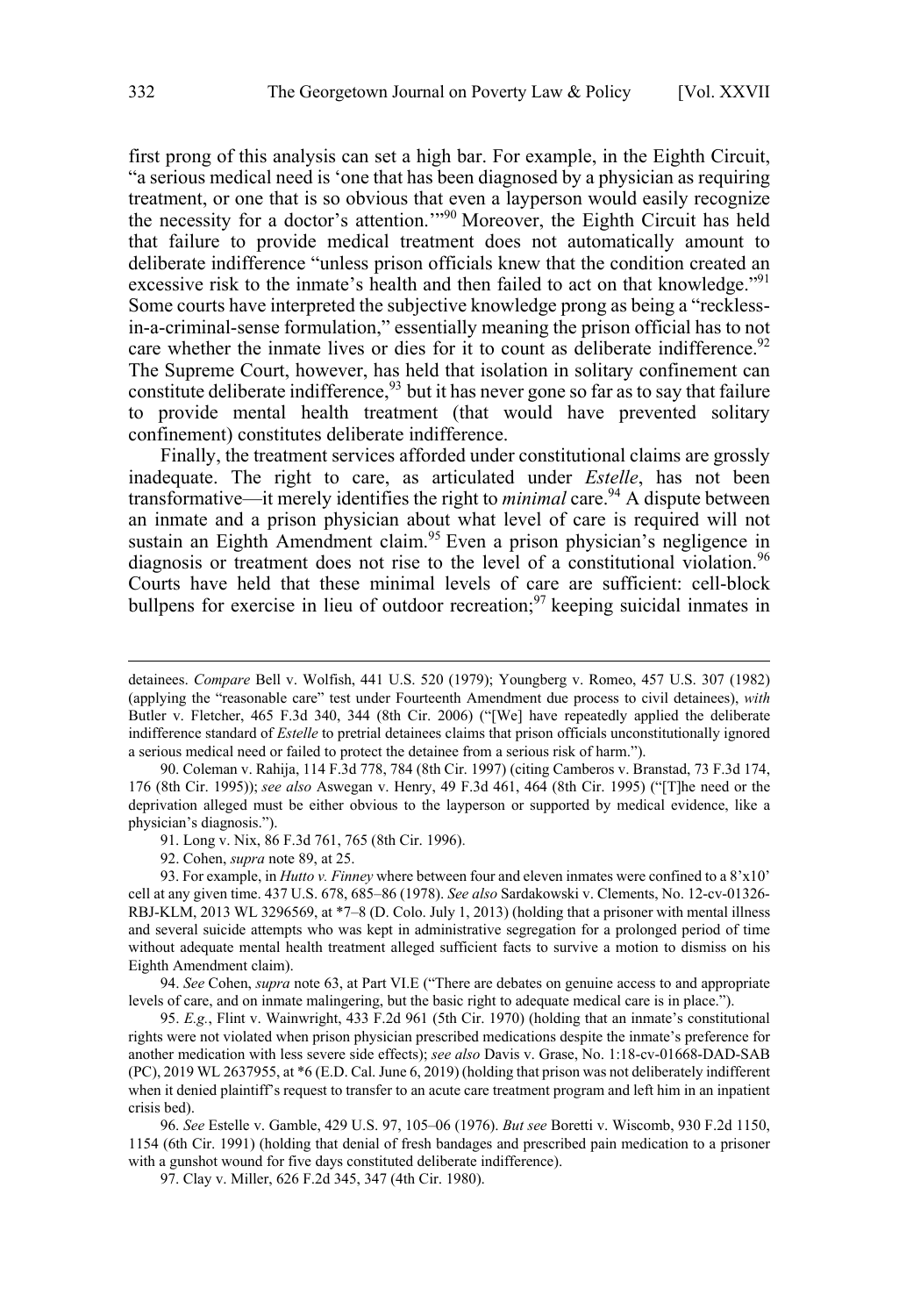<span id="page-14-0"></span>jail's receiving area with bright lights and loud noises;<sup>98</sup> keeping suicidal inmates in a single-person holding cell with four other inmates;<sup>99</sup> lack of a mattress and forced to sleep on a cold floor;<sup>100</sup> and crisis management cells with blood and excretion on the walls and floor.<sup>101</sup>

#### *B. Other Claims: ADA and State Law*

Inmates with mental health needs have also attempted to obtain treatment under other causes of action. Title II of the Americans with Disabilities Act (ADA) has the potential to provide relief in instances of discrimination in the form of segregation. To bring a claim under the ADA, an inmate must demonstrate that  $(1)$ he is a qualified individual with a disability, (2) who was denied the benefits of or excluded from participating in a program, service, or activity of a public entity, (3) on account of his disability.<sup>102</sup> Similar to the limitations in the Eighth Amendment described above, ADA claims require inmates to prove that they were denied treatment *because* of their disability (i.e., the prison official *knew* or *should have known* that the plaintiff had a mental illness).  $^{103}$  Again, it is this subjectiveknowledge element that restricts the success of claims for accommodations under the ADA. <sup>104</sup> Moreover, like Eighth Amendment claims, the ADA does not prescribe any particular type or level of treatment and frequently, minimum levels of care are viewed as sufficient under the ADA.<sup>105</sup>

Prisoners may also seek to bring claims for damages under state tort laws: negligence (e.g., for intentional failure to perform a duty in reckless disregard of the consequence to the life of the inmate)<sup>106</sup> and wrongful death.<sup>107</sup> A major limitation on the success of tort claims is that prison officials may be protected by qualified immunity and/or the claims require a high showing of knowledge.<sup>108</sup> Moreover, these claims may fail if the inmate cannot sufficiently allege causation between the correctional facility's failure to provide mental health treatment and the alleged harm suffered by the plaintiff.<sup>109</sup>

101. Davis v. Scott, 157 F.3d 1003, 1004, 1006 (5th Cir. 1998).

106. *See, e.g.*, *Shields*, 2019 WL 3536800, at \*13.

107. *See, e.g.*, *id.* at \*13–14.

 <sup>98.</sup> Cooper v. Montgomery Cty., Ohio Sheriff's Dep't, 68 F. App'x 385, 392–93 (6th Cir. 2019).

<sup>99.</sup> Williamson v. Larpenter, No. 19-254, 2019 WL 3719761, at \*1, \*8, \*13 (E.D. La. July 15, 2019). 100. *Id.* at \*10 (noting that "serving time in prison 'is not a guarantee that one will be safe from life's occasional inconveniences.'").

<sup>102. 42</sup> U.S.C. § 12132 (2012).

<sup>103.</sup> Shields v. Prince George's Cty., No. GJH-15-1736, 2019 WL 3536800, at \*12 (D. Md. Aug. 2, 2019) (finding schizophrenic inmates' symptoms were "readily observable").

<sup>104.</sup> *See, e.g.*, Brown v. Pa. Dep't Corr., 290 F. App'x 463, 467 (3d Cir. 2008) (holding that merely ignoring an inmate's disability was insufficient to amount to a subjective intent to discriminate under the ADA).

<sup>105.</sup> *Id.* ("Mere disagreements over the course of medical treatment do not support a claim for a violation of the Eighth Amendment.").

<sup>108.</sup> *See* Germaine-McIver v. Cty. of Orange, No. SACV 16-01201-CJC(GJSx), 2018 WL 6258896, at \*15, \*17–18 (C.D. Cal. Oct. 31, 2018) (finding that there was no evidence to show that the prison officials knew the inmate was committing suicide in that moment, despite his history of suicidal behavior at the jail, and therefore were immune to the claim).

<sup>109.</sup> *See id.* at \*17 ("A failure to summon immediate medical care is not the proximate cause of [inmate's] death.").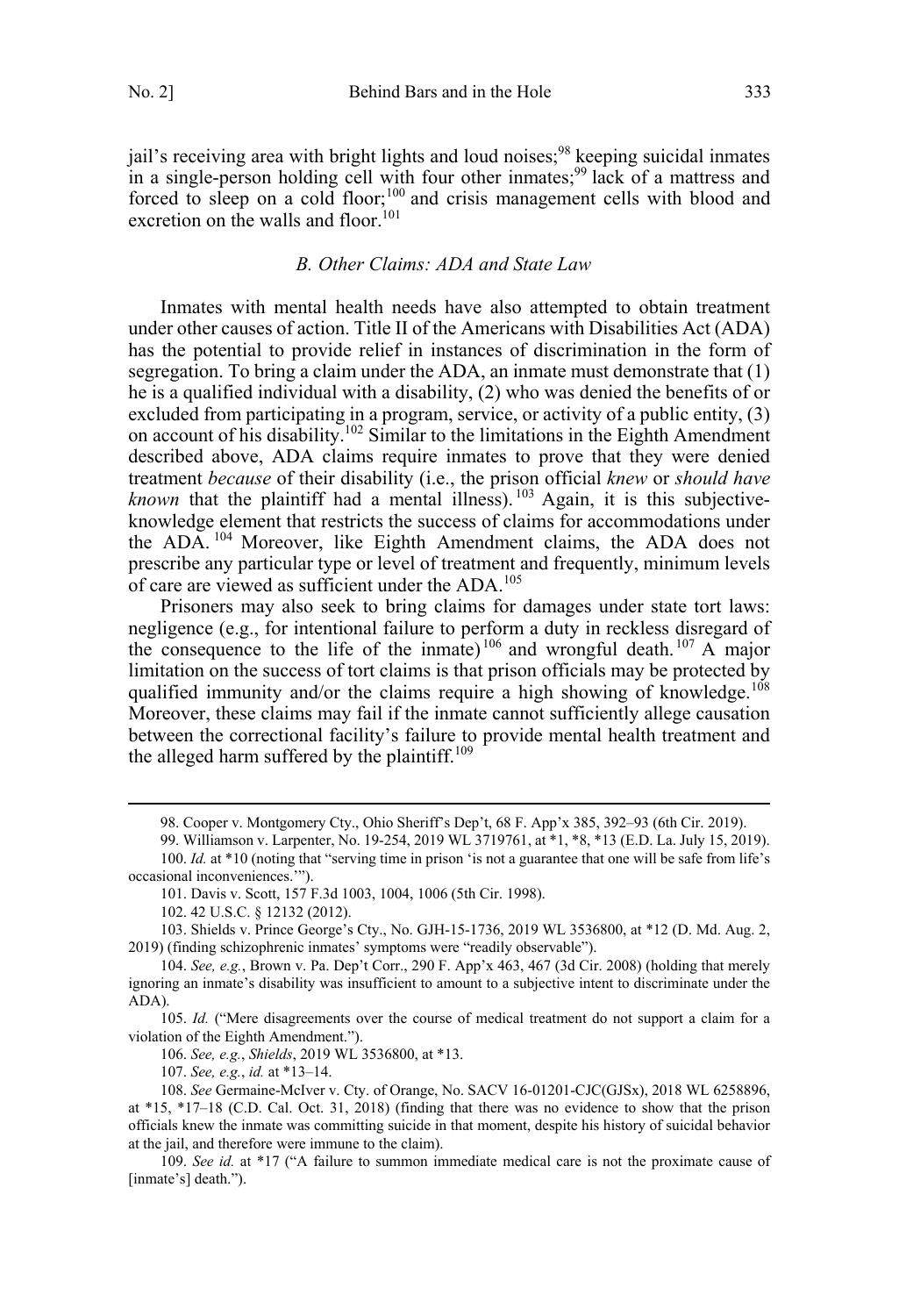# *C. Cases in the Last Year*<sup>110</sup>

<span id="page-15-0"></span>Over the last twelve months, the courts of appeals and district courts have heard numerous cases involving prisoners and mental health conditions.

# 1. *Cooper v. Montgomery County*, *Ohio Sheriff's Department*, <sup>111</sup> Sixth Circuit

This case involved a pre-trial detainee in a county jail who had a long history of mental health disorders.<sup>112</sup> Following his arrest, he received a mental health assessment but was still placed in the general jail population.<sup>113</sup> After an altercation with another inmate, he self-harmed (including cutting himself with a spoon and swallowing a bolt) and was subsequently hospitalized.<sup>114</sup> When he returned, he was placed in the receiving area of the jail—correctional officers constantly monitored him, the area was loud with bright lights, and he had no mattress or blankets.<sup>115</sup> The jail staff admitted that they did not know how to handle an inmate that self-harmed.<sup>116</sup> The lower court focused on the fact that the jail officials followed the medical and mental health professionals' advice on how to address the pre-trial detainee's psychiatric needs.<sup>117</sup> The only issue on appeal was whether the defendants, the county sheriff's department and jail officials, were "deliberately indifferent" to his psychiatric needs.<sup>118</sup> The Sixth Circuit, however, interpreted the facts and concluded that "[i]ndeed, [the detainee] did not suffer from a lack of attention by medical and mental-health staff."119 The court focused only on the fact that medical personnel interacted with the inmate after his behavioral problems but not on the substance of the interactions.<sup>120</sup> Moreover, it noted that *Barber v. City of Salem* held that a facility's failure to take precautions when a prisoner shows a strong likelihood of suicide can amount to deliberate indifference; the *Cooper* court, on the other hand, concluded that leaving an inmate in the receiving area was a sufficient precaution.<sup>121</sup>

 <sup>110.</sup> The following cases involve isolation of both pre- and post-trial detainees. Although the experience within the facility is similar for both populations, the legal standards that govern evaluation of the conditions are different. Namely, pre-trial detainees are not protected under the Eighth Amendment's proscription against cruel and unusual punishment. *See* Bell v. Wolfish, 441 U.S. 520, 535–39 (1979). Rather, their conditions are subject to due process analysis: The court must determine whether the condition is imposed as a punishment or for some other legitimate purpose. *Id.* at 538. A majority of circuit courts, however, essentially apply Eighth Amendment analysis to pre-trial detainees. *See* David C. Gorlin, *Evaluating Punishment in Purgatory: The Need to Separate Pretrial Detainees' Conditions-of-Confinement Claims From Inadequate Eighth Amendment Analysis*, 108 MICH. L. REV 417, 425, 433 (2009) (arguing that substantive due process protections exceed Eighth Amendment protections and should apply to pre-trial detainees).

<sup>111. 768</sup> F. App'x 385 (6th Cir. 2019).

<sup>112.</sup> *Id.* at 387.

<sup>113.</sup> *Id.*

<sup>114.</sup> *Id.*

<sup>115.</sup> *Id.*

<sup>116.</sup> *Id.* at 388.

<sup>117.</sup> *Id.* at 390.

<sup>118.</sup> *Id.* at 391.

<sup>119.</sup> *Id.* at 392.

<sup>120.</sup> *See id.*

<sup>121.</sup> *Id.* at 393 (citing Barber v. City of Salem, 953 F.2d 232, 240 (6th Cir. 1992)).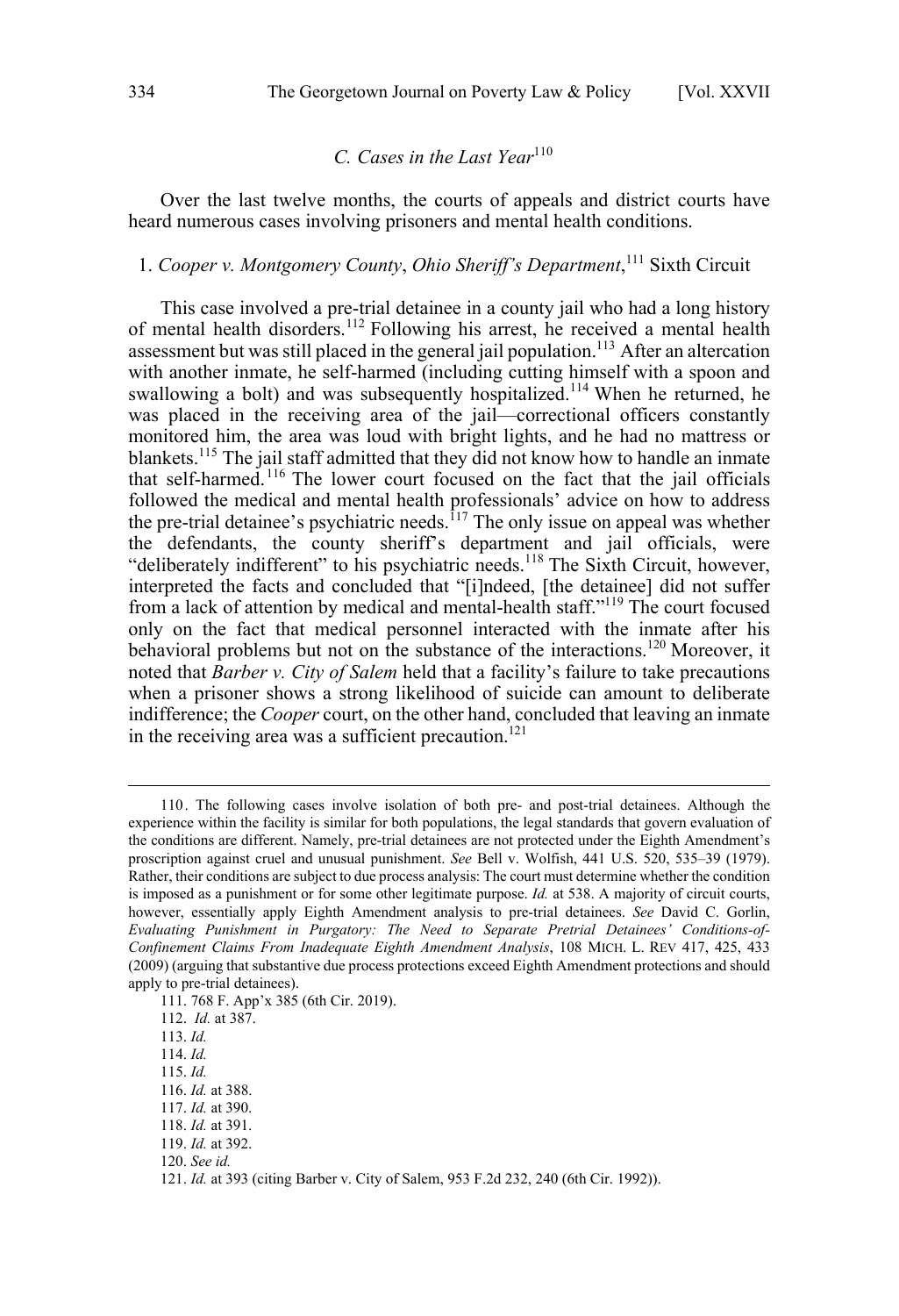# 2. *Coleman v. Brown*, <sup>122</sup> Ninth Circuit

<span id="page-16-0"></span>California prisoners with serious mental disorders alleged that the mental healthcare provided at most California correctional facilities were so inadequate that they violated the Eighth Amendment. <sup>123</sup> The U.S. District Court for the Eastern District of California found that the state violated the Eighth Amendment by not adhering to a 2013 remedial plan and failing to transfer inmates to mental health crisis beds, acute inpatient mental health placements, or intermediate care facilities within the court-ordered time frames.<sup>124</sup> The defendant-State opposed the order and accompanying penalty for noncompliance, arguing that it went beyond the Prison Litigation Reform Act's standards.<sup>125</sup> On appeal, the State argued that the lower court should not have treated the remedial plan as an inappropriate standard and that the lower court should have applied the Eighth Amendment's "deliberate indifference" standard.<sup>126</sup> The Ninth Circuit disagreed and affirmed the district court's decision.<sup>127</sup>

# 3. *Charles v. Orange County*, <sup>128</sup> Second Circuit

In *Charles*, two plaintiffs challenged the post-discharge procedures used by U.S. Immigration and Customs Enforcement (ICE). The first plaintiff had an existing history of bipolar and schizoaffective disorder, and the second developed signs of mental illness after detainment.<sup>129</sup> While both plaintiffs received some mental health treatment while detained—including meeting with a psychiatrist, receiving daily medication, and going to inpatient treatment—neither received a mental health discharge plan after they were released from detainment.<sup>130</sup> Since neither plaintiff knew the type of treatment or medication they received, they had no way of ensuring continuity of care post-discharge: one plaintiff immediately began "psychologically decompensating," according to the court.<sup>131</sup> The plaintiffs brought a claim under Fourteenth Amendment substantive due process, arguing that their right to adequate medical care during detention includes discharge planning that contemplates continuity of mental health treatment as the person transitions sources of treatment.<sup>132</sup> The lower court granted the defendant's motion to dismiss the entire complaint, contending that the plaintiffs were seeking treatment *after* discharge.<sup>133</sup> The Second Circuit noted it had previously recognized *Estelle* protections for detainees upon discharge by providing medication to take with them but had never gone as far as to require discharge

124. *See Coleman*, 756 F. App'x at 679.

125. *See id.* at 678–79.

126. *Id.*

127. *Id.* 128. 925 F.3d 73 (2d Cir. 2019).

130. *Id.*

 <sup>122. 756</sup> F. App'x 677 (9th Cir. 2018).

<sup>123.</sup> *See* Coleman v. Brown, No. 2:90-cv-0520 KJM DB P, 2017 WL 1105904, at \*1–2 (E.D. Cal. Mar. 24, 2017).

<sup>129.</sup> *Id.* at 77–79.

<sup>131.</sup> *Id.* at 79.

<sup>132.</sup> *Id.* at 80.

<sup>133.</sup> *Id.* at 80–81.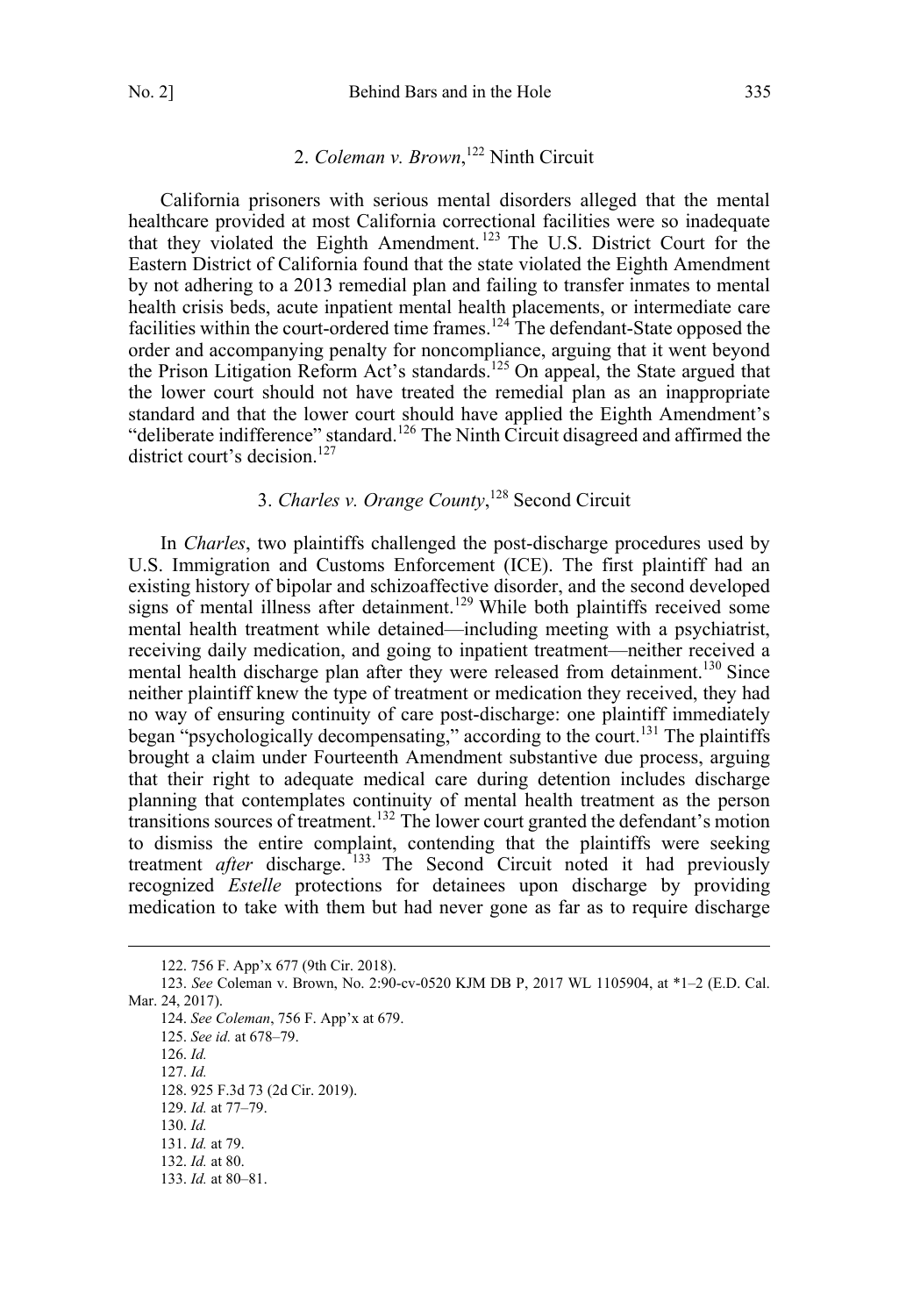<span id="page-17-0"></span>planning for mental health.134 In acknowledging that it presented a question of first impression, the appellate court looked at various medical associations to conclude that the plaintiffs had a plausible claim.<sup>135</sup>

# 4. *Crocker v. Glanz*, <sup>136</sup> Tenth Circuit

A pre-trial detainee alleged that officers at the Tulsa County jail knew of his serious mental health disorders (including schizophrenia) when they booked him, but nonetheless he did not receive an initial evaluation and was sent to the general population of the jail.<sup>137</sup> He was then assaulted by his cellmate and alleged that the assault resulted from "longstanding, systemic deficiencies in the medical and mental health care" at the county jail.<sup>138</sup> Although the lower court denied the sheriff's motion to dismiss because the detainee alleged enough facts for a plausible claim, and the sheriff had not clearly established that the detainee lacked a constitutional right, the Tenth Circuit reversed by reasoning that the sheriff did not have the adequate knowledge required for a deliberate indifference claim.<sup>139</sup> The court posed this example: "[A] jail may have a defective policy regarding admission of intoxicated persons; but it would not be liable with respect to suicide by such a person unless it was shown that jail personnel 'were deliberately indifferent to the *specific risk* of suicide, and not merely at the risk of intoxication.""<sup>140</sup>

# 5. *Disability Rights Montana, Inc. v. Batista*, <sup>141</sup> Ninth Circuit

The Montana Protection and Advocacy Agency (P&A) made system-wide and individual allegations about treatment of inmates with serious mental illness, the risks of which the defendant-facility had on notice.<sup>142</sup> The complaint made nine specific notes of constitutionally suspect practices including: placing prisoners with serious mental illness in solitary confinement (for twenty-two to twenty-four hours per day) for months or years at a time and placing them on behavior management plans that involve solitary confinement and extreme restrictions of privileges; having no standards for determining whether placing such inmates in confinement will be harmful to their mental health; having a pattern of refusing to properly diagnose prisoners and to provide medication; failing to have a system of review and evaluation on the mental health staff's diagnosing and prescribing, a

 <sup>134.</sup> *Id.* at 82.

<sup>135.</sup> *See id.* at 82, 84. The Second Circuit vacated the district court's judgment and remanded on May 24, 2019. *Id*. at 90. Although the plaintiffs were permitted to bring the claim, it remains to be seen how the district court will apply the standard.

<sup>136. 752</sup> F. App'x 564 (10th Cir. 2018).

<sup>137.</sup> *Id.* at 566.

<sup>138.</sup> *Id.* at 567.

<sup>139.</sup> *Id.* at 568.

<sup>140.</sup> *Id.* at 569 (internal citations omitted) (emphasis in original).

<sup>141. 930</sup> F.3d 1090 (9th Cir. 2019). The Ninth Circuit reversed the judgement and remanded on July 19, 2019; although the plaintiffs were permitted to bring the claim, it remains to be seen how the district court will apply the standard.

<sup>142.</sup> *Id.* at 1094. Disability Rights Montana is the federally mandated protection and advocacy organization for the state of Montana.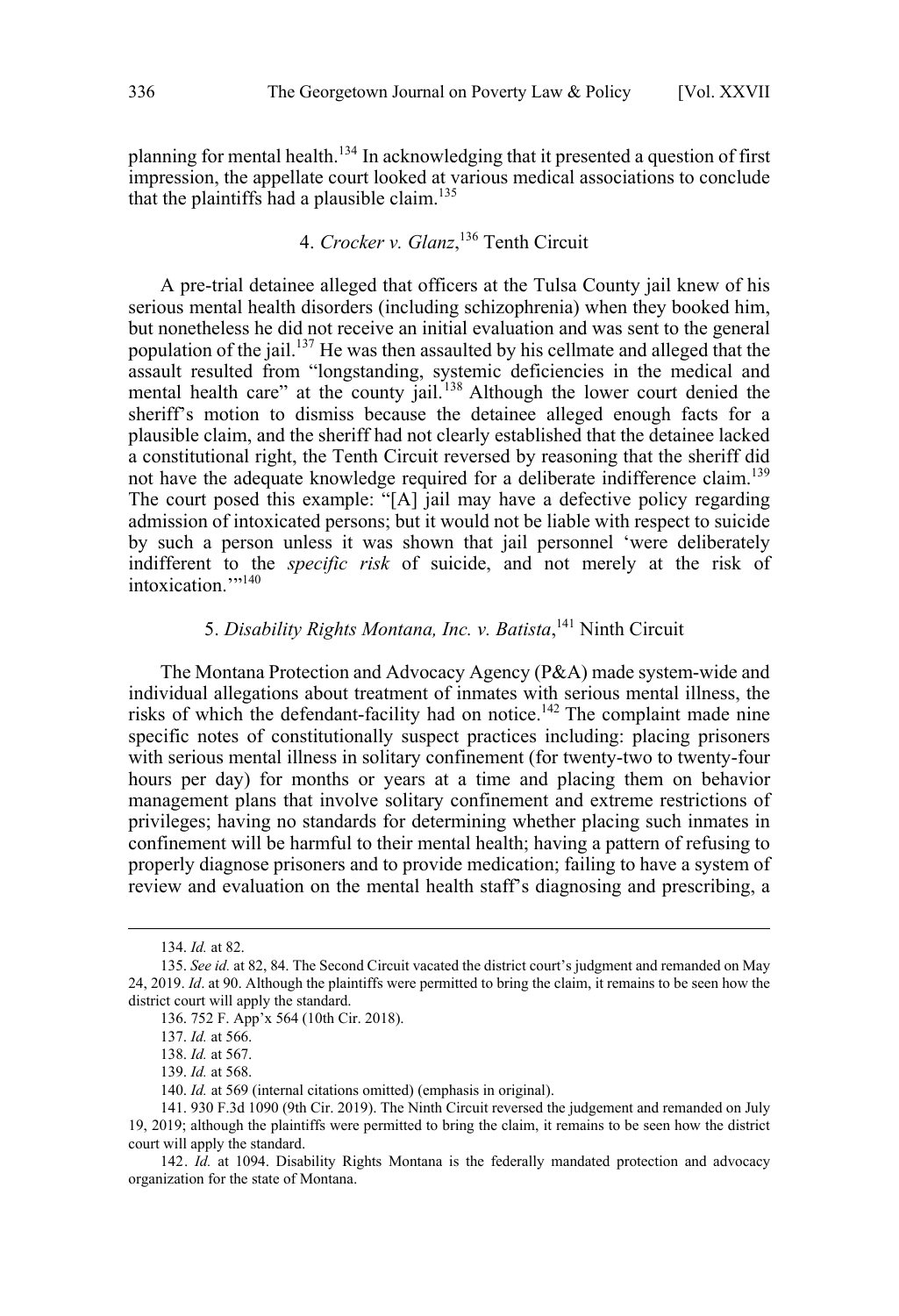<span id="page-18-0"></span>system to classify prisoners according to mental health needs, and failing to adequately consider prisoners' serious mental illness when making decisions about housing and custody; and having no system for auditing, evaluating, or ensuring effectiveness of mental health care programs in treating prisoners with serious mental illness.<sup>143</sup> The P&A focused primarily on the fact that the defendant-prison kept inmates with serious mental illness in solitary confinement and brought Eighth Amendment claims against the correctional facilities.<sup>144</sup> The lower court granted the defendant's motion to dismiss, finding that the P&A's pleadings did not meet the *Twombly-Iqbal* standard.<sup>145</sup> The Ninth Circuit reversed and remanded,

# 6. *Germaine-McIver v. County of Orange*, 147 U.S. District Court for the Central District of California

after finding that the P&A alleged sufficient facts to state a claim.<sup>146</sup>

Upon his arrest, the inmate was taken to a unit specifically for seriously mentally ill inmates for immediate behavioral issues but was released back into the general population the next day following an evaluation.<sup>148</sup> For several months, he continued to engage in self-harm and attempted suicide.<sup>149</sup> He was kept in the "chronic unit" where he met with a psychiatric technician several times but was not permitted to attend group therapy or to return to general housing.<sup>150</sup> The inmate ultimately committed suicide in his isolated cell.<sup>151</sup> The court found that although a reasonable juror could determine that the two supervisor-defendants acted with deliberate indifference in refusing to stop a series of acts by others that they knew could cause injury and failing to evaluate the jail's programming for inmates with mental illness, they were protected by qualified immunity and could not be individually liable.<sup>152</sup> It did, however, find a genuine dispute of material fact in regard to whether the county had a custom of not providing medical care that would have addressed the detainee's suicide attempt and thus found that the county itself could be liable under *Monell*. 153

143. *Id.*

<sup>144.</sup> *Id.* at 1095. Initially the Eighth Amendment claims were part of a larger due process lawsuit against the state health and human services agency, but the court ordered them to separate the claims in separate suits. *Id.*

<sup>145.</sup> *Id.* at 1098. Under the *Twombly*-*Iqbal* standards, federal courts may dismiss a claim that fails to plead facts that do not give rise to a "plausible" claim. Ashcroft v. Iqbal, 556 U.S. 662, 678–79 (2009); Bell Atlantic v. Twombly, 550 U.S. 544, 556 (2007).

<sup>146.</sup> *Id.* at 1101.

<sup>147.</sup> Germaine-McIver v. County of Orange, No. SACV 16-01201-CJC(GJSx), 2018 WL 6258896 (C.D. Cal. Oct. 31, 2018).

<sup>148.</sup> *Id.* at \*1–2.

<sup>149.</sup> *Id*. at \*1

<sup>150.</sup> *Id*. at \*2

<sup>151.</sup> *Id.* at \*3.

<sup>152.</sup> *Id.* at \*10–12 (finding that there is "no clearly established right to proper suicide prevention protocols"). The deliberate indifference claims in this case were analyzed under the Fourteenth Amendment due process. *Id.* at \*8.

<sup>153.</sup> *Id.* at \*8. Under *Monell*, local governments can be held liable for their frequent, consistent, and long-term informal customs. Monell v. Dep't of Soc. Servs. of City of New York, 436 U.S. 658, 690–91 (1978).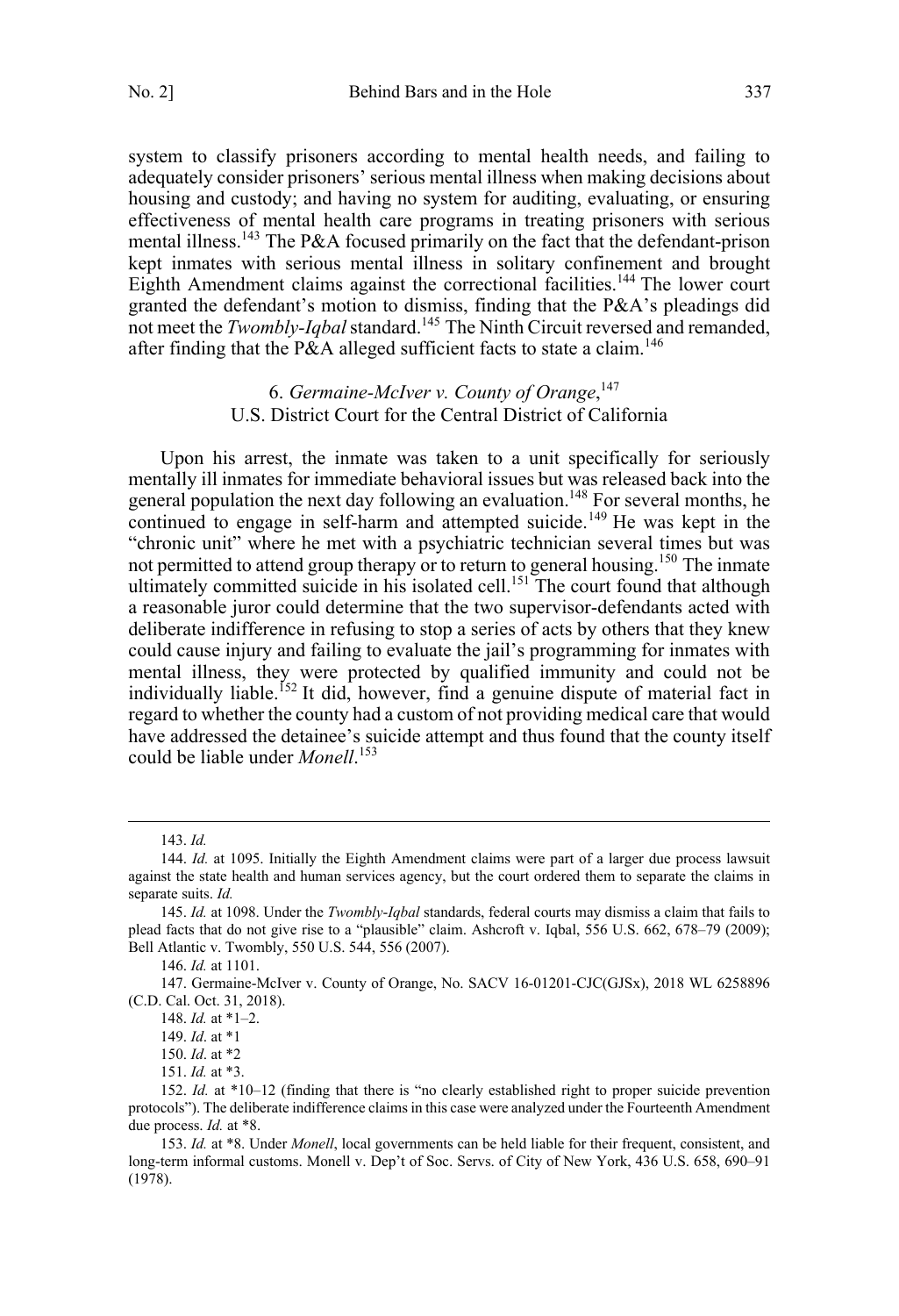# 7. *Geness v. Cox*, <sup>154</sup> Third Circuit

<span id="page-19-0"></span>In 2018, a pre-trial detainee brought an action against the arresting officer, assisted living facility, city, and county, alleging violations of the ADA among other claims. <sup>155</sup> The plaintiff is an adult with mental illness and cognitive impairments. He was charged for a crime that may not have occurred and was detained awaiting trial for nearly a *decade*, even though it was determined early in the process that he was incompetent and unlikely to improve.<sup>156</sup> The court noted that, because of "inexcusable delays and dilatory discovery efforts," most of his claims were barred by statute of limitations, but it permitted leave to amend the complaint on the ADA claims.<sup>157</sup> The court found that, despite the lower court's reasoning, a request to amend was not futile because (a) the inmate was not barred by the *Rooker-Feldman* doctrine to challenge a state court's order; and (b) the request to amend was not otherwise futile, because the plaintiff's factual allegations about discrimination and isolation were "more than sufficient to state a claim under the ADA."<sup>158</sup> In making the second finding, the court focused on the ADA regulations specific to correctional facilities, which prohibit placing "inmates . . . with disabilities in inappropriate security classifications because no accessible cells or beds are available," and reasoned that failure to comply with such provisions indicated noncompliance with the state's integration obligations under *Olmstead*. 159

#### *D. Overcoming the Subjective-Intent Hurdle*

The courts thus far have largely failed inmates with mental health needs. Claims under the Eighth Amendment place a high burden on plaintiffs to demonstrate not only a clear need for treatment, but also a subjective disregard of that need by the prison's officials.<sup>160</sup> ADA claims are similarly onerous, requiring a showing of discrimination *by reason of* the inmate's disability, which again requires facts that reflect prison officials' state of mind.161 These claims also give unfair deference to the prison when it provides minimal treatment—even if the care is infrequent, subpar in quality, or does not actually address the inmate's needs.162

 <sup>154.</sup> Geness v. Cox, 902 F.3d 344 (3d Cir. 2018).

<sup>155.</sup> *Id.* at 344.

<sup>156.</sup> *Id.* at 348, 351 (finding in several examinations that his "prognosis for improvement was poor"). 157. *Id.* at 349.

<sup>158.</sup> *Id.* at 360–64. The *Rooker-Feldman* doctrine prohibits "federal district courts from exercising appellate jurisdiction over state court actions" when the federal plaintiff did not prevail in state court, the plaintiff's injuries were allegedly caused by the state-court's judgement and was issued before the federal suit was filed, and the plaintiff is asking the federal district court to reject the state-court judgement. *Id.* at 360.

<sup>159.</sup> *Id.* at 361–62 (citing 42 C.F.R. § 35.152(b)(2)(i) (2018)). The court also noted Pennsylvania state mental health laws that permit involuntarily treatment for persons accused of murder only if commitment is limited to one year and the person is likely to regain capacity to stand trial. *Id.*

<sup>160.</sup> Estelle v. Gamble, 429 U.S. 97, 104 (1976); Coleman v. Rahija, 114 F.3d 778, 784 (8th Cir. 1997). *See supra* note 90.

<sup>161. 42</sup> U.S.C. § 12132 (2012); *see* Brown v. Pa. Dep't of Corrs., 290 F. App'x 463, 467 (3d Cir. 2008).

<sup>162.</sup> The Seventh Circuit in *Allison v. Snyder,* articulated that what the Constitution requires for civilly contained sex offenders is: "(a) committed persons are entitled to *some* treatment, and (b) what that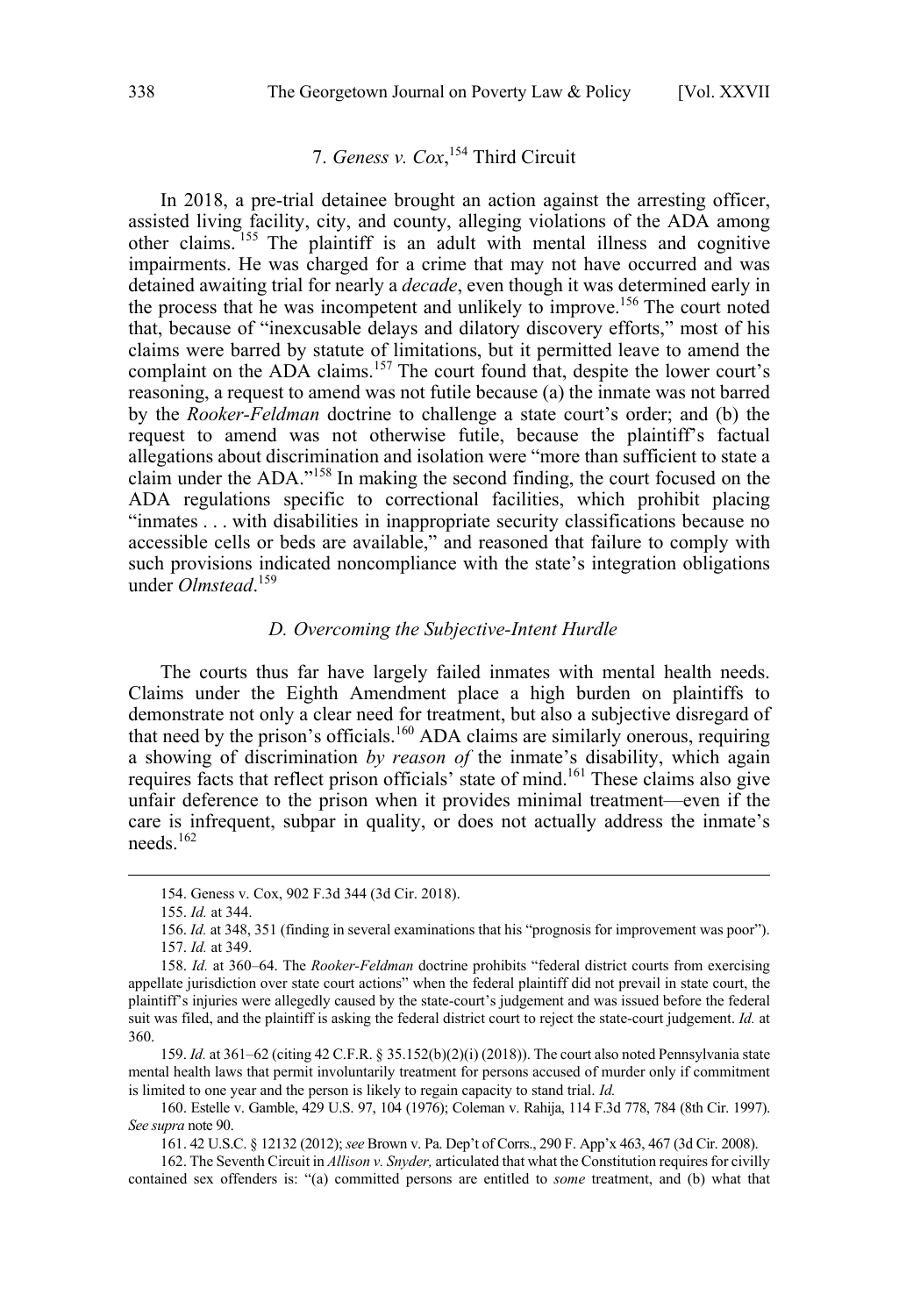<span id="page-20-0"></span>The remainder of this Note will propose a new basis for claims by inmates who require mental health treatment: *Olmstead*. <sup>163</sup> Unlike the causes of action described in this section, *Olmstead* places the burden on the public entity to ensure that individuals with disabilities are able to participate fully in the programs, services, and activities of their community without being unnecessarily segregated.<sup>164</sup> Courts have interpreted *Olmstead* to require the state to provide certain services or

programming if it will enable the individual to (re)integrate into the general population.165 In the next section, I suggest that *Olmstead* may require prisons to provide adequate and continuous mental health treatment to inmates to prevent them from being sent to solitary confinement. *Olmstead* claims may also shift the focus of courts in determining what type and level of treatment is required; rather than deferring to the prison's determination, they may consider the inmate's articulation of his or her own needs.<sup>166</sup>

### IV. A NEW EXTENSION OF *OLMSTEAD*

#### *A. Introduction to* Olmstead

The purpose of the American with Disabilities Act is to provide a "clear and comprehensive national mandate for the elimination of discrimination against individuals with disabilities." <sup>167</sup> Title II of the ADA governs state and local governments, prohibiting such entities from discriminating against individuals with disabilities in the services, programs, and activities they offer.<sup>168</sup> Pursuant to his authority, the Attorney General introduced the integration mandate: a regulation that requires state and local governments to "administer services, programs, and activities in the most integrated setting appropriate to the needs of qualified individuals with disabilities."<sup>169</sup> The "most integrated setting" is one that

165 *See, e.g*., Davis v. Shah, 821 F.2d 231, 263–64 (2d Cir. 2016) (holding that once New York decided to offer orthopedic footwear and compression stockings under its Medicaid program, it had to provide them to certain people with disabilities to avoid institutionalization).

166. *Olmstead* and person-centeredness are highly intertwined: "[T]here is arguably now a legal incentive to invest in person-centered planning . . . ." Sean Burke, *Person-Centered Guardianship: How the Rise of Supported Decision-Making and Person-Centered Services Can Help* Olmstead*'s Promise Get Here Faster*, 42 MITCHELL HAMLINE L.REV. 873, 893–4 (2016). Medicaid's home- and community-based services waiver programs have been instrumental in reaching *Olmstead*'s goals by reallocating funds for institutional care to community services, but these programs require (by law) that the disabled individual's choices about the services and providers be considered. 42 C.F.R. § 441.301(c)(4)(iv) (2018).

167. 42 U.S.C. § 12101(b)(1) (2012).

168. United States Department of Justice Civil Rights Division, *Information and Technical Assistance on the Americans with Disabilities Act*, ADA.GOV, [https://www.ada.gov/ada\\_title\\_II.htm \(](https://www.ada.gov/ada_title_II.htm)last visited Feb. 2, 2020).

169. 42 C.F.R. § 35.130(d) (2018).

treatment entails must be decided by mental-health professionals." Allison v. Snyder, 332 F.3d 1076, 1081 (7th Cir. 2003) (emphasis added).

<sup>163.</sup> Olmstead v. L.C. *ex rel.* Zimring, 527 U.S. 581 (1999).

<sup>164.</sup> *Id.* at 596–97, 605–606. States can comply with the *Olmstead* decision by demonstrating that they have a "comprehensive, effectively working plan for placing qualified persons with mental disabilities in less restrictive settings;" most states now have a written, and publicly available *Olmstead* plan that demonstrates their commitment to this obligation. *See Olmstead*, 527 U.S. at 605–606. For an example of an Olmstead Plan, see OFFICE OF DISABILITY RIGHTS, 2017–2020 OLMSTEAD COMMUNITY INTEGRATION PLAN FOR WASHINGTON, D.C. (2017), [https://odr.dc.gov/page/olmstead.](https://odr.dc.gov/page/olmstead)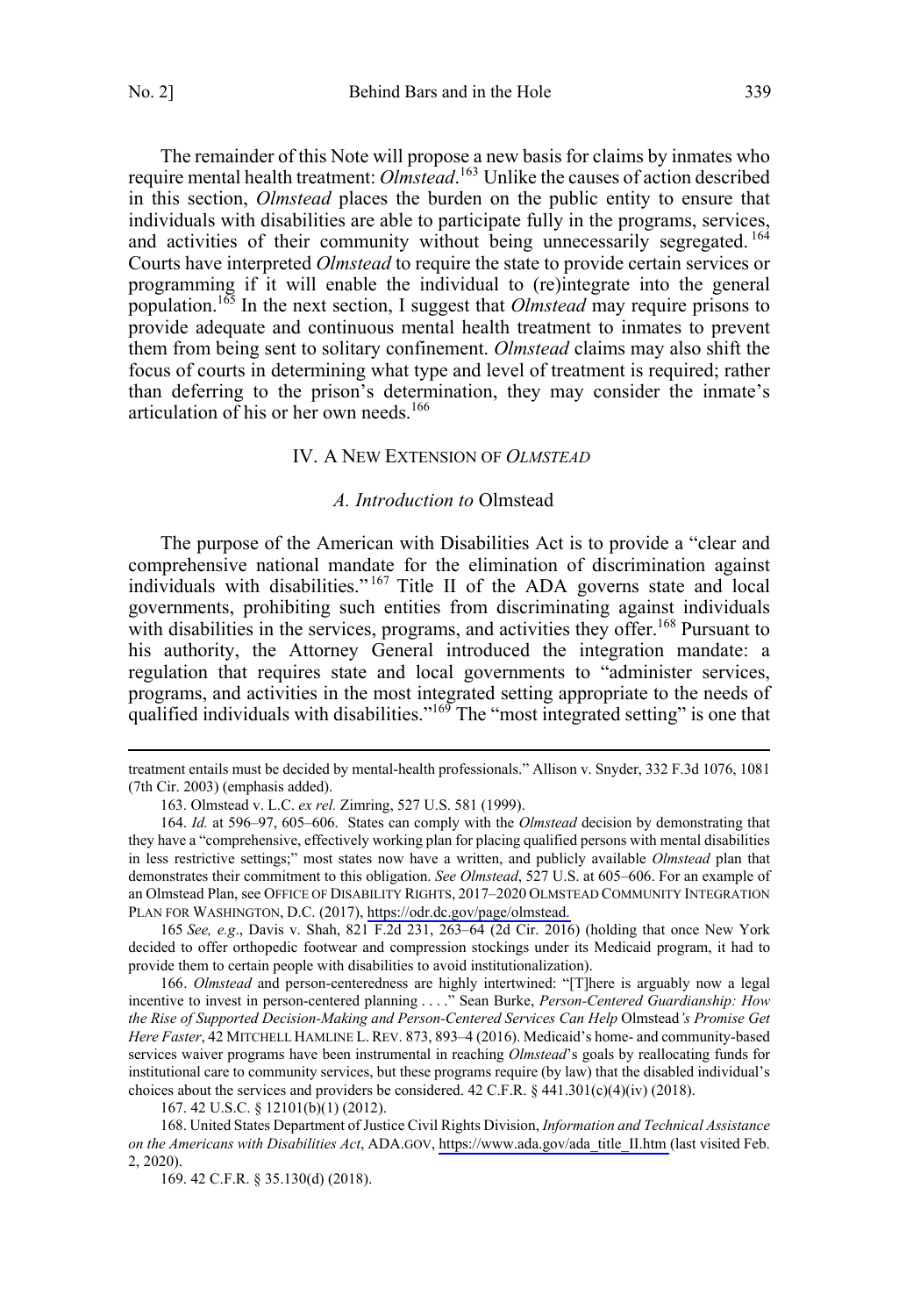allows individuals with disabilities to interact with the nondisabled people and to live a lifestyle similar to the general population as much as possible.<sup>170</sup>

Following promulgation of the ADA, federal agencies signified their commitment to ensuring community integration. For example, the Centers for Medicare and Medicaid Services sent advisory letters to state Medicaid agencies directing them to provide home- and community-based long-term care services.<sup>171</sup> The Department of Justice has been steadily enforcing the obligation to move away from institutionalization and provide community-based services through investigations and settlement negotiations with various states.172 The Department of Housing and Urban Development (HUD) has also issued a guidance letter emphasizing its efforts to fund integrated housing units and to improve accessibility for individuals with disabilities receiving federal financial assistance from  $HUD$ .<sup>173</sup>

In 1999, the Supreme Court interpreted the integration mandate for the first time in *Olmstead v. L.C* ex rel*. Zimring*. <sup>174</sup> The case was brought by two women with mental illness and intellectual disabilities confined in a Georgia hospital.<sup>175</sup> The two women wished to leave the hospital and their treating physicians agreed that reintegration in the community was appropriate—yet they remained institutionalized. <sup>176</sup> The women brought an action against the State seeking community-based care.<sup>177</sup>

Justice Ginsburg, writing the opinion, recognized the purpose of the integration mandate under the ADA: preventing or remedying unnecessary institutionalization.<sup>178</sup> The opinion laid out the three-part test used to determine whether a state is required to provide services to an individual with disabilities in order to avoid unnecessary institutionalization. <sup>179</sup> First, the state's treatment professionals must determine that a less restrictive setting is appropriate for that particular individual.<sup>180</sup> Second, the individual herself must not oppose placement in a less restrictive setting. <sup>181</sup> The final prong, joined only by a four-Justice plurality, asks whether the requested setting is "reasonable"—meaning that the state could raise a "fundamental alterations defense" to avoid placing the

[https://www.hud.gov/sites/documents/OLMSTEADGUIDNC060413.PDF.](https://www.hud.gov/sites/documents/OLMSTEADGUIDNC060413.PDF)

 <sup>170.</sup> BAZELON CENTER FOR MENTAL HEALTH, MAKING YOUR LIFE YOUR OWN 1–2 (2011).

<sup>171.</sup> *See* Letter from Sally K. Richardson, Director of the Health Care Finance Administration, to State Medicaid Director (July 29, 1998).

<sup>172.</sup> The Civil Rights Division began this effort in 2009 to enforce the integration mandate as interpreted by the *Olmstead* Court. 527. U.S. 581 (1999). To view the settlement agreements, see U.S. Dep't of Justice, Civil Rights Division, *Information and Technical Assistance on the Americans with Disabilities Act*, [https://www.ada.gov/olmstead/olmstead\\_cases\\_by\\_issue.htm](https://www.ada.gov/olmstead/olmstead_cases_by_issue.htm) (last visited Jan. 22, 2020).

<sup>173.</sup> HUD, STATEMENT OF THE DEPARTMENT OF HOUSING AND URBAN DEVELOPMENT ON THE ROLE OF HOUSING IN ACCOMPLISHING THE GOALS OF *OLMSTEAD,* 

<sup>174. 527</sup> U.S. 581 (1999).

<sup>175.</sup> *Id.* at 593.

<sup>176.</sup> *Id*.

<sup>177.</sup> *Id.* at 593–94.

<sup>178.</sup> *Id.* at 600–01 (deferring to the Department of Justice's interpretation of the regulation to conclude that unnecessary institutionalization constitutes discrimination by reason of disability in violation of Title II of the Americans with Disabilities Act).

<sup>179.</sup> *Id.* at 607.

<sup>180.</sup> *Id.*

<sup>181.</sup> *Id.*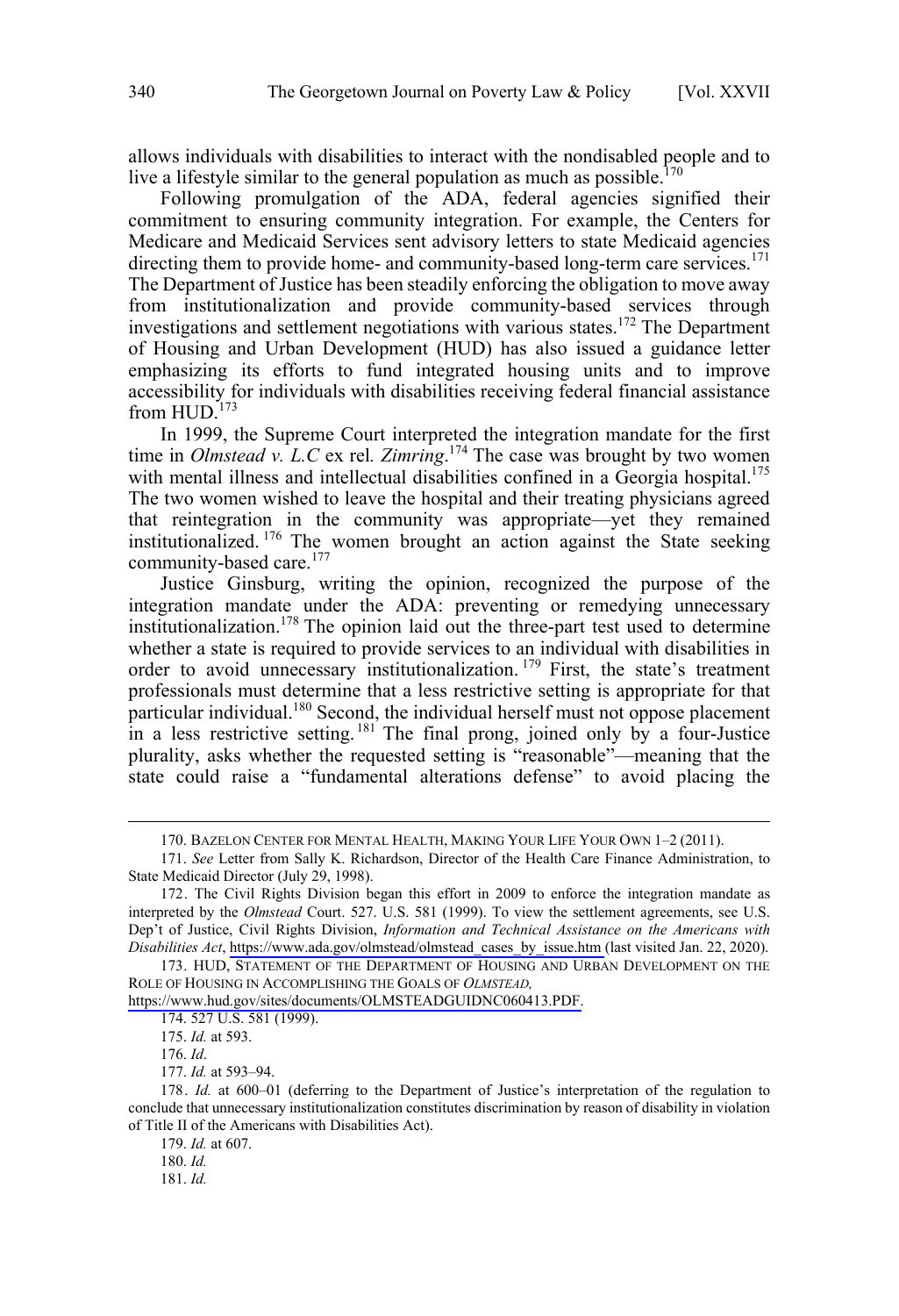individual in a less restrictive setting.<sup>182</sup> This final prong is the greatest area of dispute, and subsequent courts have parsed out when a request for a less restrictive setting is "reasonable" and when it is a "fundamental alteration."<sup>183</sup>

The *Olmstead* principles have expanded far beyond the facts of that case. Most notably, subsequent circuit courts (and the Department of Justice in guidance documents) have recognized the right of an individual with a disability to bring an *Olmstead* claim even if he is not currently institutionalized, so long as he is at risk of institutionalization.184 *Olmstead* has also been applied beyond just the context of psychiatric patients in mental hospitals, for example to individuals with developmental disabilities in group homes or individuals with intellectual disabilities seeking competitive employment.<sup>185</sup>

Scholars have proposed—and some litigants have attempted to argue—for even greater expansion of *Olmstead*'s applicability. A recent wave of *Olmstead* expansion proposals has been in the context of nursing facilities, arguing that seniors should instead receive in-home health services as they age.<sup>186</sup> Additionally, many recognize the possibility of applying *Olmstead* in the context of civil commitment. <sup>187</sup> Some have suggested applying *Olmstead* in the context of segregation of students with disabilities in separate classrooms.<sup>188</sup> The *Olmstead* principles have begun to seep into the context of incarceration as well. For example, the DOJ has used its general enforcement authority to require prisondiversion programs in some settlements,<sup>189</sup> and class actions in Georgia relied on

 <sup>182.</sup> *Id.* at 603–06.

<sup>183.</sup> For example, in the *Olmstead* case, twenty states filed amicus briefs arguing that reallocation of resources to community-based placement would result in inequity for other Medicaid beneficiaries. The Court recognized that a requested alteration that unduly burdens the rest of the program could constitute a fundamental alteration and thus remanded the case back to the Eleventh Circuit. *Id.* at 607. The Second Circuit has held that it cannot require a state to provide a community-service when it does not already provide an institutional service. Rodriguez v. City of New York, 197 F.3d 611, 618 (2d Cir. 1999) ("New York cannot have unlawfully discriminated against appellees by denying a benefit that it provides to no one.").

<sup>184.</sup> *See* Fisher v. Okla. Heath Care Auth., 335 F.3d 1175, 1181 (10th Cir. 2003) (holding that Medicaid beneficiaries who are at a "high risk for premature entry into a nursing home" could bring a claim under the integration mandate); U.S. DEP'T OF JUSTICE, STATEMENT OF THE DEPARTMENT OF JUSTICE ON THE ENFORCEMENT OF THE INTEGRATION MANDATE OF TITLE II OF THE AMERICANS WITH DISABILITIES ACT AND *OLMSTEAD V. L.C*. 3 (2011).

<sup>185.</sup> Ball v. Kasich, 30 F. Supp. 3d 701 (S.D. Oh. 2018); Press Release, U.S. Dep't of Justice, Dep't of Justice Reaches Landmark Ams. with Disabilities Act Agreement with R.I. (Apr. 8, 2014), [https://www.justice.gov/opa/pr/department-justice-reaches-landmark-americans-disabilities-act](https://www.justice.gov/opa/pr/department-justice-reaches-landmark-americans-disabilities-act-settlement-agreement-rhode)[settlement-agreement-rhode.](https://www.justice.gov/opa/pr/department-justice-reaches-landmark-americans-disabilities-act-settlement-agreement-rhode) 

<sup>186.</sup> *See* Brown v. District of Columbia, 928 F.3d 1070, 1073 (D.C. Cir. 2019).

<sup>187.</sup> Seth v. District of Columbia, No. 18-1034 (BAH), 2018 WL 4682023 (D.D.C. Sept. 28, 2018); Perlin, *supra* note, 7, at 1049 (suggesting that *Olmstead* had the potential to shift the focus of civil commitment hearings towards community treatment).

<sup>188.</sup> *See* Save Access Acad. v. Multnomah Cty. Sch. Dist., No. 1J, No. 3:18-cv-00928-MO, 2019 WL 1186843 (D. Or. Mar. 3, 2019); M.C. through R.C. v. Knox Cty. Bd. of Educ., No. 3:17-CV-337, 2018 WL 2746014 (E.D. Tenn. June 7, 2018).

<sup>189.</sup> *E.g.*, Proposed Settlement Agreement at 33, United States v. City of Portland, No. 3:12-cv-02265-SI (D. Or. Dec. 17, 2012).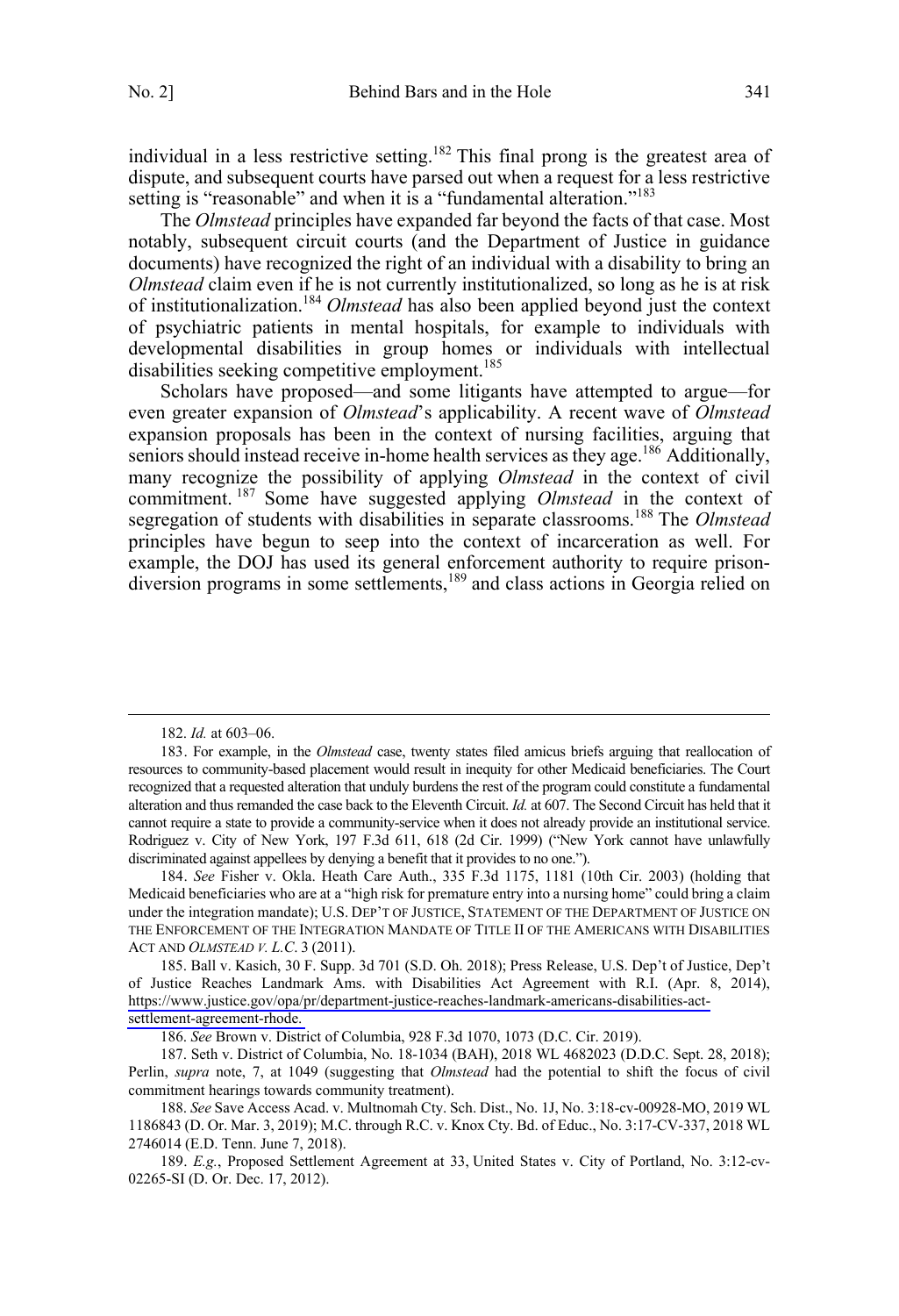<span id="page-23-0"></span>*Olmstead* to challenge the state's school-to-prison-pipeline practices.<sup>190</sup> Over the last twenty years, a few inmates have actually brought lawsuits under *Olmstead*.

# 1. *Brown v. Washington Department of Corrections*, 191 U.S. District Court for the Western District of Washington

A 2015 case alleging, among other things, an *Olmstead* violation in a prison context, was brought in the U.S. District Court for the Western District of Washington.<sup>192</sup> The plaintiff had spent most of his time incarcerated in solitary confinement for violating several prison rules, primarily for committing acts of self-harm, which the magistrate judge inferred were a result of his untreated mental illness.  $193$  The plaintiff-prisoner alleged that he was being punished for his disability through segregation; the defendant-prison countered that the basis for the isolation was solely disciplinary.<sup>194</sup> The magistrate judge's recommendation (which the court adopted) not only reasoned that the plaintiff alleged enough facts related to discrimination on the *Olmstead* claim to survive summary judgement, but also that the a jury could find that prison did not violate the ADA because it treated the plaintiff as it would any other prisoner whose behavior was inappropriate.<sup>195</sup> The parties settled in early 2017.<sup>196</sup>

## 2. *Davila v. Pennsylvania*, 197 U.S. District Court for the Middle District of Pennsylvania

In a 2014 case in the U.S. District Court for the Middle District of Pennsylvania, an inmate brought a *pro se* action alleging, among other things, that the Lackawanna Court of Common Pleas violated the ADA's integration mandate by sending him for a psychological evaluation at a state correctional institute as opposed to some other less restrictive facility.198 The magistrate judge concluded that the plaintiff's allegations, under the more relaxed Federal Rule of Civil Procedure 12(b)(6) standard for *pro se* plaintiffs, stated a claim upon which relief could be granted—but noted that "[w]hether Davila will be able to prove his claim

 <sup>190.</sup> *See* Complaint at 1–2, United States v. Georgia, No. 1:16-CV-03088-MHC (N.D. Ga. Aug. 23, 2016); Class Action Complaint, Georgia Advocacy Office v. Georgia, No. 1:17-cv-03999-SCJ (N.D. Ga. Oct. 11, 2017).

<sup>191 .</sup> Report and Recommendation Re: Plaintiff's Motion for Partial Summary Judgment and Defendant State of Washington's Motion for Summary Judgment, Brown v. Wash. Dep't of Corrs., (No. C13-5367 RBL-JRC), 2015 WL 4039322 (W.D. Wash. May 13, 2015).

<sup>192.</sup> *Id.* at \*11.

<sup>193.</sup> *Id.* at \*1–2, \*8.

<sup>194.</sup> *Id.* at \*11–12.

<sup>195.</sup> *Id.*; Brown v. Wash. Dep't of Corrs., No. C13-05367 RBL, 2015 WL 4039270 (W.D. Wash. July 2, 2015) (adopting report and order). Two years later the plaintiff stipulated to dismiss the case with prejudice.

<sup>196 .</sup> Order on Stipulation 126 Dismissing This Matter With Prejudice and Without Costs or Attorneys' Fees to Either Party, Brown v. Washington Dep't of Corr., No. C13-5367 RBL/JRC (W.D. Wash. Feb. 28, 2017).

<sup>197.</sup> Report and Recommendation, Davila v. Pennsylvania, (No. 3:11-CV-01092), 2014 WL 1321331 (M.D. Pa. Feb. 28, 2014).

<sup>198.</sup> *Id.* at \*1–3.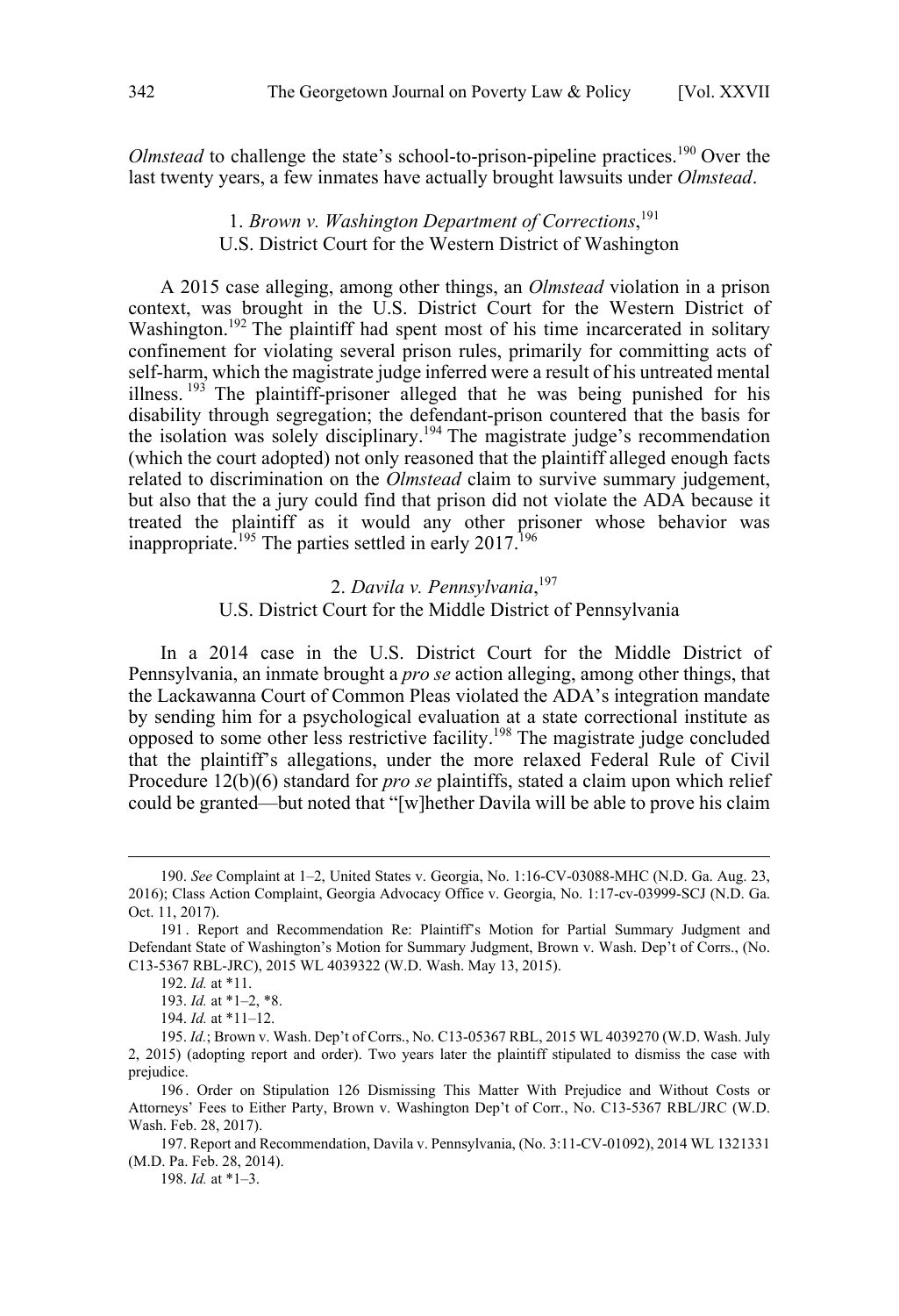<span id="page-24-0"></span>must wait for another day."199 Ultimately, the district court judge did not adopt the magistrate judge's report and recommendation in regards to the integration mandate claim, finding that holding for plaintiff would run afoul of the *Heck* decision.<sup>200</sup>

# 3. *McClendon v. City of Albuquerque*, 201 U.S. District Court for the District of New Mexico

In 2016, the U.S. District Court for the District of New Mexico, in reviewing a motion for additional remedial relief, noted that the integration mandate under *Olmstead* could require community-based treatment in place of jails; however, it held that the county-defendant's existing agreement to implement jail diversion programs was sufficient and no further relief was necessary.<sup>202</sup>

4. *Reid v. Hurwitz*, <sup>203</sup> D.C. Circuit

In 2019, a prisoner brought an action in the D.C. Circuit, alleging that the BOP violated its own policy by failing to deliver him his magazine subscription, depriving him of outside exercise while confined in special housing unit, and depriving him of meaningful access to administrative remedy procedures.<sup>204</sup> The plaintiff had been in and out of solitary confinement over twenty times in his nineyear detention (a total of 764 days).<sup>205</sup> Defendant sought to dismiss on mootness, but on the capable-of-repetition defense, the court reasoned that the plaintiff reasonably expected to be subject to the same actions because the BOP placed him in solitary confinement in every facility that he was transferred to (including four instances after the start of this litigation).<sup>206</sup> Although the parties did not bring an *Olmstead* argument, the court found *Olmstead* instructive on the issue of mootness.<sup>207</sup> There, the issue of discrimination by isolation was not moot when the petitioners were currently receiving community treatment due to the multiple

207. *Reid,* 920 F.3d*.* at 834.

 <sup>199.</sup> *Id.* at \*11.

<sup>200.</sup> Davila v. Pennsylvania, No. 3:11-1092, 2014 WL 1321010 (M.D. Pa. Mar. 28, 2014) (adopting report and order in part). The *Heck* decision prohibits collateral attacks on a criminal conviction: A person cannot use a civil lawsuit to challenge a conviction. *See id.* at \*6; Heck v. Humphrey, 512 U.S. 477 (1994).

<sup>201.</sup> No. 95 CV 24 JAP/KBM, 2016 WL 9818311 (D.N.M. Nov. 9, 2016).

<sup>202.</sup> *Id.* at \*15.

<sup>203. 920</sup> F.3d 828 (D.C. Cir. 2019).

<sup>204.</sup> *Id.* at 830.

<sup>205.</sup> *Id.* at 830–31.

<sup>206.</sup> *Id.* at 832–34. Per the mootness doctrine, a court may not adjudicate a claim if a decision will not affect the plaintiff's rights in the present or if the decision only has a speculative chance of affecting the plaintiff's rights in the future. *Reid*, 920 F.3d at 832 (citing Clarke v. United States, 915 F.2d 699, 701 (D.C. Cir. 1990)). The capable-of-repetition defense trumps a claim of mootness if the complainant can demonstrate that the action she is challenging was too short to be litigated before it terminated and there is a "reasonable expectation" that she will be subject to the action again. *Id.* at 832–33. It was important for the court in *Reid* to recognize that even prolonged isolation (up to 120 days in Reid's case) is still too short for a trial and subsequent appellate review. *Id.* at 833. A case that makes it way to the Supreme Court may be litigated for several years before resolved—it would be absurd for courts to require that an inmate be isolated for that much time before accessing the court. *See generally* Fisher v. Okla. Heath Care Auth., 335 F.3d 1175, 1184 (10th Cir. 2003) (applying the same reasoning in "risk of institutionalization" analysis for *Olmstead* claims).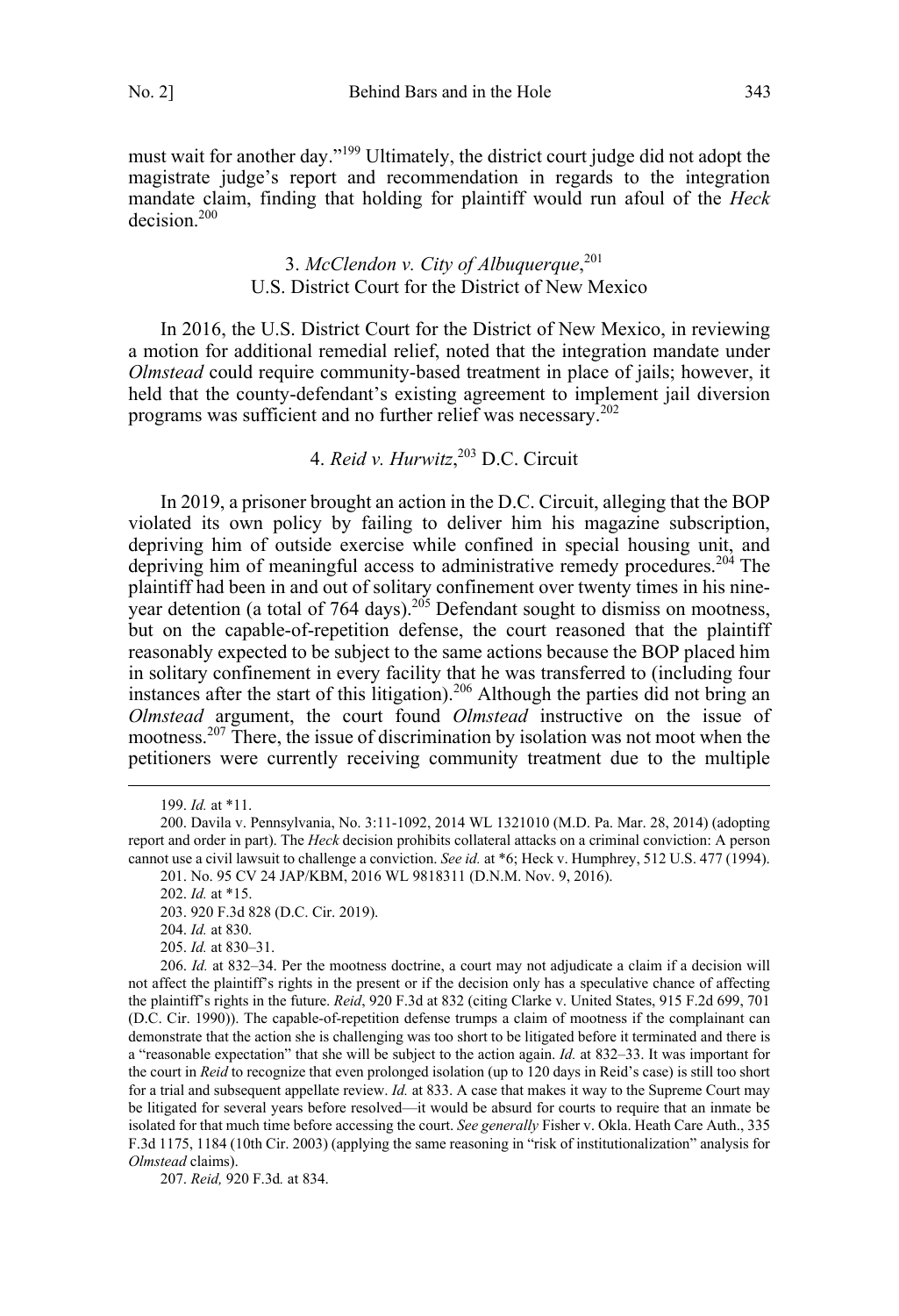<span id="page-25-0"></span>institutional placements they had experienced, thus making the claims capable of repetition.<sup>208</sup> The D.C. Circuit found that prisoner's claim here was not moot because, despite the fact that he was not currently in solitary confinement, he was likely to be isolated in the near future.<sup>209</sup>

Judge Katsas dissented, focusing on lack of standing and ripeness and stating that "it is not enough merely to assert that unlawful policies exist" without specific facts.<sup>210</sup> Judge Katsas also noted the warden's authority to restrict inmates based on misconduct or a matter of classification, relying on a BOP document that stated that "denial of exercise is not used as a punishment" and that BOP may limit exercise time if the inmate's use of these "privileges threatens safety, security, and orderly operation of a correctional facility or public safety."<sup>211</sup>

#### *B. Argument and Recommendation*

It is clear that U.S. inmates with serious mental illness are in desperate need of better mental health treatment while incarcerated. Constitutional claims—due to the Eighth Amendment's high bar and focus on minimum levels of care—have been unsuccessful in securing adequate and continuous levels of treatment for these inmates. Given recent expansions of *Olmstead*'s applicability and courts' recognition that it can apply in the prison context, *Olmstead* claims may be an effective cause of action when mental health treatment is necessary to prevent unnecessary solitary confinement.<sup>212</sup>

The Eighth Amendment does not guarantee anything beyond minimal mental health treatment and the ADA does not guarantee an inmate's preferred treatment—but *Olmstead* might. On its face, *Olmstead* requires integration of individuals with disabilities.<sup>213</sup> In practice this means that a public entity may have to provide the services and supports that make integration possible; in the prison context, it may be adequate and continuous mental health treatment that enables an inmate to avoid solitary confinement. An *Olmstead* claim may be preferable to traditional Eighth Amendment claims because it does not impose a difficult-tomeet knowledge requirement; moreover, it does not require the inmate to allege particular harm beyond (risk of) institutionalization.<sup>214</sup> An additional advantage of an *Olmstead* claim is that it can be applied to both pre- and post-conviction

 <sup>208.</sup> *Id.* 

<sup>209.</sup> *Id.*

<sup>210.</sup> *Id.* at 838 (Katsas, C.J., dissenting).

<sup>211.</sup> *Id.* at 839 (Katsas, C.J., dissenting).

<sup>212.</sup> Professor Michael Perlin made a similar observation in the year immediately following the *Olmstead* decision, arguing that its "least restrictive environment" principle can be used in civil commitment hearings. *See generally* Perlin, *supra* note 7. There has also been an increased reliance on the ADA in general in prison litigation. *See generally* Knowles, *supra* note 42, at 920–23 (outlining the advantages of an ADA claim over the Eighth Amendment).

<sup>213.</sup> *See generally* Olmstead v. L.C. *ex rel.* Zimring, 527 U.S. 581 (1999).

<sup>214.</sup> ADA claims in general have some added benefits over the Eighth Amendment: qualified immunity is not an issue and there is an opportunity to get attorney's fees. *See* Knowles, *supra* note 42, at 919–23. It is necessary to distinguish the integration claim presented in this Note from a general ADA claim for accommodations. *Olmstead*'s holding was clear: unnecessary institutional segregation can be a form of discrimination under Title II of the ADA. *See Olmstead*, 527 U.S. at 600.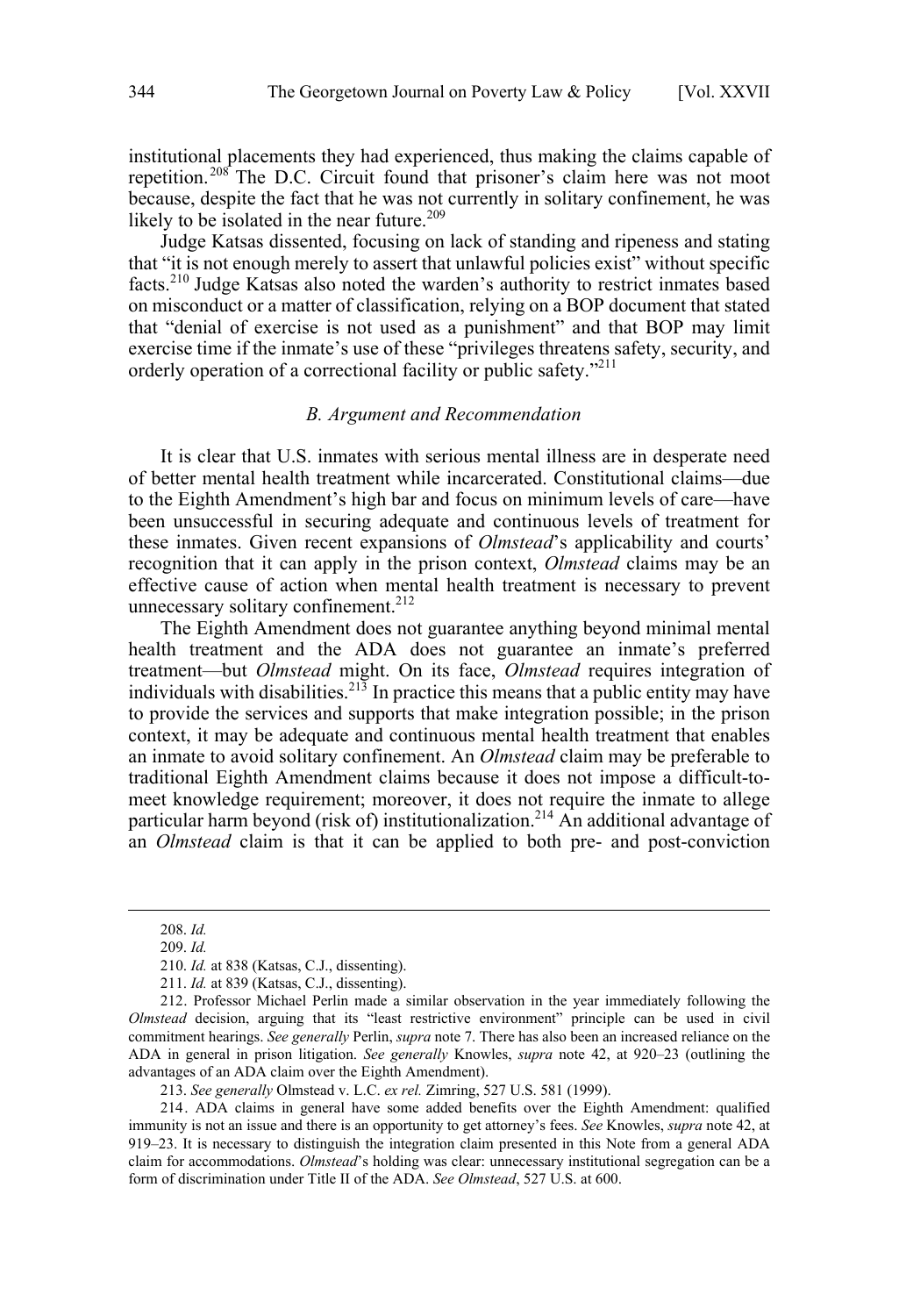detainees equally. <sup>215</sup> Long-term, it may also shift the landscape of how we approach prison litigation: focusing on a person-centered approach that values treatment, rather than meeting constitutional minimums.

Professor Emeritus Fred Cohen argues that litigation efforts should aim for reform—an overhaul of the overuse, misuse, and inequalities in the prison system—rather than discrete and isolated forms of relief. <sup>216</sup> *Olmstead* is increasingly used as the basis for systemic litigation in search for services and supports to enable community-integration of individuals with disabilities.  $217$ Cohen breaks down prison reform litigation into three phases: (1) the complaintresolution phase, i.e., the lawsuit itself; (2) the remedy phase, i.e., the injunctive relief with prospective effect; and (3) the implementation phase, which can take many forms, including developing new policy and hiring appropriate personnel.<sup>218</sup> This Note focuses on the first phase: the complaint.<sup>219</sup>

Inmates that are segregated, or at risk for segregation, can bring a claim under *Olmstead* to remain in the general prison population. The basis and end goal for such a claim is that, in order to be or remain integrated in the general prison population, some inmates require adequate and continuous mental health services. This section will explore how a hypothetical plaintiff could make a *prima facie* case under the proposed litigation. Following the schematic provided by Justice Ginsburg in *Olmstead*, this Note will introduce the argument in four steps.

- 1. Step Zero: Establishing mental health treatment in prisons as a service, activity, or program offered by a public entity.
- 2. Step One: Establishing institutionalization or risk of institutionalization.
- 3. Step Two: Establishing that a professional has determined an integrated setting is appropriate. $^{220}$

 215. The Eighth Amendment's proscription against cruel and unusual punishment does not apply to pre-trial detainees; rather, the conditions for such individuals are evaluated under the Fifth Amendment's due process analysis. *See* Bell v. Wolfish, 441 U.S. 520, 535–39 (1979).

216. Cohen, *supra* note 63, at Part II. Cohen does note, however, that when a prison system completely lacks medical or mental health treatment, even "unevenly implemented" solutions are notable. *Id.*

217. *See, e.g.*, Plaintiff's Motion for Class Certification, Alexander v. Mayhew, No. 4:18-cv-00569-RH-MJF (N.D. Fla. Mar. 12, 2019) (in-home nursing care); Brown v. District of Columbia, 928 F.3d 1070 (D.D.C. 2019) (community based care); Class Action Complaint, Georgia Advocacy Office v. Jackson, No. 1:19-cv-01634-WMR-JFK, 2019 WL 1577340 (N.D. Ga. Apr. 10, 2019) (therapeutic relief in county jails).

218. Separation of powers does limit the Court's ability to effectuate broad reform. After all, the ability to appropriate funds is under the purview of the Legislature and not the Court. But Courts can and do play an important role in the specifics of the remedy, as stated by Professor Cohen: "A trial court need not directly order the appropriation of tax dollars, but may require the hiring of dozens of doctors, the availability of hundreds of hospital beds, the availability of a new jail, and the closing of an old facility as a safety hazard." Cohen, *supra* note 63, at Part II. Whether a court's mandate to hire personnel is meaningful when the prison system lacks the funds to effectively effectuate that remedy is an important question, but beyond the scope of this Note.

219. A note on the Prison Litigation Reform Act (PLRA). The PLRA (a "mean-spirited" statute according to Professor Cohen) seeks to make it difficult for inmates to litigate other claims (e.g., through exhaustion requirements, imposing filing fees and a "three strikes" rule for litigants proceeding *in forma pauperis*, limiting the availability of attorney's fees, and creating physical injury requirement). Cohen, *supra* note 63, at Part VIII. The PLRA requires courts to impose remedies which are "narrowly drawn" from the violations at issue and give "substantial weight" to public safety when ordering that prison populations be reduced. 18 U.S.C. § 3626(a) (2012). Although this Note does not discuss the effect of the PLRA on an attempted *Olmstead* claim, the PLRA could be a barrier to a plaintiff's success.

220. The three-part test under *Olmstead* requires both a showing that (a) the individual does not oppose integrated placement and (b) a treating professional has determined integrated placement to be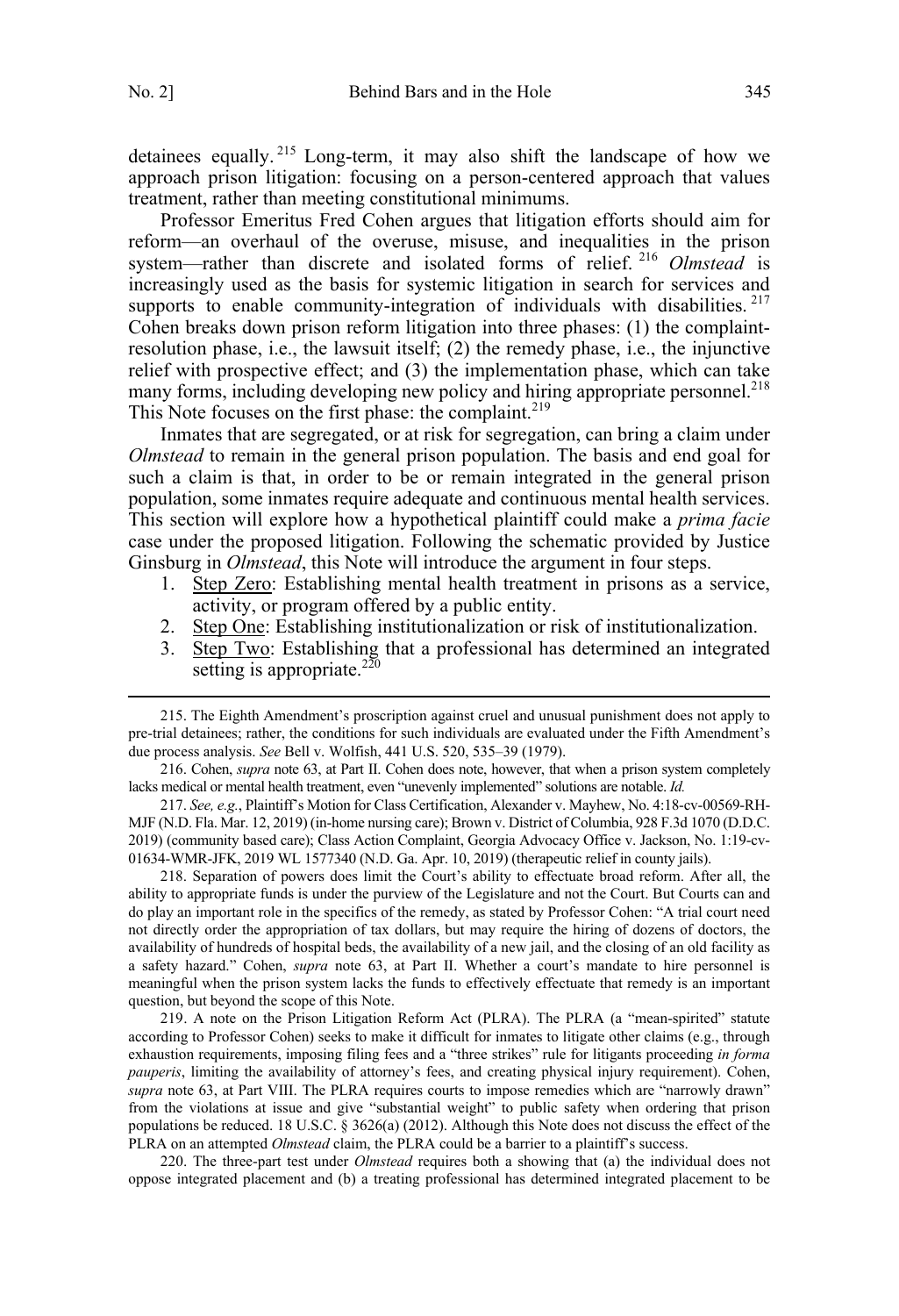<span id="page-27-0"></span>4. Step Three: Establishing that the requested mental health treatment is *reasonable* and not a *fundamental alteration* of the prison's existing services.

#### 1. Step Zero: Mental Health Treatment as a Service, Activity, or Program

Title II of the ADA applies to services, activities, and programs offered by public entities, defined as federal, state, or local governments.<sup>221</sup> As a preliminary matter, an inmate must establish that mental health services in prisons and jails do in fact fall within the purview of Title II. We can expect a defendant-prison to contest this based on the fact that services, activities, or programs are only those that are typically associated with being in prison (i.e., the shelter, food).

However, our hypothetical plaintiff has a strong argument that mental health treatment is a qualifying program or service offered in U.S. prisons. Most illustrative of this point is that correctional facilities are the largest provider of mental health services in the United States—even more so than state hospitals.<sup>222</sup> Furthermore, one of the four justifications for incarceration is rehabilitation.<sup>223</sup> Finally, courts have defined the term "services, programs, and activities" broadly under the ADA.<sup>224</sup> In fact, in a letter to the Pennsylvania Department of Corrections, the DOJ noted that the state was in violation of the ADA when it warehoused its prisoners with mental illness in solitary confinement, noting that it denied them the opportunity to participate in and benefit from the correctional facility's services including mental health treatment—signifying that the agency views mental health care at correctional faculties as being one of its programs, activities, or services.<sup>225</sup>

appropriate. Olmstead v. L.C. *ex rel.* Zimring, 527 U.S. 581, 607 (1999). In many cases, the first prong is not at issue—after all, data suggests that most individuals prefer to remain in their communities. *See, e.g.*, Frederick L. v. Dep't of Pub. Welfare of Com. Pennsylvania, 364 F.3d 487 (3d Cir. 2004); PENN SCHOEN BERLAND, THE UNITED STATES OF AGING SURVEY 4 (2012) (finding that ninety percent of seniors prefer to age in their home). However, this prong may present an issue relating to inmate autonomy: What if the inmate prefers to remain in restricted housing?

<sup>221. 42</sup> U.S.C. §§ 12131(1), 12132 (2012).

<sup>222.</sup> Ronald M. Hager et al., *Unfinished Business: The Enforcement of Civil Rights for Persons with Disabilities*, 48 CLEARINGHOUSE REV. 11–12 (2014) (noting further that states continue to vehemently oppose this interpretation). In fact, courts routinely have recognized that inmates rely on correctional facilities for *all* services. *See, e.g.*, *Estelle v. Gamble*, 429 U.S. 97, 103 (1976).

<sup>223.</sup> The others being retribution, isolation, and prevention. Mayu Miyashita, City of Boerne v. Flores *and its Impact on Prisoners' Religious Freedom*, 25 NEW ENG. J. ON CRIM. & CIV. CONFINEMENT 519, 523 (1999).

<sup>224.</sup> *See e.g.*, Noel v. New York City Taxi & Limousine Comm'n, 687 F.3d 63, 68 (2d Cir. 2012) (quoting Innovative Health Sys v. City of White Plains, 117 F.3d 37, 45 (2d Cir. 1997) ("[T]he phrase 'services, programs, or activities' has been interpreted to be 'a catch-all phrase that prohibits all discrimination by a public entity.'"); Kiman v. N.H. Dep't of Corrs., 451 F.3d 274, 286–87 (1st Cir. 2006) (holding that providing prescription medications—as one part of a prison's overall medical services constitutes a service, program, or activity under the ADA); Johnson v. City of Saline, 151 F.3d 564, 569 (6th Cir. 1998) (holding that "services, programs, and activities include all government activities" and that "the phrase 'services, programs, or activities' encompasses virtually everything that a public entity does").

<sup>225.</sup> Samuels, *supra* note 34, at 17.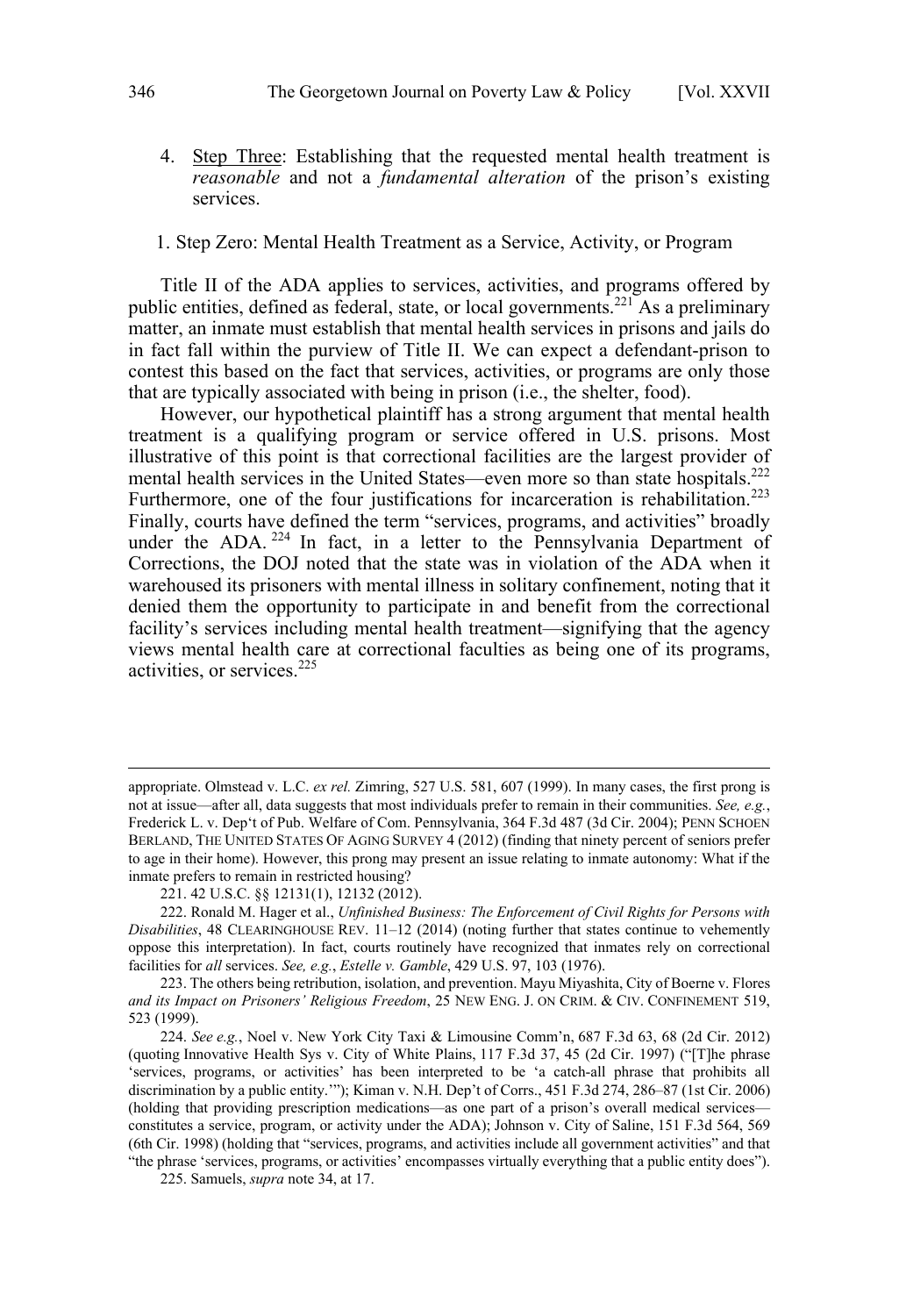#### 2. Step One: (Risk of) Institutionalization

<span id="page-28-0"></span>*Olmstead* stands for the proposition that individuals with disabilities cannot be unnecessarily institutionalized; it follows that a person bringing an *Olmstead* claim must demonstrate that he or she is in fact institutionalized. Under a DOJ guidance and subsequent jurisprudence, litigants can bring an *Olmstead* claim even if they are merely "at risk" of institutionalization.<sup>226</sup> This presents an interesting question in the prison context: Can an inmate, who is by virtue of incarceration isolated from the community, ever establish their institutionalization? What this section attempts to establish is that certain prisoners are even *further* isolated in restricted housing conditions (i.e., solitary confinement) when they could remain in the general prison population with the appropriate mental health services.

The concept of segregation-within-isolation is not totally novel. In *Henderson v. Thomas*, <sup>227</sup> the district court held that, under *Olmstead*, HIV-positive inmates cannot be categorically segregated from the rest of the prison population.<sup>228</sup> Similarly, in *Stiles v. Judd*, the court found that the inmate-plaintiff's complaint alleged enough facts demonstrating "unjustifiabl[e] isolat[ion] from other prisoners on the basis of his mental illness" for the case to proceed to the jury.<sup>229</sup>

The *Olmstead* Court recognized that the objective of the ADA was to remedy the historical isolation of people with disabilities. The conditions of solitary confinement for individuals with disabilities are exactly the type of unnecessary segregation that the Attorney General intended to prevent when he promulgated the integration mandate. Most demonstrative of this point is that the 2014 investigation by the DOJ's Civil Rights Division of the Pennsylvania Department of Corrections concluded that the routine solitary confinement of individuals with mental illness and intellectual disabilities constituted a violation of Title II of the Americans with Disabilities Act.<sup>230</sup> In that investigation, the DOJ unequivocally stated that Pennsylvania "uses solitary confinement often [to] discriminate against prisoners with [serious mental illness or intellectual disabilities]."<sup>231</sup> There the DOJ concluded that Pennsylvania violated Title II by denying prisoners with serious mental illness the "opportunity to participate in and benefit from correctional services and activities, such as classification, security housing, and mental health services."<sup>232</sup>

A 2017 DOJ investigation revealed conditions of solitary confinement around the nation. One man, who had been incarcerated for ten years, stated he was only permitted to leave his cell for three hours per week—never more than one hour at a time—spending the remaining 165 hours of the week in isolation.<sup>233</sup> An inmate

 <sup>226.</sup> U.S. DEP'T OF JUSTICE, STATEMENT OF THE DEPARTMENT OF JUSTICE ON THE ENFORCEMENT OF THE INTEGRATION MANDATE OF TITLE II OF THE AMERICANS WITH DISABILITIES ACT AND *OLMSTEAD V. L.C*. 5 (2011).

<sup>227. 913</sup> F. Supp. 2d 1267 (M.D. Ala. 2012).

<sup>228.</sup> *Id.* at 1288–1311 (finding that categorically housing HIV-positive inmates in a separate facility and excluding them from food service and work release and violates integration mandate).

<sup>229.</sup> No. 8:12-cv-02375-T-27EAJ, 2013 WL 6185404 (M.D. Fla. Nov. 25, 2013).

<sup>230.</sup> *Id.* at 14.

<sup>231.</sup> Samuels, *supra* note 34, at 3.

<sup>232.</sup> *Id*. at 17.

<sup>233.</sup> U.S. DEP'T OF JUSTICE, OFFICE OF THE INSPECTOR GEN., REVIEW OF FEDERAL BUREAU OF PRISONS' USE OF RESTRICTIVE HOUSING FOR INMATES WITH MENTAL ILLNESS 17 (2017).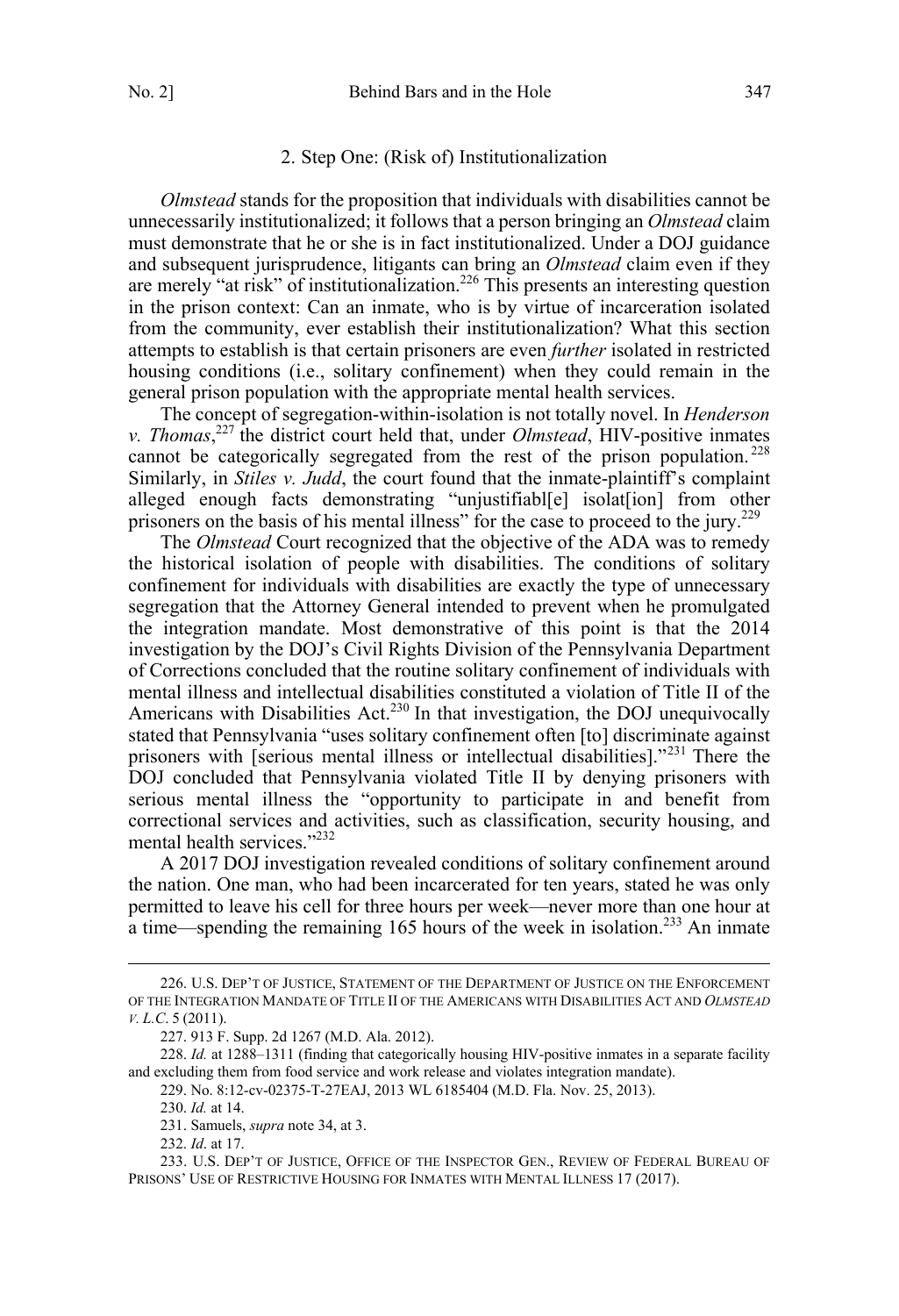<span id="page-29-0"></span>at a federal facility in Pennsylvania was incarcerated for nearly twenty-five years, spending almost the entirety of that sentence in solitary confinement and receiving practically no mental health treatment.<sup>234</sup> A psychologist at a federal correctional facility explained what it is like to be in solitary confinement: "'[Y]ou don't talk to anyone, you don't speak to anybody . . . they don't really get a chance to see anyone." $235$  Although inmates are supposed to be afforded recreation time, wardens have the authority to deny exercise privileges for a variety of reasons.<sup>236</sup> At some facilities, the SHU is only 58.8 square feet in size.<sup>237</sup>

Since inmates with mental illness are at higher risk for infractions, $^{238}$  they are routinely sent to solitary confinement. According to Part I of this Note which outlined the rates at which such inmates are sent to restricted housing, we can conclude that inmates with mental illness are perpetually at "risk of institutionalization" under the *Olmstead* standard.

#### 3. Step Two: The Less-Restrictive Setting is Appropriate

#### *a. Whose opinion?*

In the prison context, inmates are often sent to solitary confinement as a result of an infraction or dangerous behavior—including attempted self-harm. One question under *Olmstead*'s three-part test is whether a professional has concluded that community-placement is appropriate for the individual. How does this prong apply to a prison official who decides to place an inmate in a more restricted setting?

Presumably, an inmate will argue that an integrated setting is in fact appropriate. However, courts are not always receptive to this argument and tend not to defer to the person's own evaluation of what is appropriate. In *Youngberg v.*  Romeo,<sup>239</sup> the Court held that choices made by a professional about a civil detainee's treatment are "presumptively valid."<sup>240</sup> And decisions made by treatment providers are only constitutional if they show "such a substantial departure from accepted professional judgement."<sup>241</sup> The Seventh Circuit in *Allison v. Snyder*<sup>242</sup> articulated what the Constitution requires for civilly-contained sex offenders: "(a) committed persons are entitled to *some* treatment, and (b) what the treatment entails must be decided by mental-health professionals."<sup>243</sup> The same court held in 2018 that, based on *Youngberg* and *Allison*, a civil detainee did not adequately demonstrate why his treatment professional's opinion was a departure

243. *Id.* at 1081 (emphasis added).

 <sup>234.</sup> Samuels, *supra* note 34, at 13.

<sup>235.</sup> *Id.* at 16.

<sup>236.</sup> *Id.* at 18.

<sup>237.</sup> *Id.* at 18. This is over twenty square feet smaller than what is mandated by the American Correctional Association's standards. *Id.*

<sup>238.</sup> SMI IN JAILS AND PRISONS 2016, *supra* note 23, at 2 (finding that jail inmates with mental illness are twice as likely as their nonmentally ill counterparts to be charged with facility rule violations; another study found that forty-one percent of infractions were committed by inmates with mental illness).

<sup>239. 457</sup> U.S. 307 (1982).

<sup>240.</sup> *Id.* at 323.

<sup>241.</sup> *Id.*

<sup>242.</sup> Allison v. Snyder, 332 F.3d 1076 (7th Cir. 2003).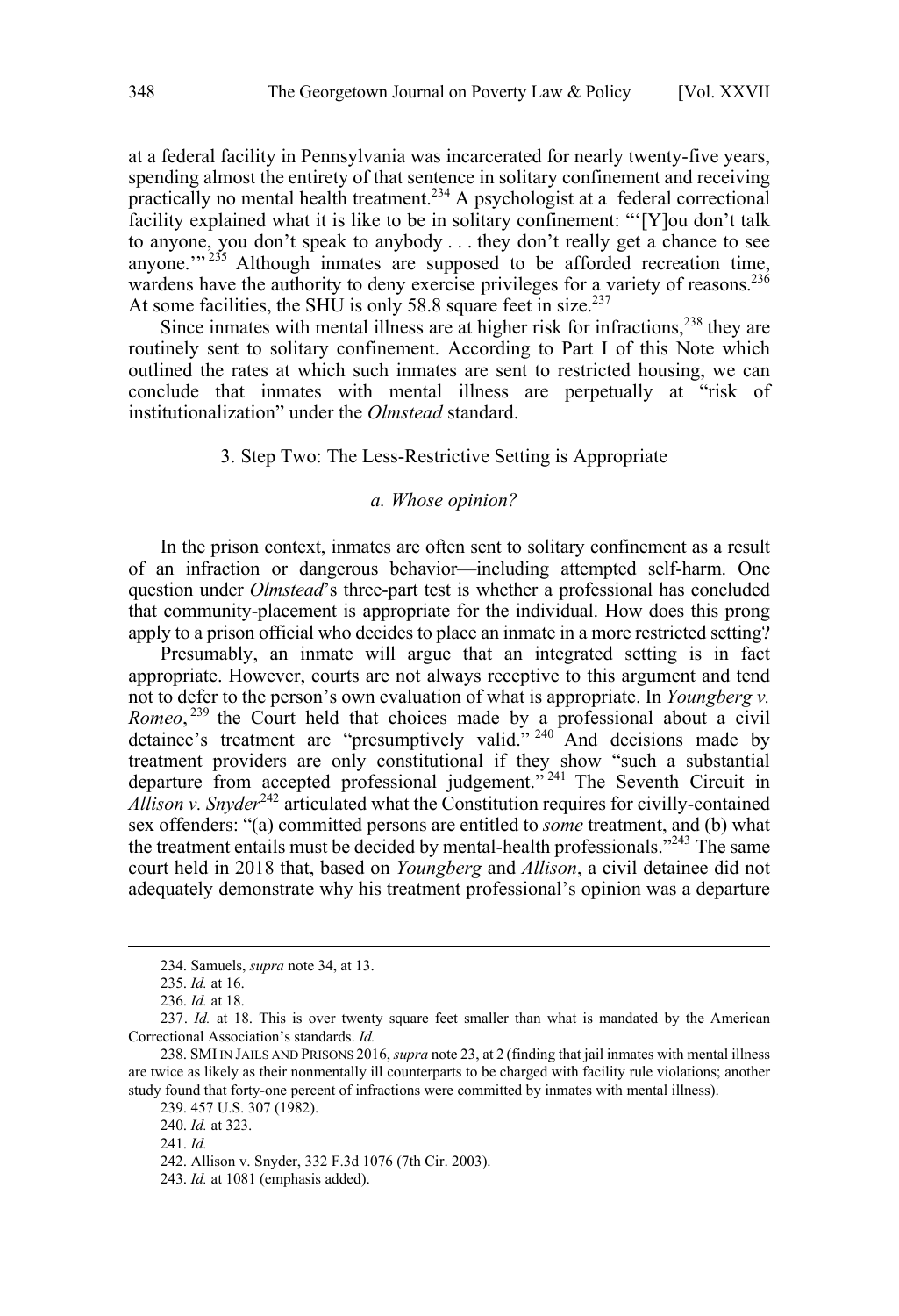<span id="page-30-0"></span>from accepted standards or why his own opinion should trump the professional's.<sup>244</sup>

One possibility is to argue that a decision, if made by a non-physician (e.g., a correctional officer), is undeserving of the court's deference. In *Olmstead*, the treating professionals at the Georgia Regional Hospital concluded that the plaintiff-appellees could be reasonably cared for in a community-based setting.<sup>245</sup> The appellees there relied heavily on the notion that only the appropriately qualified professionals deserve deference—in that case, "mental retardation professionals."246 Justice Kennedy in his concurring opinion noted that "[i]t is of central importance . . . that courts apply today's decision with great deference to the medical decisions of the responsible, treating physicians.  $\ldots$ <sup>3247</sup>

Another option is to introduce expert opinion to challenge the prison official's determination. It is not unfathomable for courts to consider other opinions outside of the correctional facility's staff. For example, in *Charles v. Orange County*, 248 the Second Circuit looked at the American Psychiatric Association and the National Commission on Correctional Health Care's views on discharge in concluding that "[s]uch expert medical opinion supports the plausibility of Plaintiffs' claim of a deprivation of in-custody care."<sup>249</sup>

#### *b. Discrimination*

Relatedly, a correctional officer's determination that an inmate should be in solitary confinement may create issues with regard to the "discrimination" element that is common in all ADA claims. If an inmate with mental illness is sent to solitary confinement for an infraction, is he really being treated differently than his non-mentally ill counterparts?

A San Quentin State Prison inmate brought an action under the ADA, alleging that the facility failed to accommodate his peanut allergy by subjecting him to a standardized diet that included peanut butter three times per week.<sup>250</sup> The court dismissed this claim, stating that:

[h]e alleges that Defendants failed to accommodate his alleged "disability," but he does not allege that they did so because he was disabled. He does not allege that he was treated differently than similarly-situated non-disabled inmates and he does not allege that he was excluded from participation in a prison program or service because of his disability.<sup>251</sup>

 <sup>244.</sup> Powers v. Block, 750 F. App'x 480, 484 (7th Cir. 2018). Even in *Estelle*, the Court agreed that the prison physician's decision not to order an X-ray for the injured inmate was a "classic example of a matter for medical judgement" and that the physician's decision not to pursue it did not amount to cruel and unusual punishment. Estelle v. Gamble, 429 U.S. 97, 107 (1976).

<sup>245.</sup> Olmstead v. L.C. *ex rel*. Zimring, 527 U.S. 581, 593 (1999).

<sup>246.</sup> Brief of Appellees at \*6, Olmstead v. L.C. *ex rel*. Zimring, 527 U.S. 581 (1999) (No. 97-8538), (1997) WL 33493440, at \*49.

<sup>247.</sup> *Olmstead*, 527 U.S. at 610 (1999) (Kennedy, J., concurring).

<sup>248.</sup> Charles v. Orange County, 925 F.3d 73 (2d Cir. 2019).

<sup>249.</sup> *Id*. at 84.

<sup>250.</sup> Ramirez v. Tilton, No. C 07-04681 SBA (PR), 2010 WL 889988, at \*4 (N.D. Cal. Mar. 8, 2010). 251. *Id.* at \*8.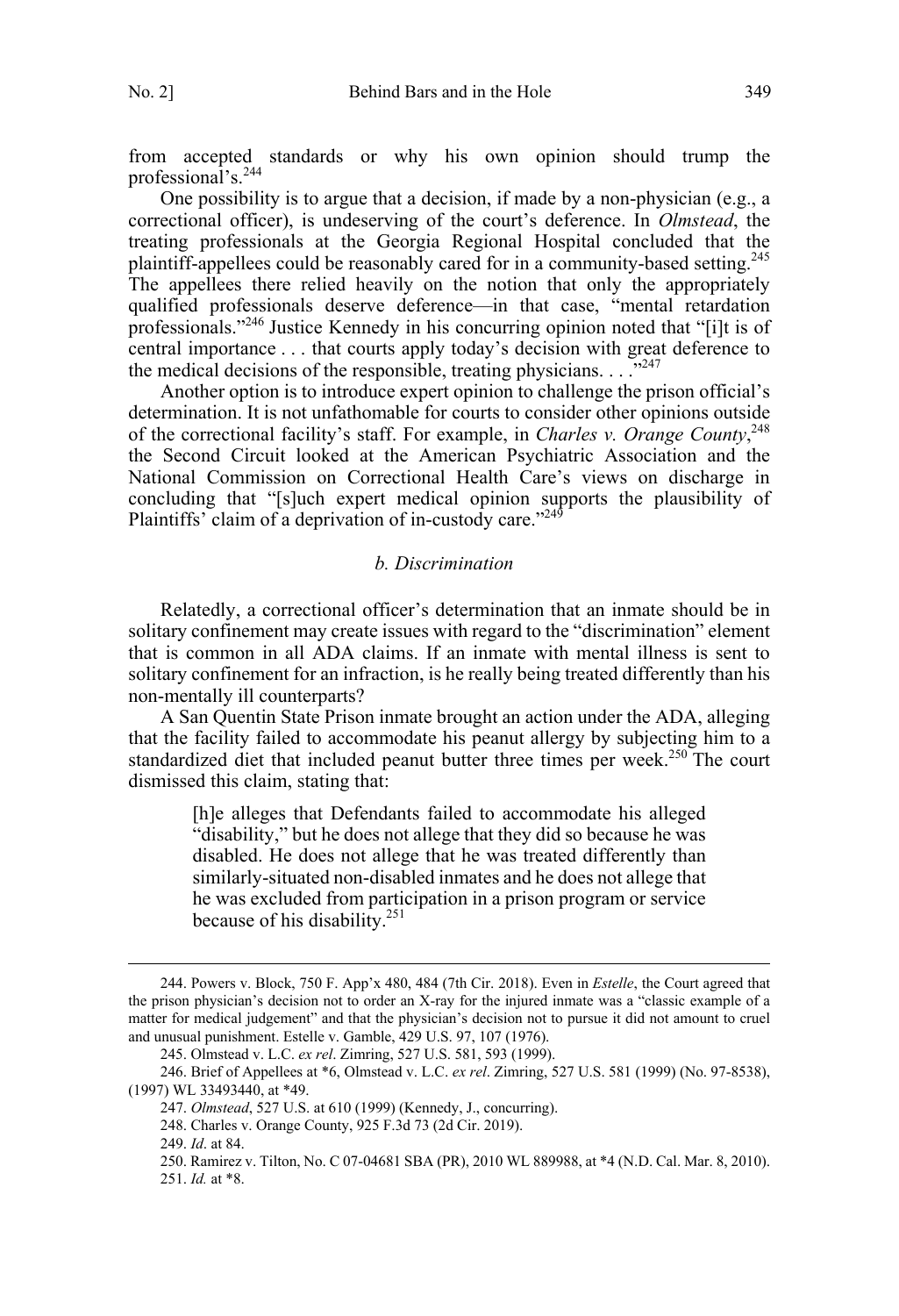<span id="page-31-0"></span>The same court heard a case by a prisoner with asthma who alleged an ADA violation by the facility because smoke and fumes lingered in the facility.<sup>252</sup> Again, the court stated that "[p]laintiff does not allege that he was treated differently than similarly-situated non-disabled inmates and he does not allege that he was excluded from participation in a prison program or service because of his disability. Therefore, he does not appear to have a cognizable disability discrimination claim."<sup>253</sup>

Other courts, however, have been more willing to recognize disparate treatment when individuals with mental illness are sent to solitary confinement.<sup>254</sup> For example, in *Brown v. Washington Department of Corrections*<sup>255</sup> (discussed in Section  $\overline{IV.A.1.}$ ) the court realized that what the prison identified as being a typical response to inmates who exhibit behavioral problems might be perceived as discrimination against an individual with disabilities by a jury.<sup>256</sup> Like many reform-litigation efforts, this may be an issue of framing. A plaintiff-prisoner may be able to demonstrate that only those inmates with mental illness are found to violate prison rules, even when a prison maintains that inmates are only segregated for infractions.<sup>257</sup> By emphasizing the overlap of inmates with mental illness and inmates who are sent to solitary confinement, one may be able to show that a prison's defense of equal treatment is actually a discriminatory practice in disguise.<sup>258</sup>

#### 4. Step Three: Reasonable Modification or Fundamental Alteration?

Incarcerated plaintiffs in these claims will be arguing that they require adequate and continuous mental health treatment in order to remain in—or return to—the general prison population. The *Olmstead* Court recognized that a public entity's obligations to integrate are not boundless—if the requested services will fundamentally alter its program, it does not have to provide them.<sup>259</sup>

Courts have found various requests to expand community-programing to be "reasonable" under *Olmstead*, <sup>260</sup> and the DOJ, as a result of its *Olmstead* investigations, has entered into numerous settlement agreements that expand

 <sup>252.</sup> Sims v. Sayre, No. C 08-01691 SBA (PR), 2010 WL 934115, at \*6 (N.D. Cal. Mar. 15, 2010). 253. *Id.*

<sup>254.</sup> *See generally* Knowles, *supra* note 42, at 919–20 (noting that a mere showing of disparate treatment may be sufficient for ADA claims).

<sup>255.</sup> Report and Recommendations, *supra* note 191.

<sup>256.</sup> *Id.* at 29.

<sup>257.</sup> Importantly, circuit courts have not interpreted *Olmstead* to necessarily require a showing of disparate impact to show a violation of the integration mandate. *E.g.*, Henrietta D. v. Bloomberg, 331 F.3d 261, 276 (2d Cir. 2003) (noting that the ADA does not require a literal showing of discrimination, rather just a showing of denial of benefits).

<sup>258.</sup> The facts of a recent class action lawsuit in Georgia seem to point to this strategy. Class Action Complaint, Georgia Advocacy Office v. Jackson, No. 1:19-cv-01634-WMR-JFK, 2019 WL 1577340 (N.D. Ga. Apr. 10, 2019). The complaint, discussed further in the Conclusion, implies that solitary confinement in Georgia jails is entirely made up of female inmates with mental illness. *Id.* at \*23.

<sup>259.</sup> Olmstead v. L.C. *ex rel*. Zimring, 527 U.S. 581 596–97, 603–04 (1999).

<sup>260.</sup> Steimel v. Wernert, 823 F.3d 902 (7th Cir. 2016) (remanding to lower court to determine whether, in light of a budget cut, plaintiffs' request for more than twelve hours of home health services hours constituted a fundamental alteration); M.R. v. Dreyfus, 697 F.3d 706 (9th Cir. 2012) (enjoining state from reducing in-home personal care aide hours).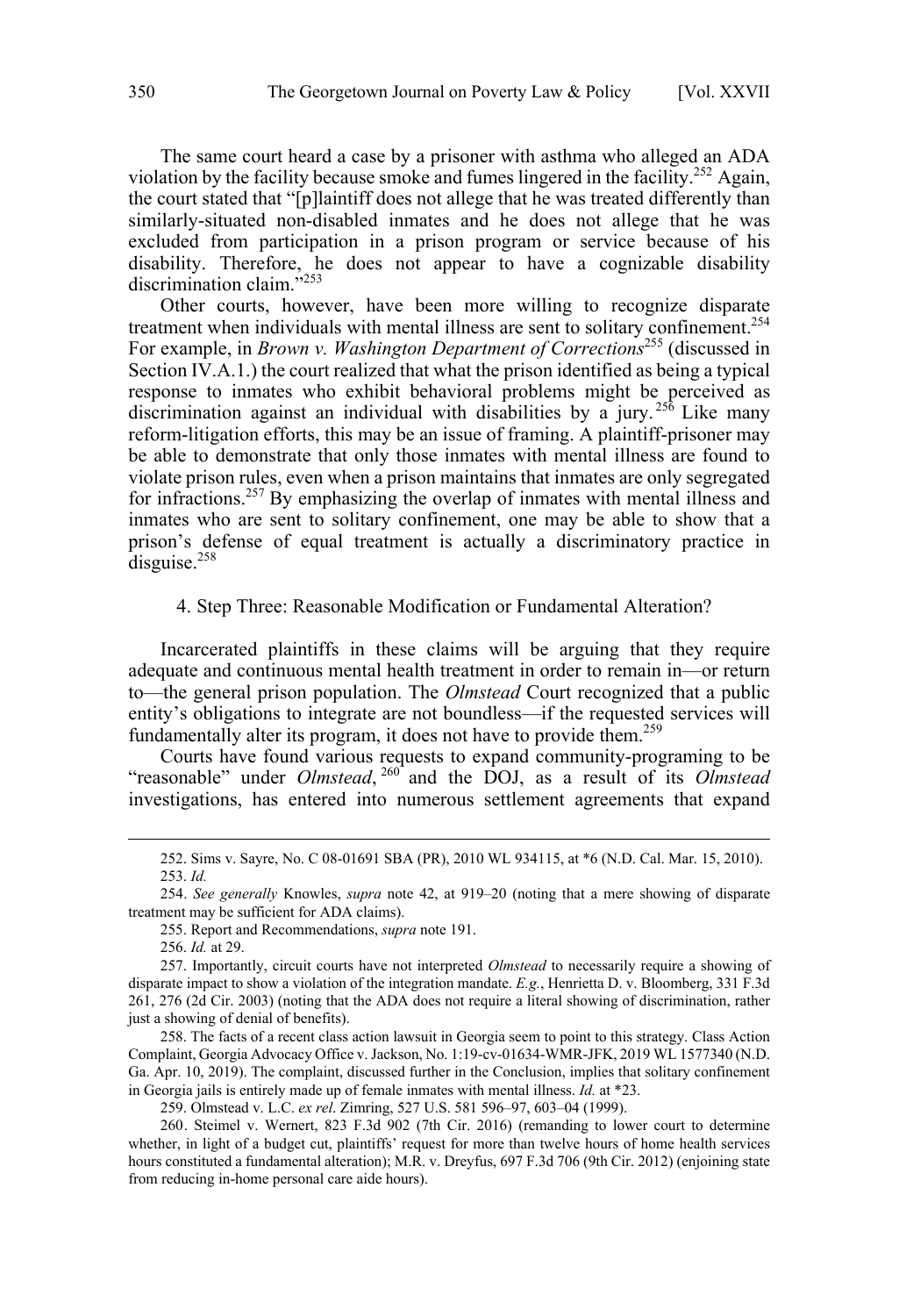community services. <sup>261</sup> Moreover, courts will not accept generic cost-based arguments as a reason not to provide the requested service.<sup>262</sup> Assuming that a defendant-prison raises cost as the basis of its fundamental alterations defense, it will need to put forth enough facts to demonstrate its lack of success in obtaining additional funding or how reallocation of funds would adversely affect other prisoner populations.263

However, there are many instances where courts did not require the public entity to provide the requested service. For example, courts are unlikely to require a state to create an entirely new program or service based on an individual's *Olmstead* claim.264 The *Olmstead* Court itself stated: "We do not in this opinion hold that the ADA imposes on the States a 'standard of care' for whatever medical services they render, or that the ADA requires States to 'provide a certain level of benefits to individuals with disabilities.<sup>"265</sup> This no-standard-of-care element may be a major obstacle in compelling prisons to make mental health treatment available, particularly if the prison already provides some level of treatment—no matter how minimal. In *Carpenter-Baker v. Ohio Department of Medicaid*, a disabled adult alleged that the state's attempt to reduce her in-home nursing care placed her at risk of institutionalization.<sup>266</sup> The Sixth Circuit held that it was not an ADA violation, noting that the case was an example of what *Olmstead* does not require.<sup>267</sup> Moreover, courts have interpreted the ADA to mean that a plaintiff cannot rely on *Olmstead* to compel an accommodation of their choosing.<sup>268</sup>

262. *See* Penn. Prot. & Advocacy, Inc. v. Penn. Dep't of Pub. Welfare, 402 F.3d 374, 383 (3d Cir. 2005) ("budgetary constraints alone are insufficient to establish a fundamental alterations defense").

263. *See id.* ("the District Court's opinion here does not disclose additional relevant factors such as unsuccessful attempts at fund procurement, evidence that [the Department of Public Welfare] responsibly spent its budgetary allocations, evidence of a favorable bed closure rate, defendants' ability to increase the number of community care placements in light of community opposition to further expansion, or the potential diminution of services for institutionalized persons.").

264. *See* Rodriguez v. City of New York, 197 F.3d 611, 616 (2d Cir. 1999) ("[The ADA] does not require a state to fund a benefit that it currently provides to no one."). While a public entity may not be required to create some *new* program, the entity's decision to cut back an existing program is actionable under *Olmstead*. Hager, *supra* note 222, at 9–10 ("Federal courts have interpreted the ADA to suggest that when a state offers a benefit, a reduction in that benefit may violate the integration mandate if it places people at risk of institutionalization."). Unsurprisingly, states continue to vehemently oppose this interpretation. *Id.* 

265. *See* Olmstead v. L.C. *ex rel*. Zimring., 527 U.S. 581, 603 n.14 (1999).

266. 752 F. App'x 215, 216 (6th Cir. 2018).

267. The court there focused on the fact that decision to reduce her nursing services was based on an individualized assessment of her needs, noting that public health official's medical determinations deserved deference—not the individual's own assessment of her needs. *Id.* at 220 (citing Sch. Bd. of Nassau Cty. v. Arline, 480 U.S. 273, 288 (1987)) ("[C]ourts normally should defer to the reasonable medical judgements of public health officials.").

268. *See generally, e.g.*, Woods v. Tompkins Cty., No. 5:16-CV-0007 (LEK/TWD), 2019 WL 1409979 at \*31–32 (N.D.N.Y. Mar. 28, 2019) (holding that the seventy-year-old disabled plaintiff was not entitled to receiving in-home nursing care from provider of her choosing); Douris v. Bucks Cty. Office of the Dist. Attorney*,* No. Civ.A. 03-CV-5661, 2004 WL 1529169 at \*8 (E.D. Pa. July 6, 2004) (citing *Olmstead,* 527 U.S. 5 at 602 (1999)) ("The regulation does not compel Defendants to provide Plaintiff the accommodations which he chooses.").

 <sup>261.</sup> *See* Interim Settlement Agreement, U.S. v. Rhode Island and the City of Providence (No. 1:13- CF-00442), 2013 (competitive employment); Settlement Agreement, United States v. North Carolina (No. 5:12-CV-00557-F), 2012 (community housing slots); Interim Settlement Agreement, Steward v. Perry (No. 5:10-CV-1025-OLG), 2013 (service planning teams).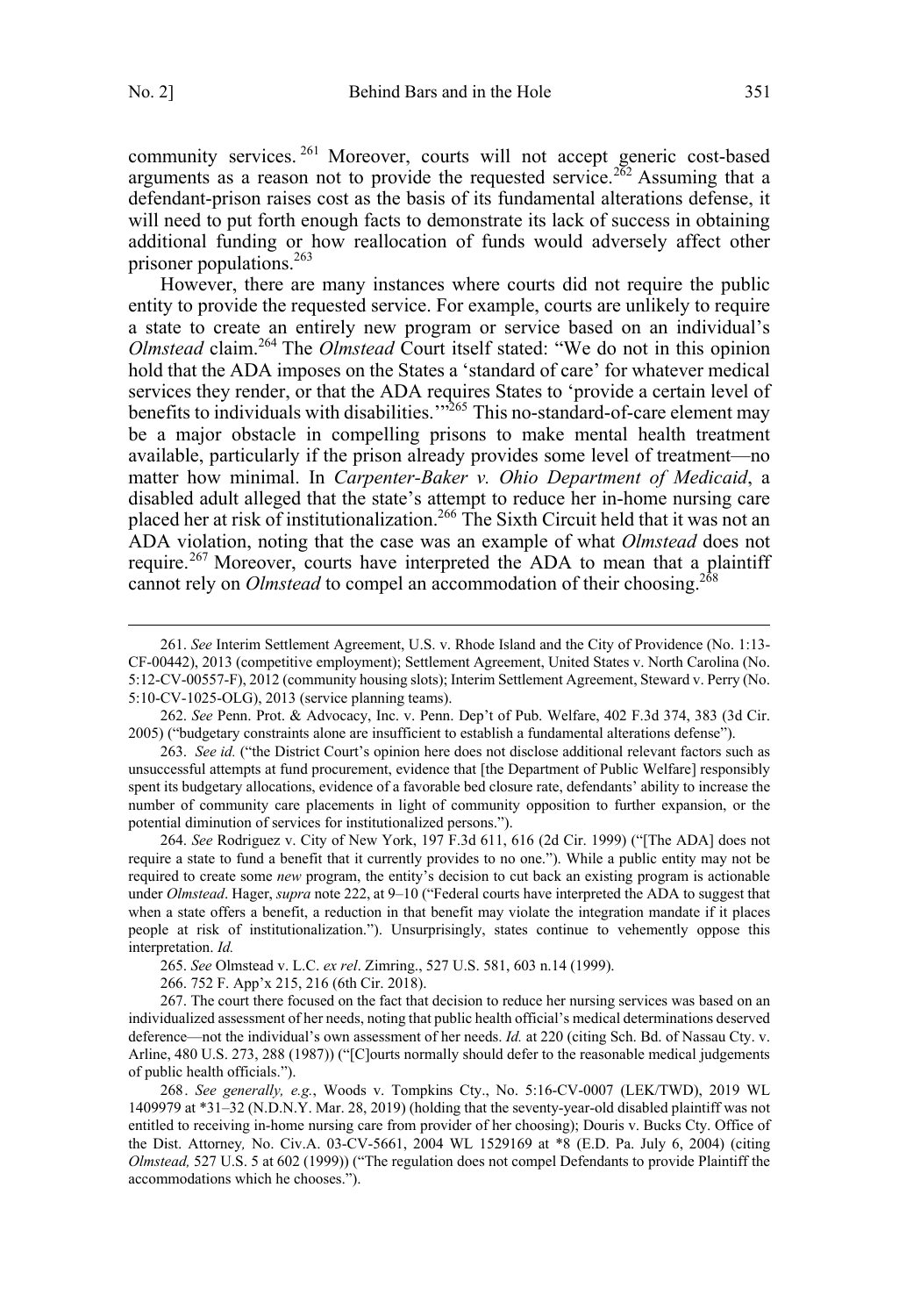#### *C. Counterarguments to Using* Olmstead

<span id="page-33-0"></span>Aside from the fact that the analysis above has not been fully tested, there are many reasons why using *Olmstead* in prison-reform litigation may be unfavorable. Such claims might be unsuccessful simply because, as a society, we do not prioritize the integration of individuals with mental illness.<sup>269</sup> Illustrative of this point is that, since the beginning of the Trump Administration, the DOJ has deemphasized enforcement of *Olmstead*<sup>270</sup> and even withdrawn its Guidance Statement.<sup>271</sup>

Even if successful, this approach may result in *only* prisoners with mental illness avoiding unnecessary segregation, unduly affecting other prisoners who do meet the ADA's definition of disability.<sup>272</sup> Prison-reform litigation should arguably focus on an overall reform of the overpopulation and poor conditions caused by mass incarceration, rather than focusing on the interests of discrete groups.<sup>273</sup> Clearly, issues in the provision of mental health treatment are reflective of much broader issues surrounding mass incarceration. This Note discussed one possible solution for a small subset of inmates. It did not, however, discuss solutions to prevent individuals with mental illness from becoming unnecessarily entangled in the criminal justice system: prison-diversion programs, disrupting the school-to-prison pipeline, community-based treatment, and affordable housing.<sup>274</sup>

*See* Robyn Powell, *Disabled People Have Had the Legal Right to Live in Their Communities for*  270. *20 Years. But That's Still Not the Reality for Many*, REWIRE NEWS (June 19, 2019), [https://rewire.news/article/2019/06/19/disabled-people-have-had-the-legal-right-to-live-in-their-](https://rewire.news/article/2019/06/19/disabled-people-have-had-the-legal-right-to-live-in-their-communities-for-20-years-but-thats-still-not-the-reality-for-many)

273. *See id.* at Part II.

 $\overline{a}$ 

<sup>269.</sup> *See generally* TOM HARKIN, U.S. SENATE, HEALTH, EDUC., LABOR & PENSION COMM., SEPARATE AND UNEQUAL: STATES FAIL TO FULFILL CMTY. LIVING PROMISE OF THE AM. WITH DISABILITIES ACT 2 (2013), [https://www.help.senate.gov/imo/media/doc/Olmstead%20Report%20July%2020131.pdf \(](https://www.help.senate.gov/imo/media/doc/Olmstead%20Report%20July%2020131.pdf)"Progress in providing [home and community-based services] for persons with. . . mental illnesses has lagged significantly behind efforts for individuals with intellectual and developmental disabilities.").

[communities-for-20-years-but-thats-still-not-the-reality-for-many](https://rewire.news/article/2019/06/19/disabled-people-have-had-the-legal-right-to-live-in-their-communities-for-20-years-but-thats-still-not-the-reality-for-many) (noting that the DOJ is investigating sixty percent fewer civil right cases, including disability rights, under the Trump Administration compared to the Obama Administration).

*Compare* U.S. Dep't of Justice, Civil Rights Div., *Withdrawal of the Statement of the Dep't of*  271. *Justice on the Application of the Integration Mandate of Title II of the Am. with Disabilities Act and*  Olmstead v. L.C. *to State and Local Governments' Emp't Serv. Sys. for Individuals with Disabilities*, ADA.gov (Dec. 21, 2017), [https://www.ada.gov/withdrawn\\_olmstead.html](https://www.ada.gov/withdrawn_olmstead.html)*, with* U.S. Dep't of Justice Archives, *Brief Filed in Three States to Enforce Supreme Court's Olmstead Decision*, (Dec. 2, 2009), [https://www.justice.gov/archives/opa/blog/briefs-filed-three-states-enforce-supreme-courts-olmstead](https://www.justice.gov/archives/opa/blog/briefs-filed-three-states-enforce-supreme-courts-olmstead-decision)[decision](https://www.justice.gov/archives/opa/blog/briefs-filed-three-states-enforce-supreme-courts-olmstead-decision) (highlighting that the Obama Administration declared 2009 as "The Year of Community Living" and directed the DOJ to "redouble its [*Olmstead*] enforcement efforts.").

<sup>272.</sup> This sentiment may also be true in the Eighth Amendment context. *See generally* Cohen, *supra* note 63, at Part III.B ("Today, an inmate who wants or needs more than minimal conditions of human survival and medical care guaranteed by the Eighth Amendment's proscription of cruel and unusual punishment must depend on the goodwill of the administrators or fit himself or herself into the various 'special needs' groups housed in prison systems.").

<sup>274.</sup> The National Alliance of Mental Illness (NAMI) advocates for diversion to avoid what it considers to be the "criminalization" of mental illness. Press Release, National Alliance of Mental Illness, *NAMI Warns Senate About Criminalization of Mental Illness; Supports Cornyn Bill* (Feb. 10, 2016), [https://www.nami.org/Press-Media/Press-](https://www.nami.org/Press-Media/Press-Releases/2016/NAMI-Warns-Senate-about-Criminalization-of-Mental)[Releases/2016/NAMI-Warns-Senate-about-Criminalization-of-Mental.](https://www.nami.org/Press-Media/Press-Releases/2016/NAMI-Warns-Senate-about-Criminalization-of-Mental)